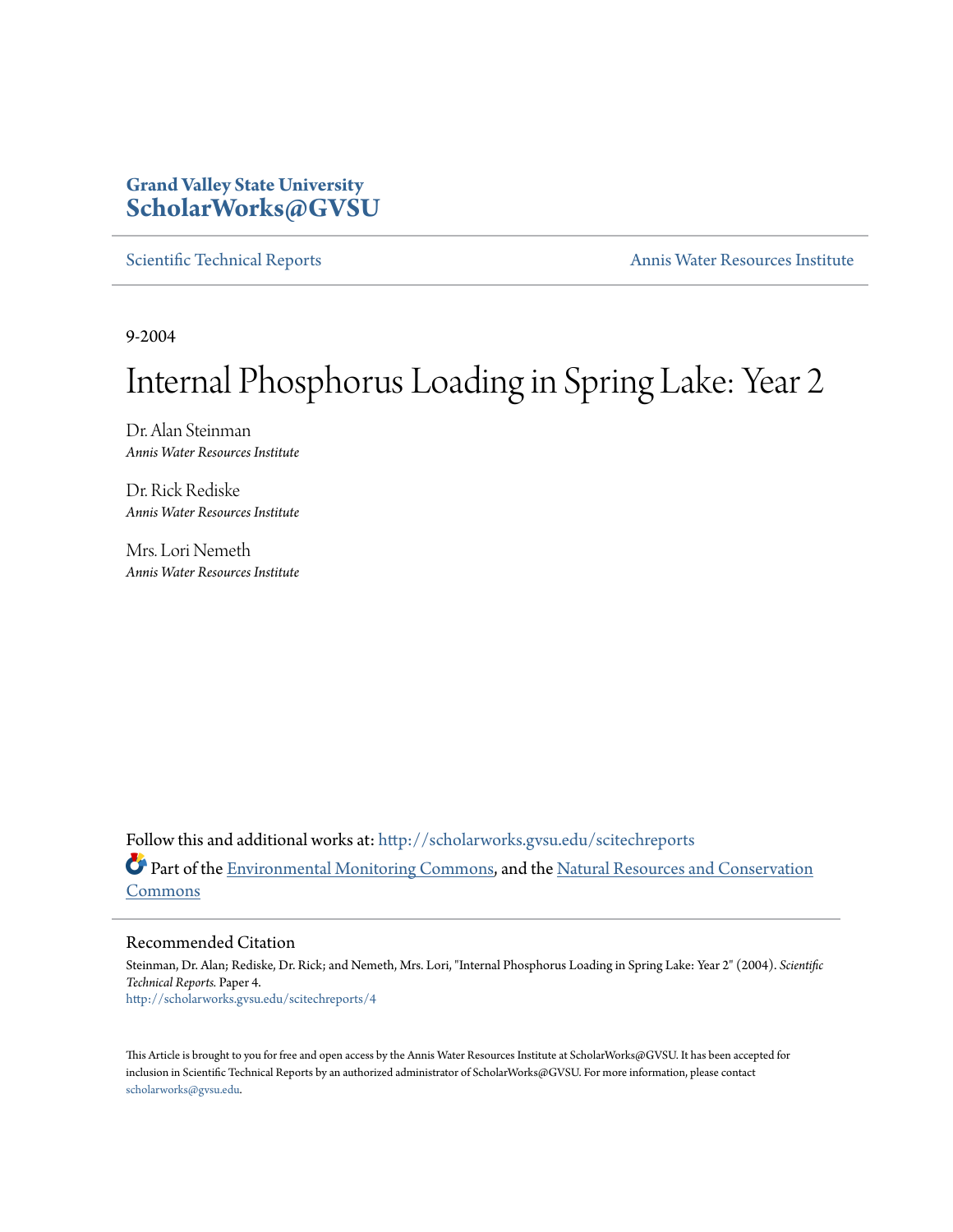# Internal Phosphorus Loading in Spring Lake: Year 2

#### **Prepared for:**

Spring Lake – Lake Board 414 Washington St., Room 107 Grand Haven, MI 49417

#### **Prepared by:**

Dr. Alan Steinman, Director and Project Manager Dr. Rick Rediske, Professor Mrs. Lori Nemeth, Research Assistant

> Annis Water Resources Institute 740 West Shoreline Drive Muskegon, MI 49441

> > **September 2004**

**AWRI Publication Number: MR-2004-5**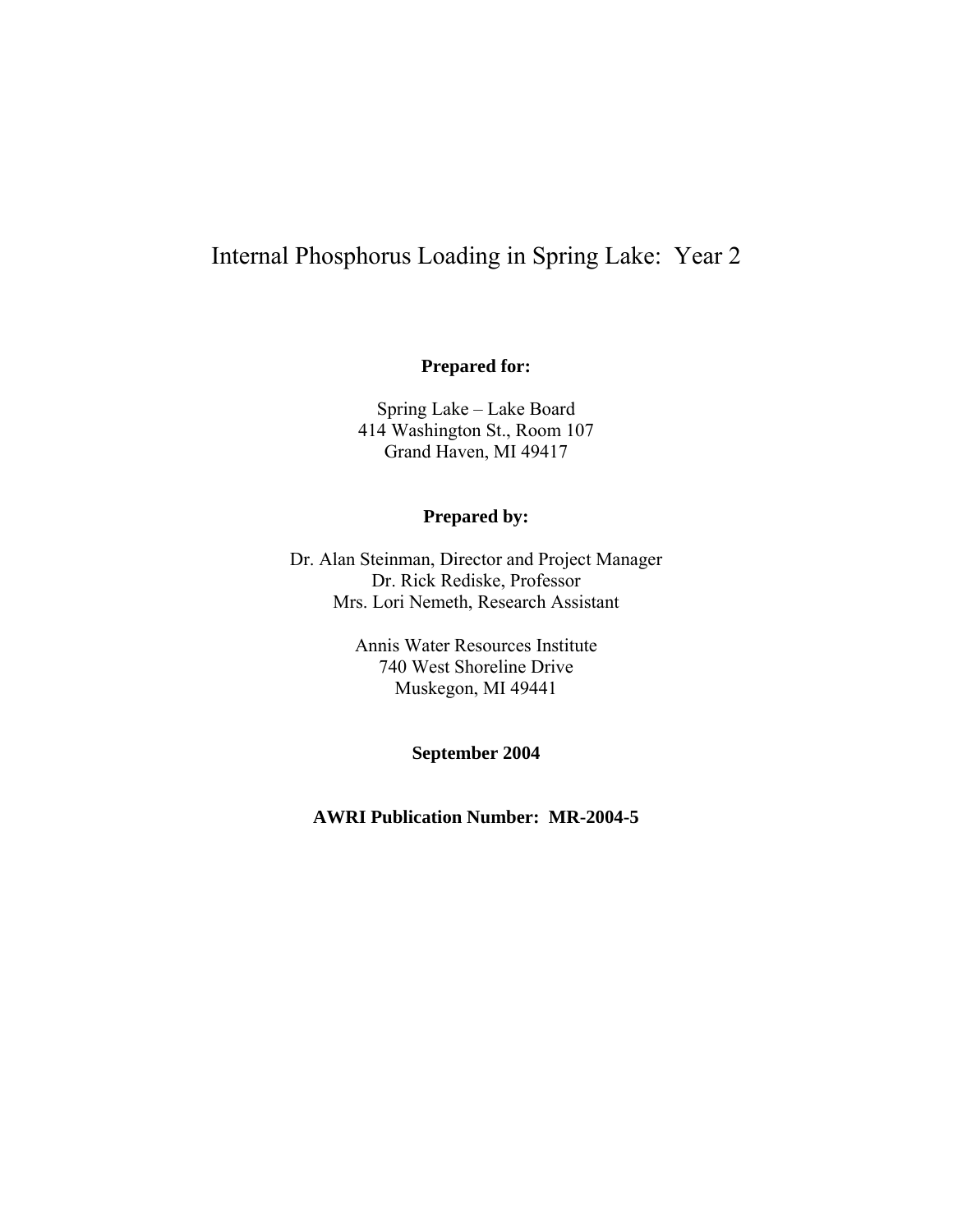# **Acknowledgments**

The authors would like to thank the members of the Spring Lake – Lake Board for providing the funding for this project. In addition, we recognize Pam Tyning and Tony Groves from Progressive AE, who provided us input on the work plan and kindly shared their data with us.

This project would not have been possible without the help of numerous people, to whom we are very grateful. From AWRI, we are grateful to the crew of the D.J. Angus, including Captain Tony Fiore and Bob Pennell, and the field assistance of Eric and Lori Nemeth. In the laboratory, Eric Nemeth, Mary Ogdahl, Jim O'Keefe, and Gail Smythe helped with experimental design, instrument construction, and sample collection and analysis. Mary Ogdahl and Roxana Taylor provided numerous constructive comments on an early draft of this report.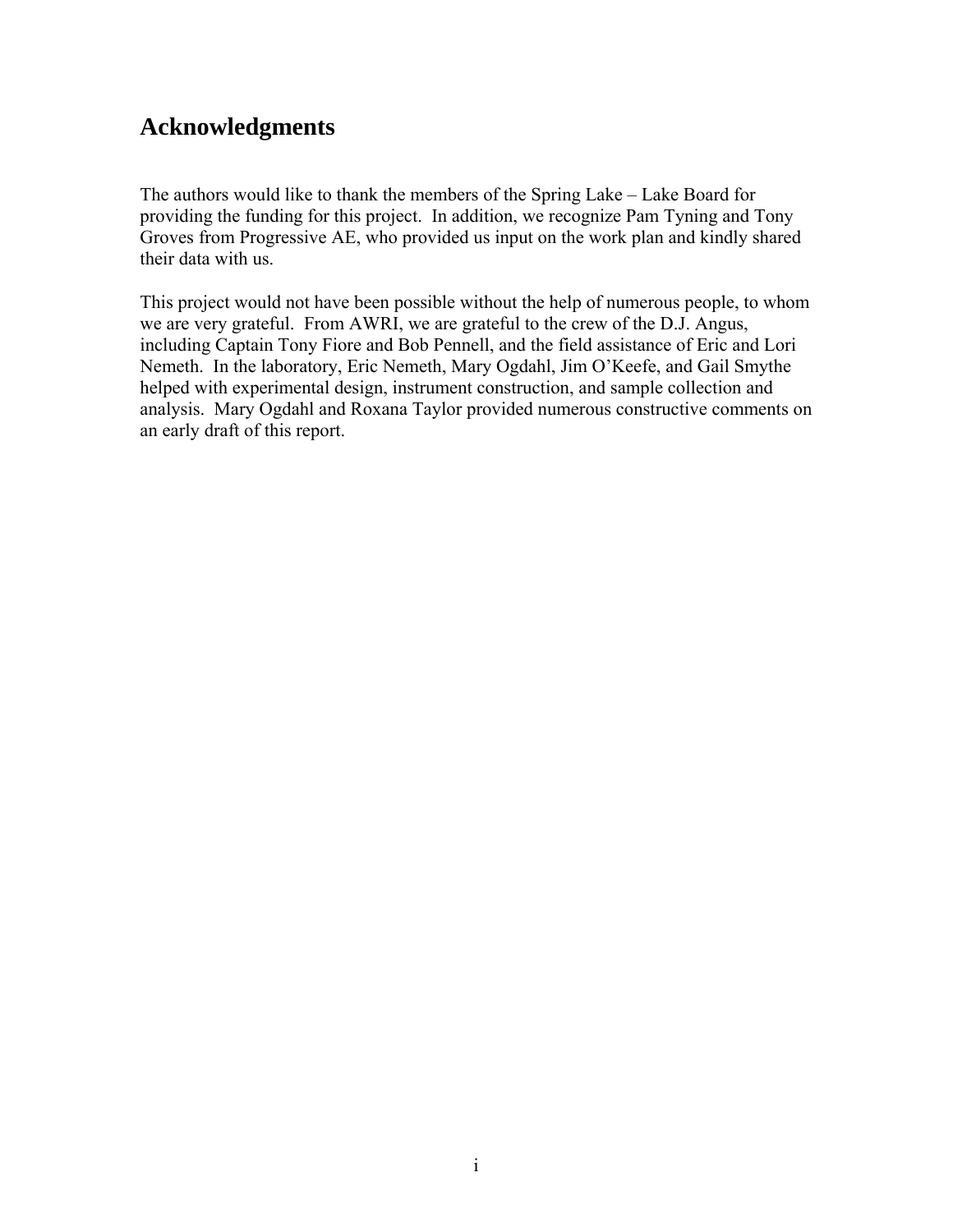# **Table of Contents**

### EXECUTIVE SUMMARY

| 1.0 |         |  |
|-----|---------|--|
|     |         |  |
|     |         |  |
| 2.0 |         |  |
|     |         |  |
|     |         |  |
|     |         |  |
|     |         |  |
| 3.0 | Results |  |
|     |         |  |
|     |         |  |
|     |         |  |
|     |         |  |
| 4.0 |         |  |
| 5.0 |         |  |
| 6.0 |         |  |
| 7.0 |         |  |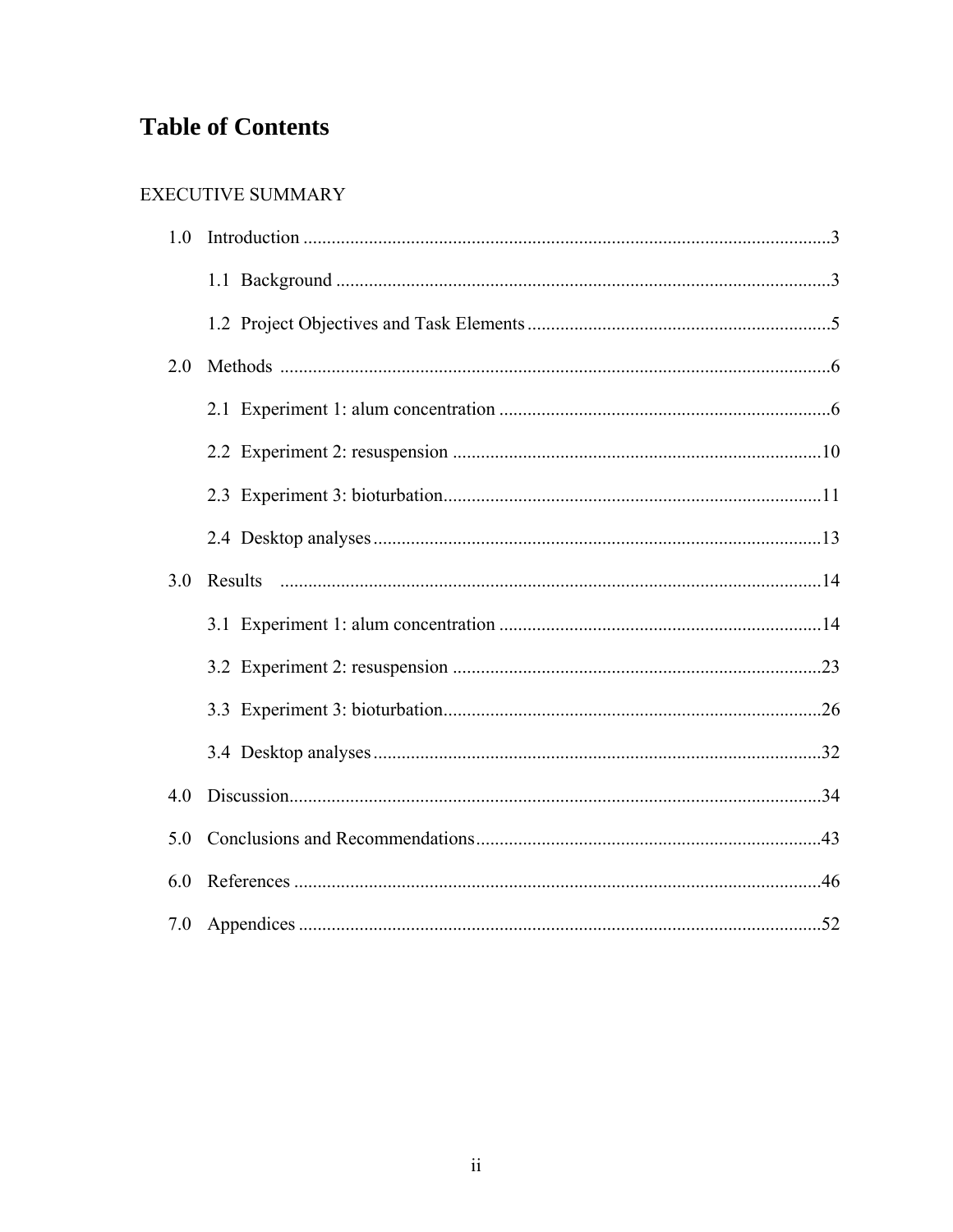# **List of Tables**

| Table 2.1.   |                                                                                                                                                                                                                                                                                      |     |
|--------------|--------------------------------------------------------------------------------------------------------------------------------------------------------------------------------------------------------------------------------------------------------------------------------------|-----|
| Table 3.1.1. | Mean total phosphorus concentrations $(\mu g/L)$ exposed to different<br>alum treatments (0-25 mg/L) sampled on days 1-24 (see text for<br>more detail). TP means with different letters within a row indicate<br>statistically significant differences (Tukey's multiple comparison |     |
| Table 3.1.2. | Maximum TP concentrations in water column overlying sediment                                                                                                                                                                                                                         |     |
| Table 3.1.3. | Total soluble phosphorus concentration exposed to different alum<br>treatments (0-25 mg/L) sampled on days 1-24 (see text for more<br>detail). TSP means with different letters within a row indicate<br>statistically significant differences (Tukey's multiple comparison          | .20 |
| Table 3.1.4. | Maximum water column total phosphorus (TP) and total soluble<br>phosphorus (TSP) concentrations, and respective date of<br>measurement, from the sediment cores collected on April 20, 2004                                                                                          |     |
| Table 3.3.1. | Mean ( $\pm$ 1SD) benthic invertebrate densities ( $\#/m^2$ ) collected by<br>ponar dredge on May 22, 2004 from Spring Lake. $N = 3$ per site29                                                                                                                                      |     |
| Table 3.3.2. | Mean ( $\pm$ 1SD) densities ( $\#/m^2$ ) of most abundant benthic<br>invertebrate taxa collected by ponar dredge on May 22, 2004 from<br>Spring Lake. $N = 3$ per site. Taxa with different letters within a<br>column indicate statistically significant differences among sites    |     |
| Table 3.4.1. | Estimated number of years required to deplete TP in upper 10 cm<br>of Spring Lake sediments, assuming zero external phosphorus<br>entering the lake, under low, moderate, and high conditions of                                                                                     |     |
| Table 4.0.1. | Total phosphorus content of Spring Lake sediments (mg/kg dry<br>weight); n=6. Mean values with different letters indicate<br>statistically significant differences among sites (Tukey's multiple                                                                                     |     |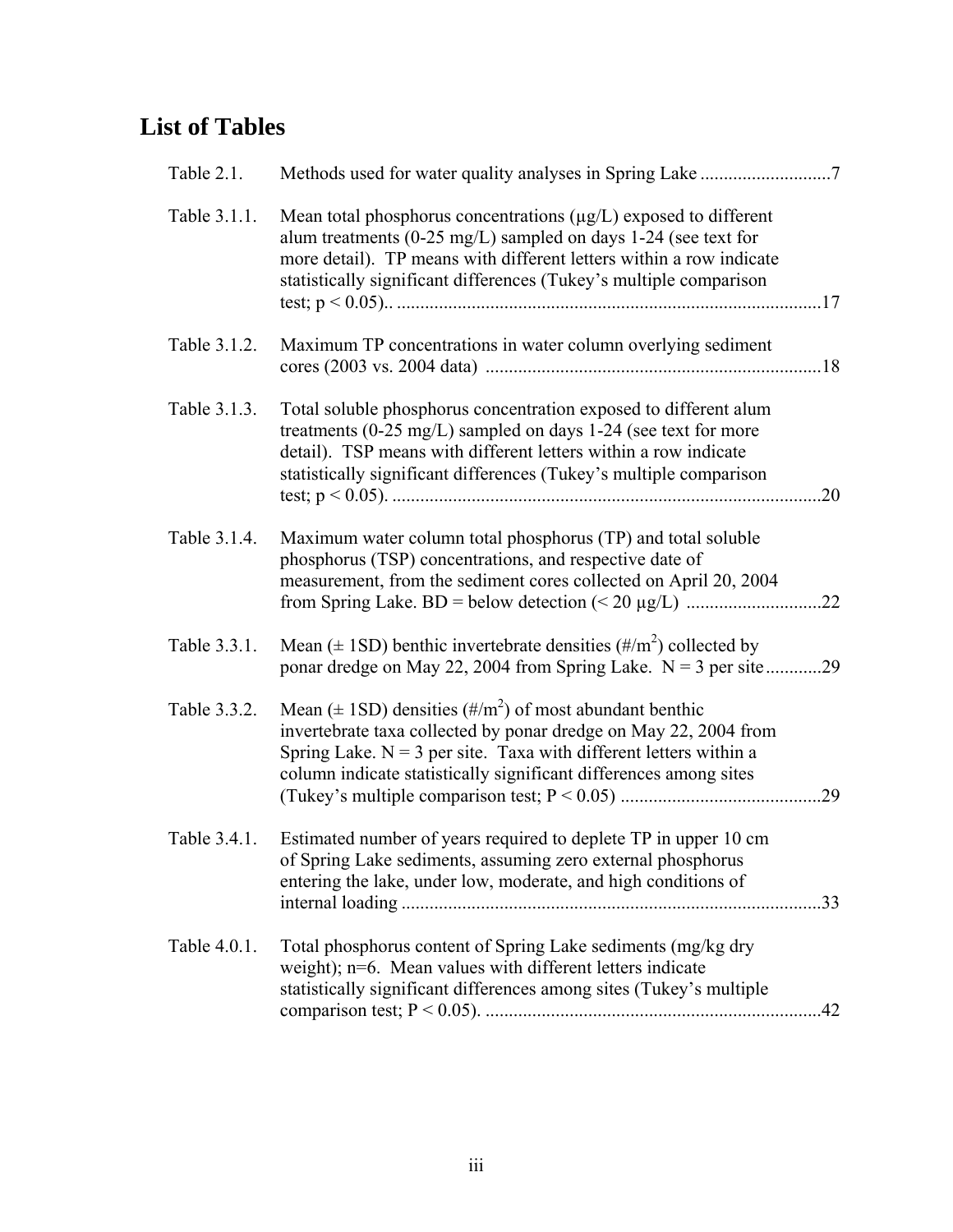# **List of Figures**

| Figure $2.1.1$   | Sampling sites for collection of cores for internal loading<br>$.6\,$                                                                                                                                                                                                                      |
|------------------|--------------------------------------------------------------------------------------------------------------------------------------------------------------------------------------------------------------------------------------------------------------------------------------------|
| Figure $2.2.1$   | Schematic of experimental set-up. Core tubes consisted of a 25-<br>cm overlying water layer and a 20-cm sediment core. Cores<br>received alum treatments ranging from 0 (right tube) to 25 mg<br>Al/L ………………………………………………………………………………………<br>. 9                                             |
| Figure $3.1.1$   | Dissolved oxygen, temperature, and chlorophyll <i>a</i> values from                                                                                                                                                                                                                        |
| Figure $3.1.2$   | Dissolved oxygen, temperature, and chlorophyll <i>a</i> values from                                                                                                                                                                                                                        |
| Figure $3.1.3$ . | Total phosphorus concentrations ( $\mu$ g/L; y-axis) measured in water<br>columns at select times (days 2, 12, and 24). Sediments cores were<br>exposed to alum concentrations of 0, 5, 10, 15, 20, or 25 mg/L.<br>Dotted line shows detection limit of 20 µg/L; all measurements          |
| Figure 3.1.4.    | Total soluble phosphorus concentrations $(\mu g/L; y\text{-axis})$ measured<br>in water columns at select times (days 2, 12, and 24). Sediments<br>cores were exposed to alum concentrations of $0, 5, 10, 15, 20$ , or<br>25 mg/L. Dotted line shows detection limit of 20 $\mu$ g/L; all |
| Figure 3.2.1.    | Mean ( $\pm$ 1 SD) total phosphorus concentrations ( $\mu$ g/L) in water<br>column, averaged across all 4 sites, after the 24-day incubation<br>under static conditions (black bars: experiment 1) and after a 48-hr<br>.24                                                                |
|                  | Figure 3.2.2. Mean ( $\pm$ 1 SD) total soluble phosphorus concentrations ( $\mu$ g/L) in<br>water column, averaged across all 4 sites, after the 24-day<br>incubation under static conditions (black bars: experiment 1) and                                                               |
| Figure $3.3.1$ . | Dissolved oxygen, temperature, and chlorophyll <i>a</i> values from                                                                                                                                                                                                                        |
| Figure $3.3.2$ . | Dissolved oxygen, temperature, and chlorophyll <i>a</i> values from                                                                                                                                                                                                                        |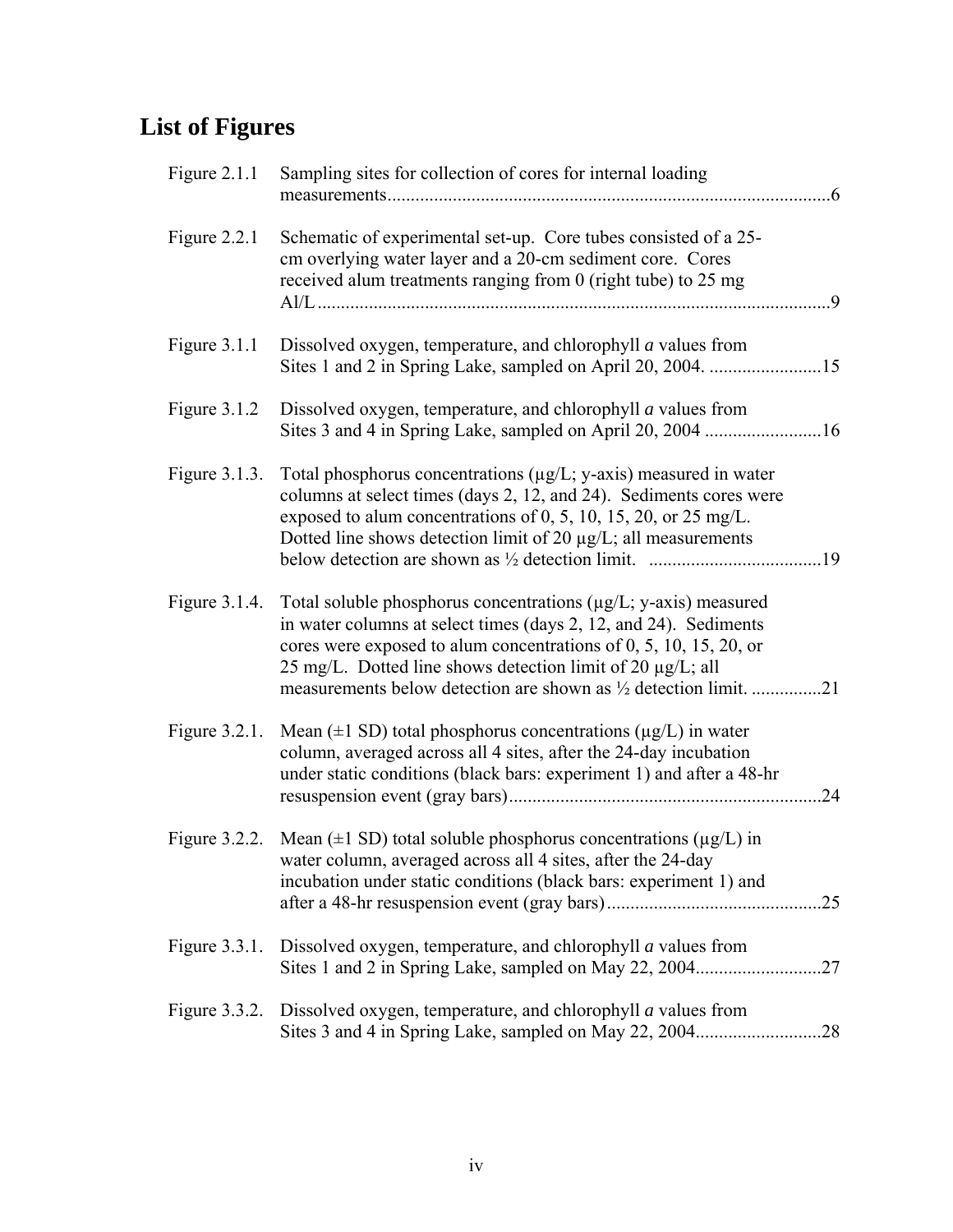| Figure 3.3.3. Densities $(\frac{\#}{m^2})$ of all benthic invertebrate taxa collected by ponar<br>dredge on May 22, 2004 from Spring Lake. Data from each                                                                                                                                  |
|--------------------------------------------------------------------------------------------------------------------------------------------------------------------------------------------------------------------------------------------------------------------------------------------|
| Figure 3.3.4. Phosphorus release data from control (open symbols) and poisoned<br>(filled symbols) cores exposed to either $0$ (solid line), $5$ (long<br>dashes), or 10 (shore dashes) mg/L alum. Cores were collected<br>from 4 sites in Spring Lake. TSP was measured in control cores; |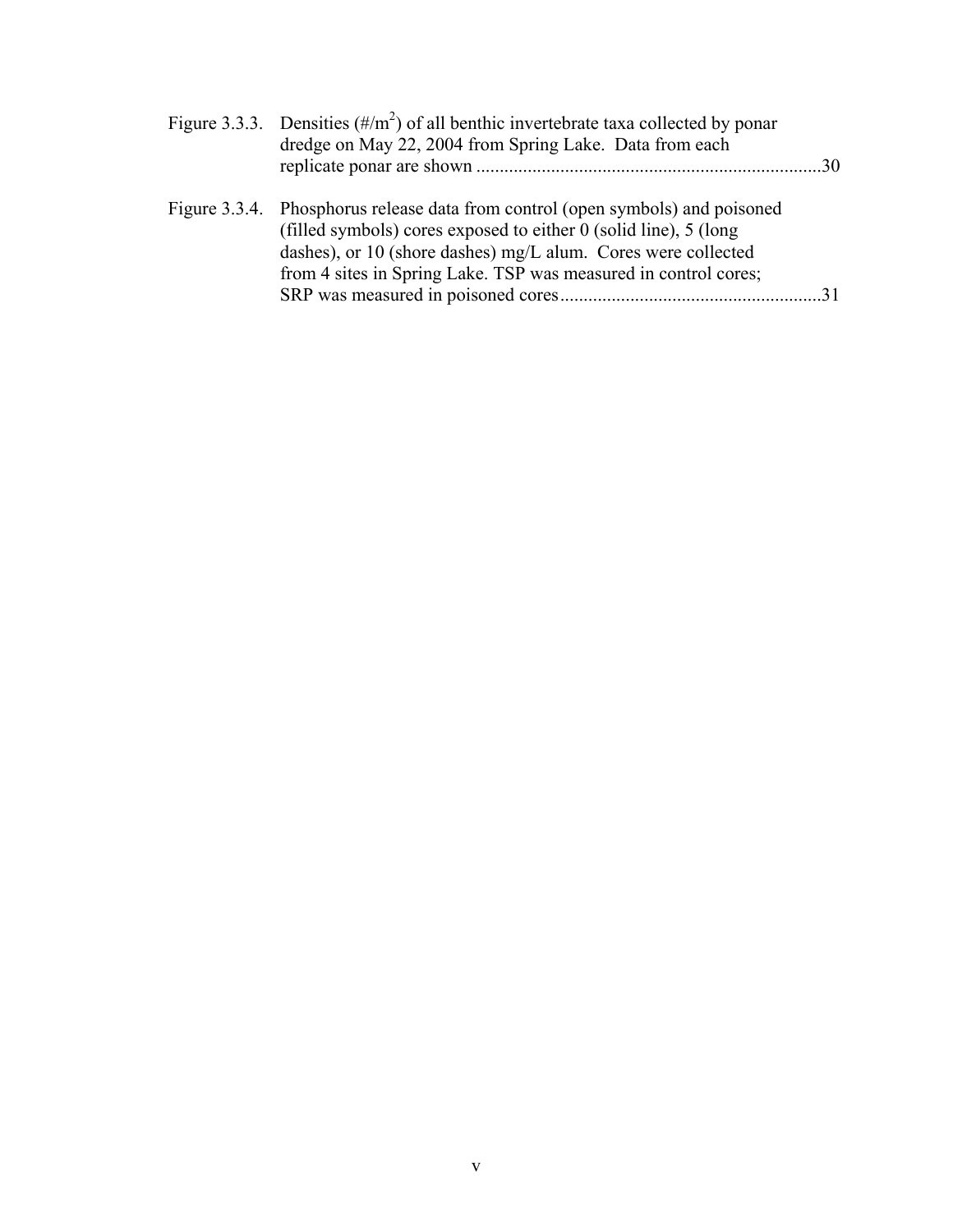## **Executive Summary**

Experimental and desktop studies were conducted during 2004 to better understand the factors affecting internal phosphorus (P) loading in Spring Lake, Michigan. A prior study in 2003 resulted in estimates that between 55 and 65% of the total phosphorus entering the water column of Spring Lake, on an annual basis, originated via internal loading from the sediments. The results from the current study indicated the following:

- Phosphorus release rates were no different at alum concentrations of  $\geq 15$  mg alum/L compared to 24 mg/L. However, the higher alum concentration is likely to provide greater spatial coverage over the sediments in the lake, more protection from alum redistribution after sediment resuspension, and is still well below concentrations of environmental concern.
- Resuspension events, which would cause the sediments to become mixed, substantially increase total phosphorus concentrations in the water column, even at high alum concentrations, although the total soluble phosphorus concentrations remain low in the water column provided alum is present.
- Bioturbation has the potential to increase phosphorus release into the water column. However, several lines of evidence in our data suggest that this process does not play a significant role in Spring Lake sediments.
- Desktop analyses focusing on lake morphometry revealed that Spring Lake is very susceptible to internal loading but not very susceptible to resuspension events. In addition, calculations indicated that given the current concentration of P in the sediment, internal P loading can continue in Spring Lake for another 40 years, even if all new sources of phosphorus are eliminated.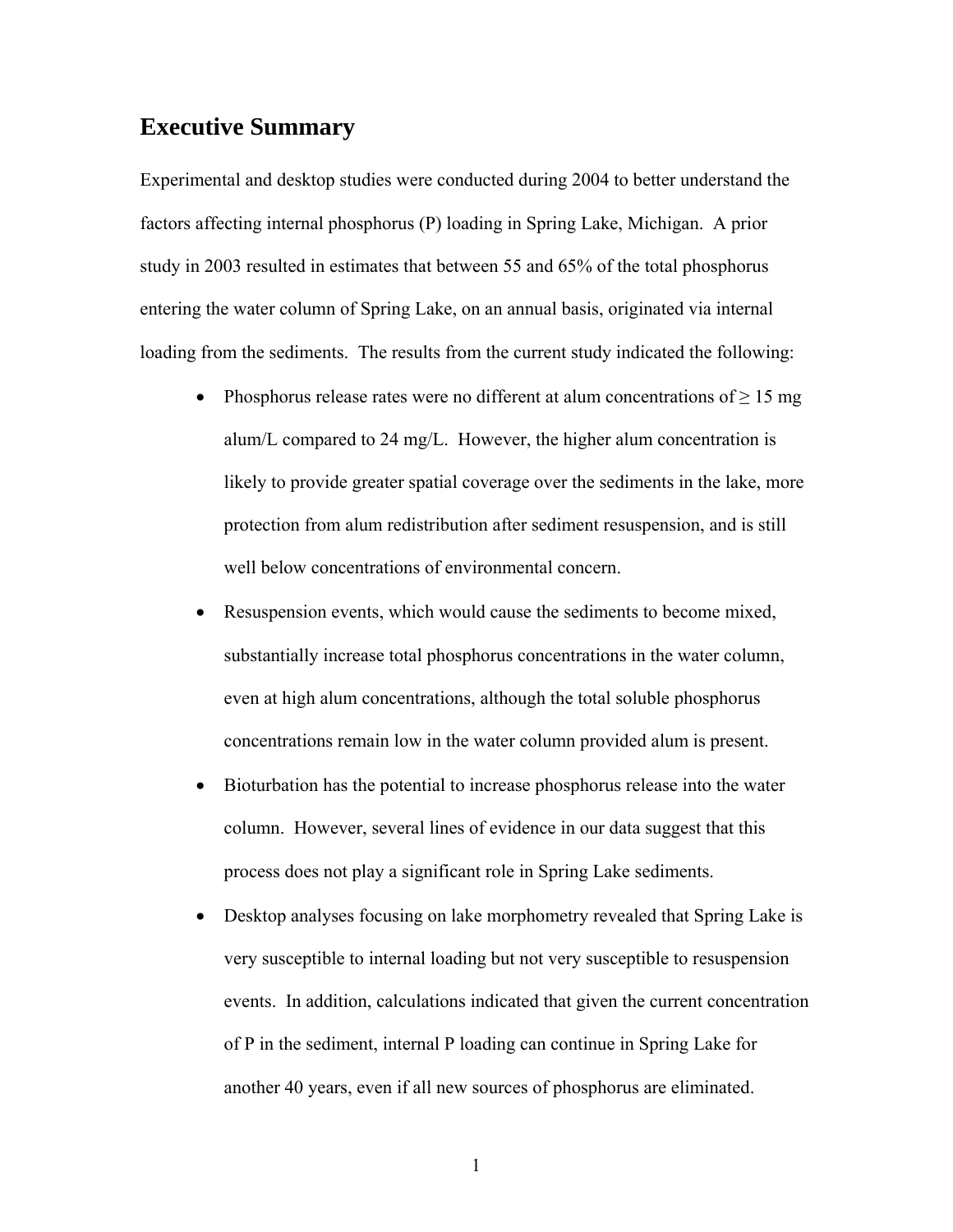Taken together, these results indicate that an alum application of 25 mg aluminum/L is likely to result in a substantial reduction in the phosphorus concentration in the water column of Spring Lake. The length of treatment effectiveness will depend on the degree to which 1) the alum remains in place on the sediment-water interface and 2) current and future external phosphorus loading to Spring Lake is reduced.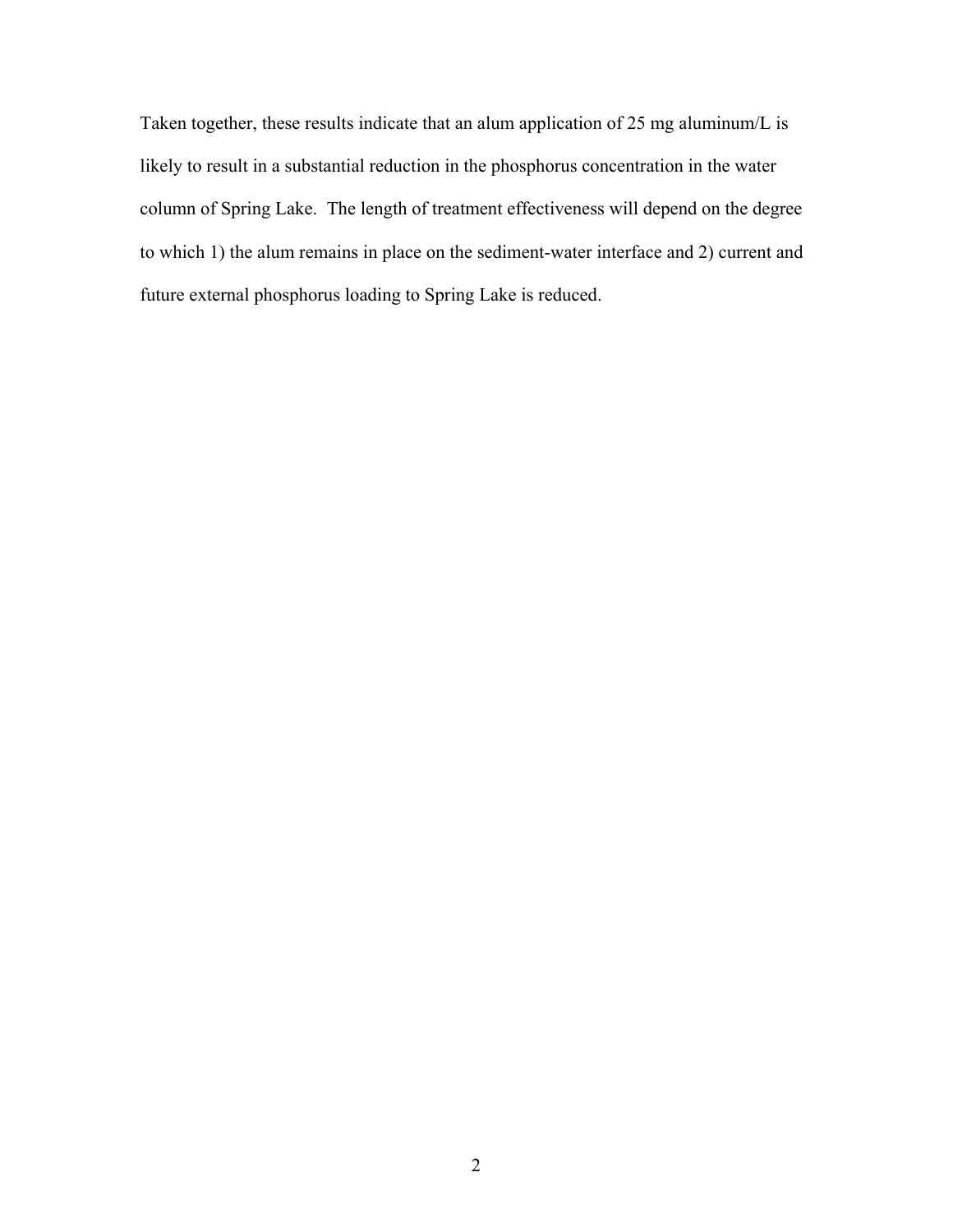#### **1.0 Introduction**

#### **1.1 Background**

Internal loading of phosphorus refers to the release of phosphorus from lake sediments. This phosphorus pool accumulates in the sediments when external loading of phosphorus (from the watershed and atmosphere) is high. Internal loading is a frequent phenomenon in shallow, eutrophic lakes throughout the world, and may prevent lake water quality from recovering even after external loads are reduced (Sas 1989, Granéli 1999). Phosphorus release can occur via two different mechanisms (Selig 2003):

- release at the sediment-water interface during periods of anoxia or hypoxia (undetectable or very low levels of dissolved oxygen), and the subsequent diffusion of soluble phosphorus into the water column; and
- resuspension of bottom sediment, whereby phosphate in the pore water can be released into the water column or phosphorus adsorbed to sediment particles can desorb into the water column

In highly eutrophic lakes, internal loading can account for a substantial amount of the total phosphorus (TP) load entering the water column. Indeed, many studies have shown that reductions in external loading, to levels where water quality improvement should be detected, do not have the desired effect because of the counteracting release of phosphorus from sediments (Bjork 1985, Granéli 1999, Steinman et al. 1999).

Spring Lake has some of the highest phosphorus concentrations in west Michigan. For example, the USEPA has set a TP water quality goal of 15 ppb for the west Michigan ecoregion (USEPA 2000).However, during ice-free periods from 1999 through 2002, TP concentrations in Spring Lake averaged 100 ppb, and ranged from 6 to 631 ppb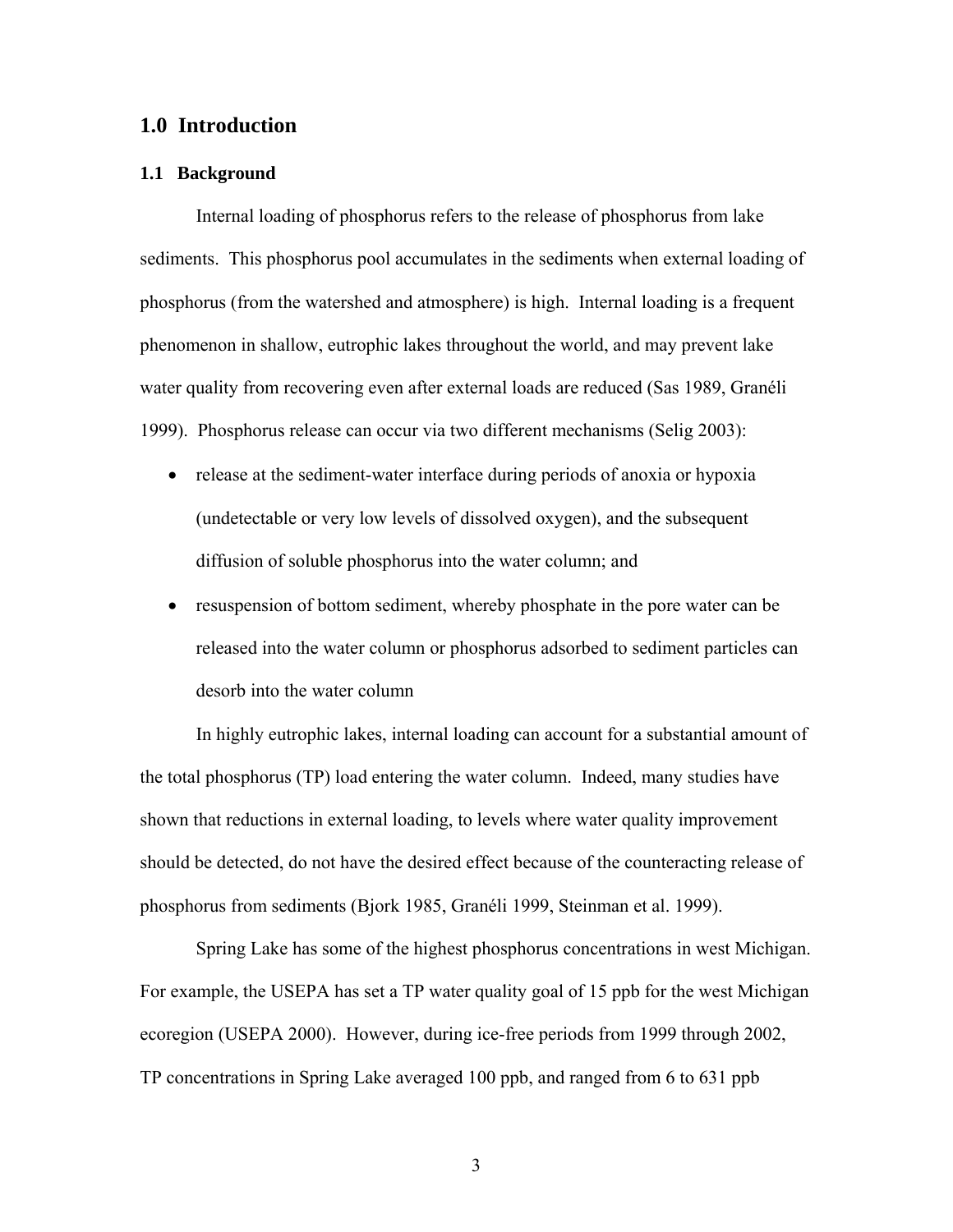(Progressive AE 2002), far in excess of USEPA standards. Given the high phosphorus concentrations in the lake, and especially the high concentrations measured near the sediment layer during summer months, it was believed that internal loading may be an important process in Spring Lake. As a consequence, research was conducted in 2003 by AWRI to evaluate: 1) the importance of internal loading; and 2) the effectiveness of alum in reducing internal loading in Spring Lake, Michigan.The results from our investigations indicated that internal loading accounted for between 55 and 65% of the total phosphorus entering the lake water column on an annual basis and that an alum application of 24 mg aluminum/L was extremely effective at reducing TP release from the sediments (Steinman et al. 2003, Steinman et al. 2004).

Although the results from Steinman et al. (2003) provided strong evidence that internal loading was important and that alum has the potential to effectively mitigate the process, a number of uncertainties emerged from the research (see Section 1.2). The goals of the current investigation were to address these uncertainties to the greatest extent practicable.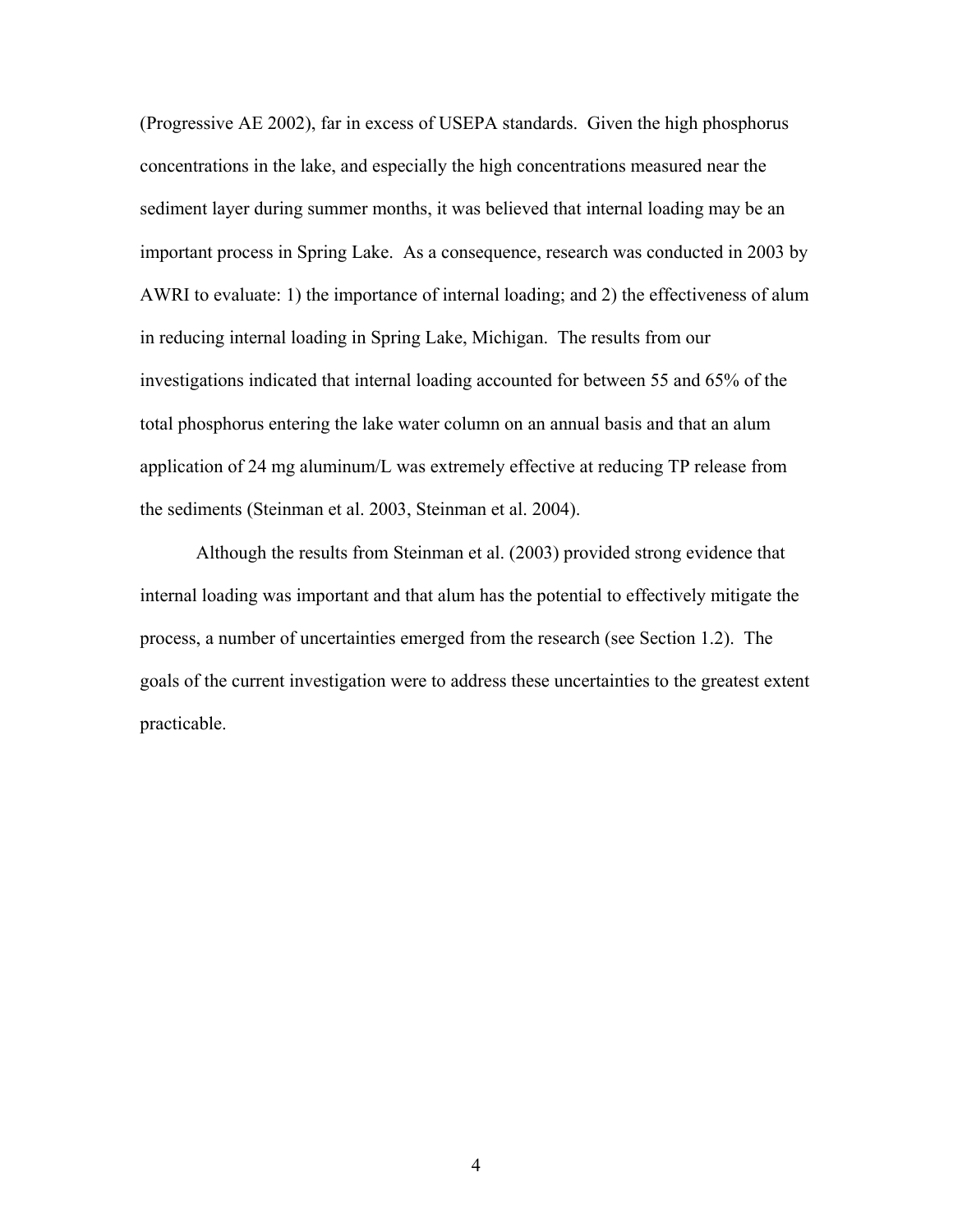#### **1.2 Project Objectives and Task Elements**

The objective of this project was to address the uncertainties that emerged from the Year 1 (2003) Spring Lake study conducted by the Annis Water Resources Institute. This involved four distinct task elements:

- Determine the appropriate concentration of alum to be applied in Spring Lake (Experiment 1)
- Assess the influence of sediment resuspension on phosphorus release (Experiment 2)
- Assess the influence of bioturbation on phosphorus release (Experiment 3)
- Conduct a desktop study to examine others factors influencing internal phosphorus loading and the short-term and long-term effectiveness of alum in Spring Lake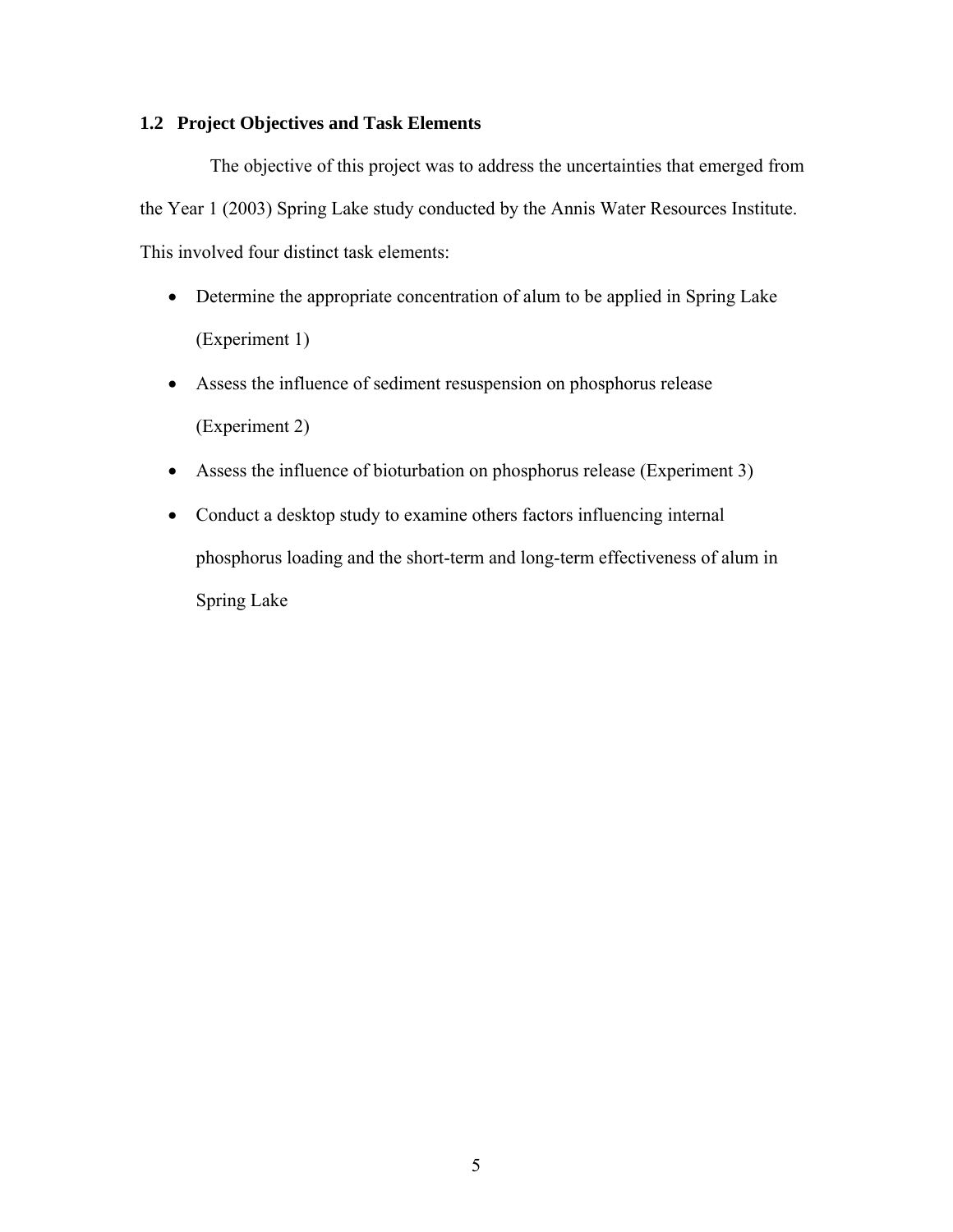## **2.0 Methods**

### **2.1 Experiment 1: alum concentration**

*Field methods*: Sediment cores were collected from all sites on April 20, 2004.Cores were collected from the same four sites in Spring Lake that were sampled during 2003 (Fig. 2.1.1). The sites were selected to provide spatial coverage of different geographic regions in the lake, and also to be as close as possible to sampling locations from other investigations (wherever practical) in order to take advantage of historical information.



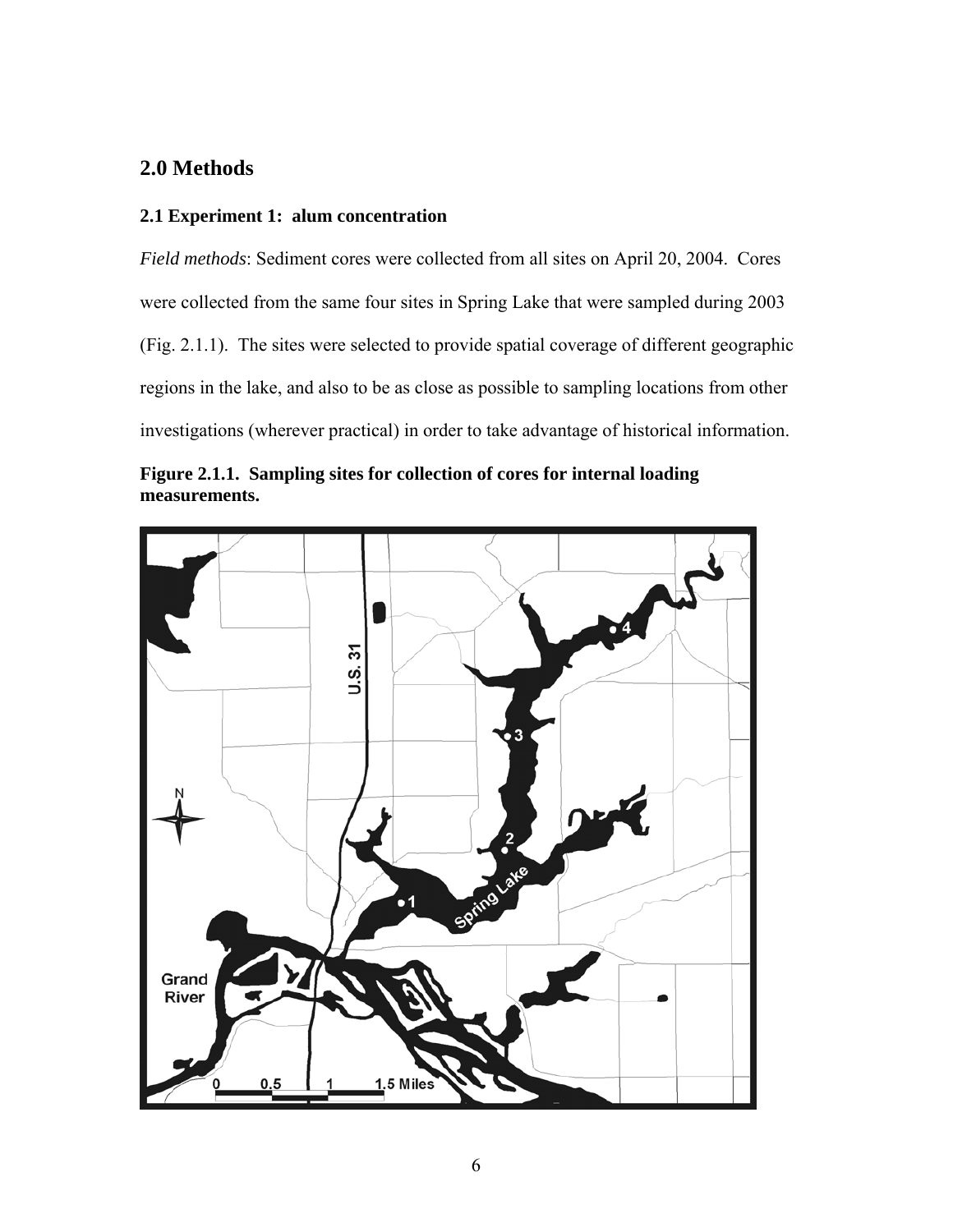Site 1 is at the southern end of Spring Lake just downstream of where Smith Bayou enters the mainstem of Spring Lake (Fig. 2.1.1). Site 2 is upstream of the confluence of Petty's Bayou and the mainstem of the lake. Site 3 is in Dunlevy Bay. Site 4 is at the northern end of Spring Lake. Sites 1, 2, and 4 corresponded to Stations 2, 3, and 7, respectively, in Progressive AE's 2002 report.

At each site, vertical profiles of dissolved oxygen, pH, temperature, specific conductance, chlorophyll *a*, and total dissolved solids were measured using a Hydrolab DataSonde 4a equipped with a Turner Designs fluorometer (Table 2.1.1). A secchi disk was used to measure water clarity and a Li-Cor quantum sensor and data logger were used to measure incident and underwater irradiance. Water samples for nutrient analysis were collected with a van Dorn bottle and maintained on ice until delivery to the laboratory. Nutrient analyses were performed on a BRAN+LUEBBE Autoanalyzer following standard methods (USEPA 1983).

| <b>Parameter</b>    | <b>Preparation</b> | <b>Preservation</b>         | <b>Holding</b> | Reference* or         |
|---------------------|--------------------|-----------------------------|----------------|-----------------------|
|                     |                    |                             | <b>Time</b>    | method                |
|                     |                    |                             | (d)            |                       |
| DO, pH, temp,       | None               | None                        | none           | Hydrolab DataSonde    |
| specific            |                    |                             |                | 4a equipped with a    |
| conductance, chl a, |                    |                             |                | <b>Turner Designs</b> |
| TDS, ORP            |                    |                             |                | fluorometer           |
| Light transmittance | None               | None                        | none           | Li-Cor quantum        |
|                     |                    |                             |                | sensor and Secchi     |
|                     |                    |                             |                | disk                  |
| SRP/TSP             | $0.45 \mu m$       | Freeze $-10$ <sup>o</sup> C | 28             | $365.4*$              |
|                     | filter in field    |                             |                |                       |
| TP                  |                    | $H_2SO_4$                   | 28             | $365.4*$              |
|                     |                    | Cool to $4^{\circ}$ C       |                |                       |

**Table 2.1.1. Methods used for water quality analyses in Spring Lake.** 

\* USEPA (1983)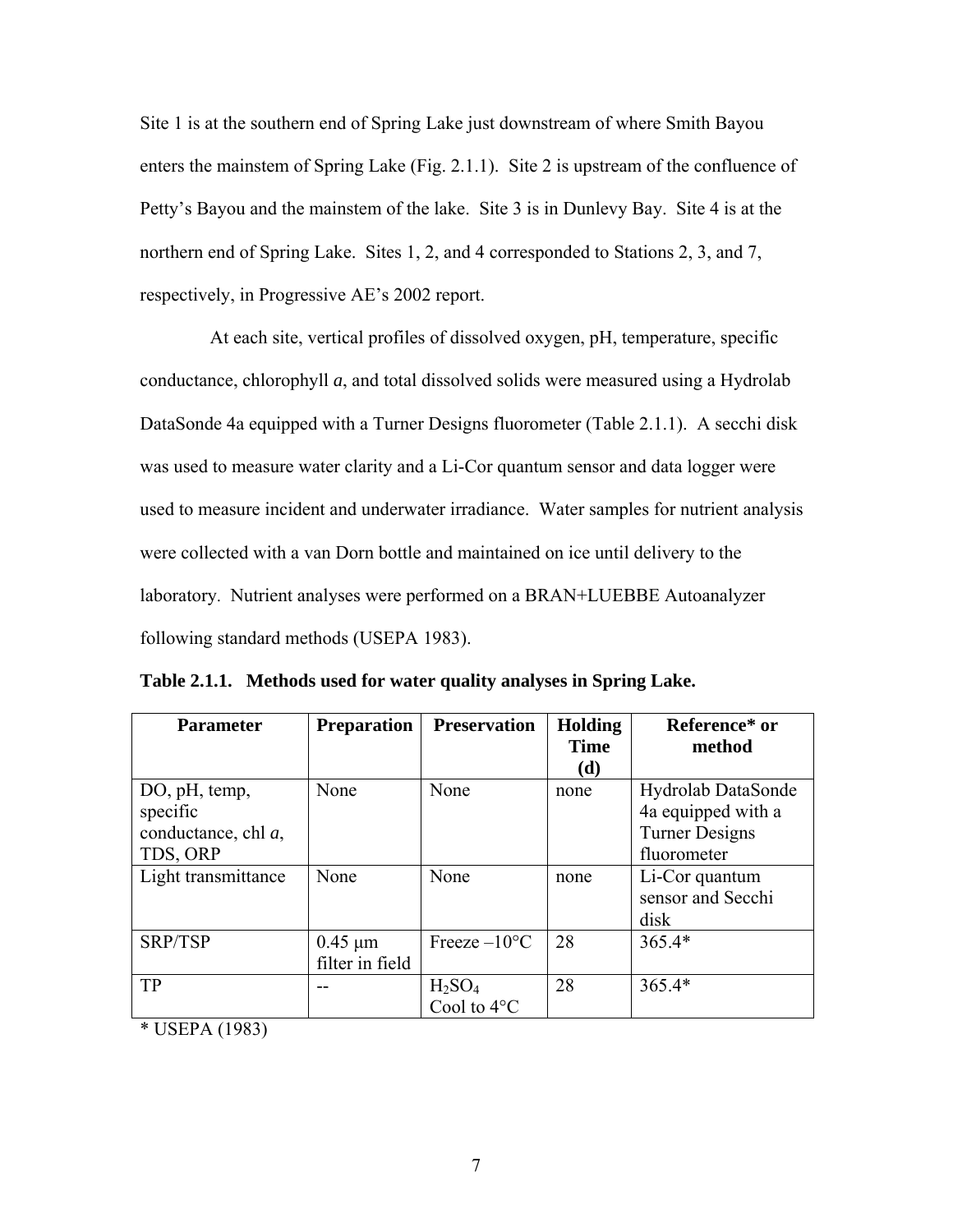Sediment samples from Spring Lake were collected using a piston corer (Fisher et al. 1992, Steinman et al. 2004). Six cores were collected from each site. The coring device was constructed with a graduated 0.6 m long polycarbonate core tube (7 cm inner diameter), aluminum drive rods, and a PVC attachment assembly for coupling. The piston was advanced 20-25 cm prior to deployment to maintain a water layer on top of the core during collection. The corer was vertically positioned at the sediment/water interface and pushed downward with the piston cable remaining stationary. After collection, the core was brought to the surface and the bottom sealed with a rubber stopper prior to removal from the water, resulting in intact sediment cores that were approximately 20 cm in length, with a 25-cm overlying water column. The piston was then bolted to the top of the core tube to keep it stationary during transit. Core tubes were placed in a vertical rack and maintained at ambient temperature until being transported back to the laboratory (see Steinman et al. 2003 for illustration). *Laboratory methods*: The 24 cores (six per site) were placed into a Revco environmental growth chamber, with the temperature maintained to match ambient conditions in Spring Lake at the time of collection. Cores from each site were exposed to one of six alum concentrations: 0, 5, 10, 15, 20, or 25 mg aluminum/L. This required the introduction of approximately 0, 114, 227, 341, 454, and 568 mg of alum (as aluminum sulfate solution), respectively, into the water columns of each treatment, which formed a floc at the watersediment surface (Fig. 2.2.1). Time of alum introduction was considered time zero. Alum was obtained from General Chemical Corporation (River Rouge, MI). The water column of each core tube was bubbled with nitrogen (with  $330$  ppm  $CO<sub>2</sub>$ ) to create anaerobic conditions.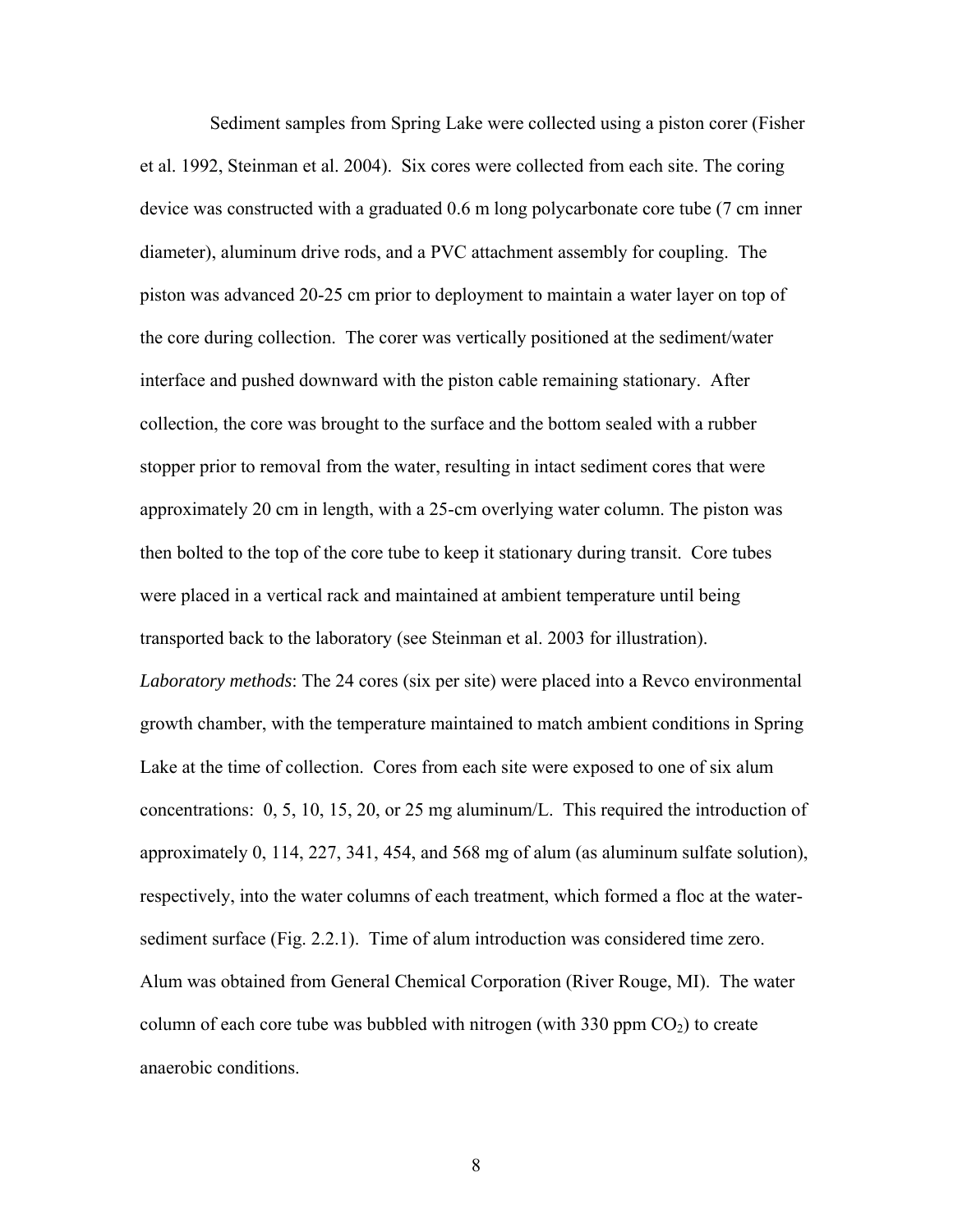**Figure 2.2.1. Schematic of experimental set-up. Core tubes consisted of a 25-cm overlying water layer and a 20-cm sediment core. Cores received alum treatments ranging from 0 (right tube) to 25 mg Al/L.** 



Internal load estimates were made using the methodology outlined in Moore et al. (1998), with minor modifications. Briefly, a 40 mL water sample was removed by syringe through the sampling port of each tube core at 2 h, 8 h, 1 d, 2 d, 4 d, 8d, 12 d, 16 d, 20 d, and 24 d after time zero, and replaced with an equal volume of filtered lake water. A 20 mL subsample was immediately refrigerated for analysis of TP, and a 20 mL subsample was filtered immediately through a 0.45 µm membrane filter and frozen for total soluble phosphorus (TSP) analysis. TP was analyzed using the methods described previously (Table 2.1.1); TSP was analyzed according to EPA methods (USEPA 1983).

Flux calculations were based on the increase in water column TP and TSP using the following equation:

$$
P_{\text{flux}} = (C_t - C_o) * V/A,\tag{1}
$$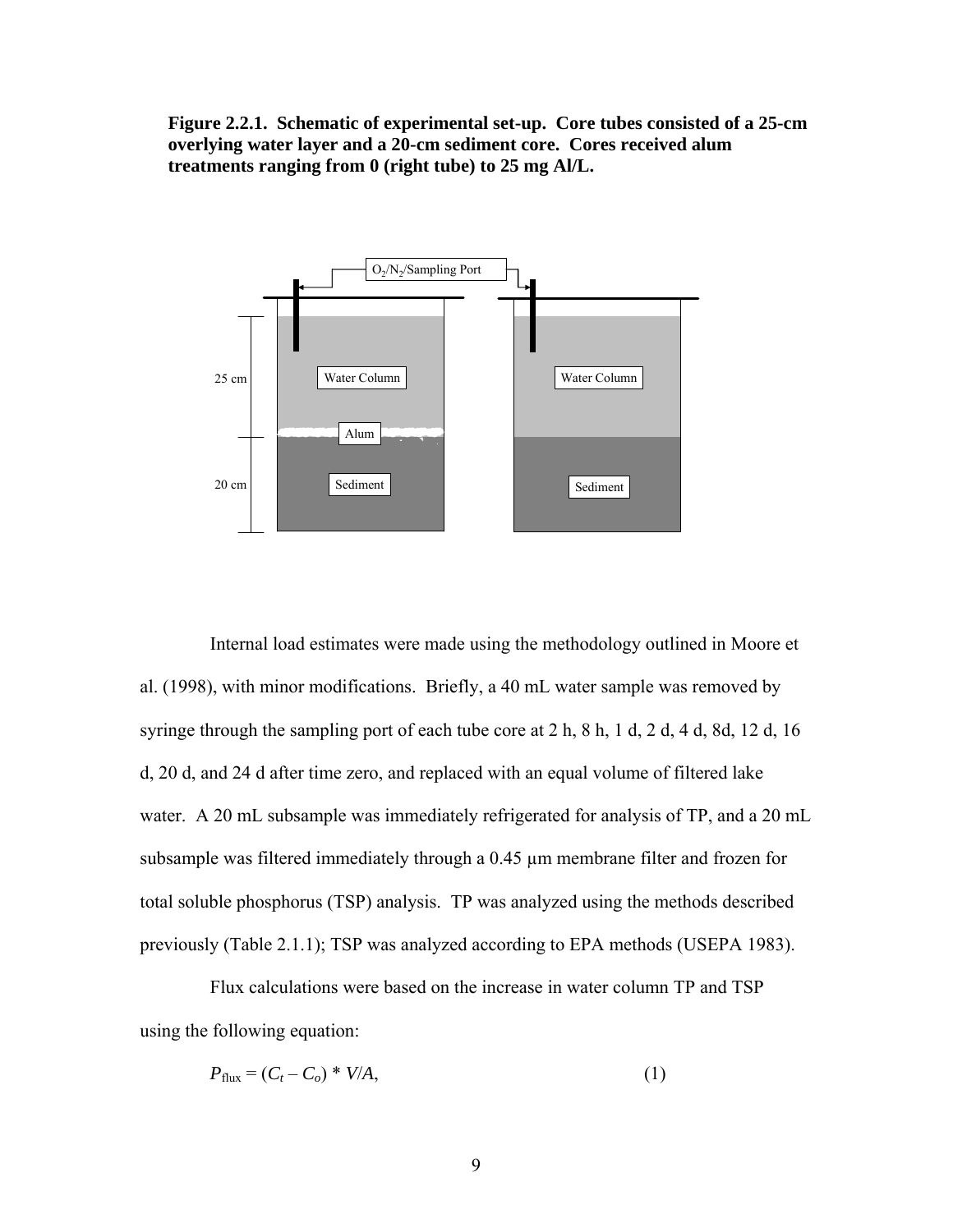where,  $P_{\text{flux}}$  is the net P flux or retention per unit surface area of sediments,  $C_t$  is the P concentration in the water column at time t,  $C_0$  is the P concentration in the water column at time 0, *V* is the volume of water in the water column, and *A* is the surface area of the sediments. In addition to flux, net change in water column TP and TSP was calculated using the following equation:

$$
P_{\text{net}} = C_{\text{t}} - C_{\text{o}} \tag{2}
$$

*Statistical analysis:* Differences in both total phosphorus and total soluble phosphorus concentrations were analyzed by repeated measures analysis of variance (RP-ANOVA). The overall model results were reported when there was no significant treatment X time interaction. If the interaction term was statistically significant, the ANOVA results were reported for each sampling time. Mean differences among dates were compared using Tukey's multiple comparison test.

#### **2.2 Experiment 2: resuspension**

*Laboratory methods:*At the end of experiment 1 (day 24), the cores were vigorously agitated by increasing the flow rate of gas. Flow rates were increased to the point where resuspension of sediments was visualized in all cores. Water samples were collected at 12, 24, and 48 h during resuspension; both TP and TSP were sampled, processed, and analyzed using the methods described above (Table 2.1.1).

*Statistical analysis*: Differences in both total phosphorus and total soluble phosphorus concentrations were analyzed by repeated measures analysis of variance (RP-ANOVA). The overall model results are reported when there was no significant treatment X time interaction (TP). If the interaction term is statistically significant, the ANOVA results are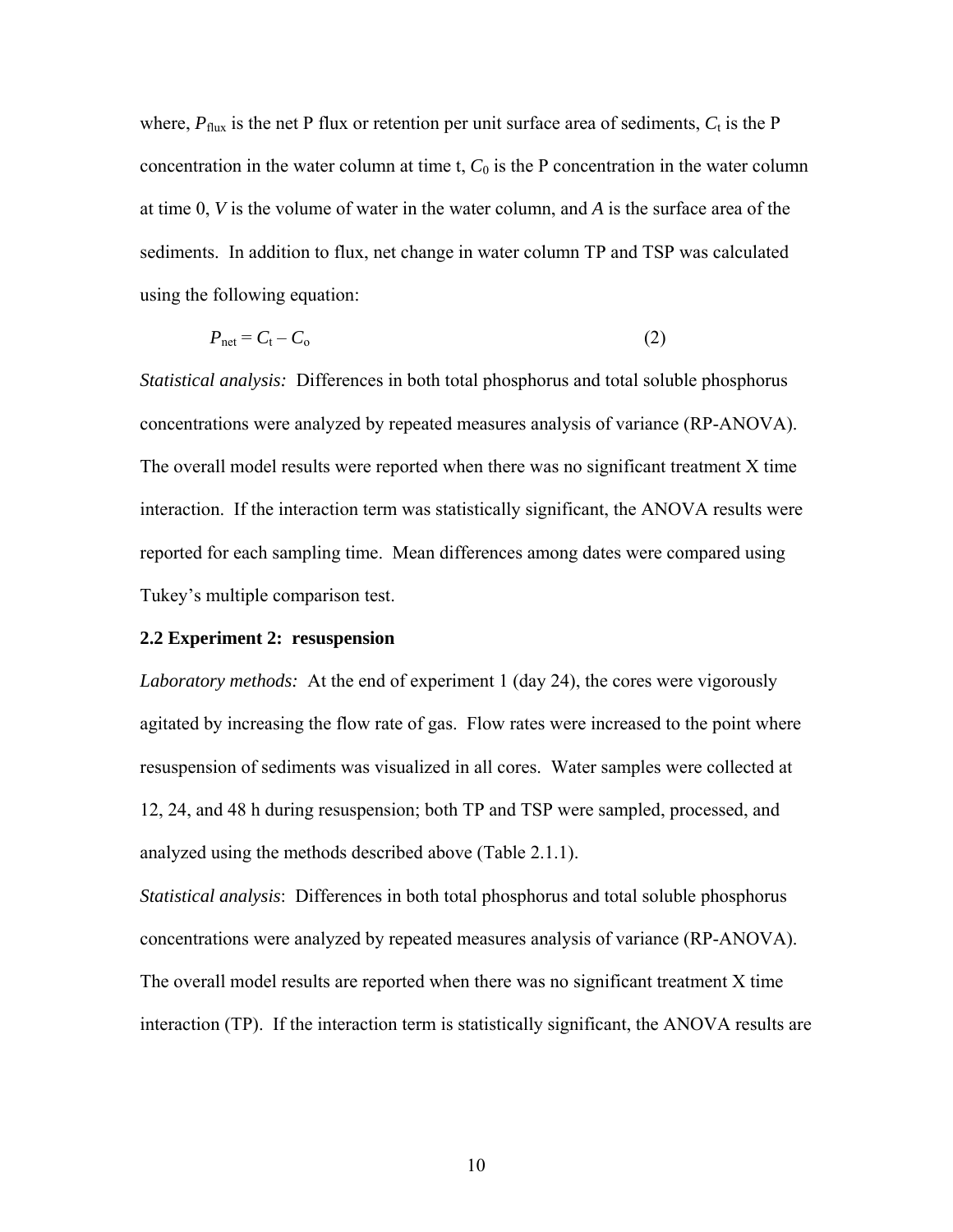reported for individual times. Mean differences among dates were compared using Tukey's multiple comparison test. Data transformation was not required.

#### **2.3 Experiment 3: bioturbation**

*Field methods:* Sediment cores were collected on May 22, 2004. The sampling sites and field methods followed those described for Experiment 1, with the following additions. An initial benthic invertebrate survey was conducted concurrent with the sediment cores. At each of the four Spring Lake coring sites, three replicate benthic samples were collected using a petite Ponar dredge. Upon collection, the benthic samples were washed through a 500-µm sieve under gentle pressure. Since living blood midge larvae are easily distinguished by their red color, which fades with preservation, samples were examined immediately for larvae of this subfamily and their presence was recorded prior to preservation. The community was saved in its entirety and preserved in 10% formalin. Rose Bengal stain was added to the formalin to aid in sorting invertebrates from organic debris, and samples were stored until identification in the laboratory (below). *Laboratory methods: Invertebrate analysis.* In addition to the field survey, invertebrates were identified and counted at the end of the bioturbation experiment; each sediment core was analyzed for living and dead invertebrates. The top 10 cm of sediment were extracted from each core and washed gently through a 500-µm sieve.

Invertebrates from the both the ponars and cores were placed in a shallow white pan for sorting. All organisms found in the ponar dredges and extruded cores were identified to the lowest practicable level using a stereo microscope. Invertebrates that were not identified to lower taxonomic levels included: 1) worms of the class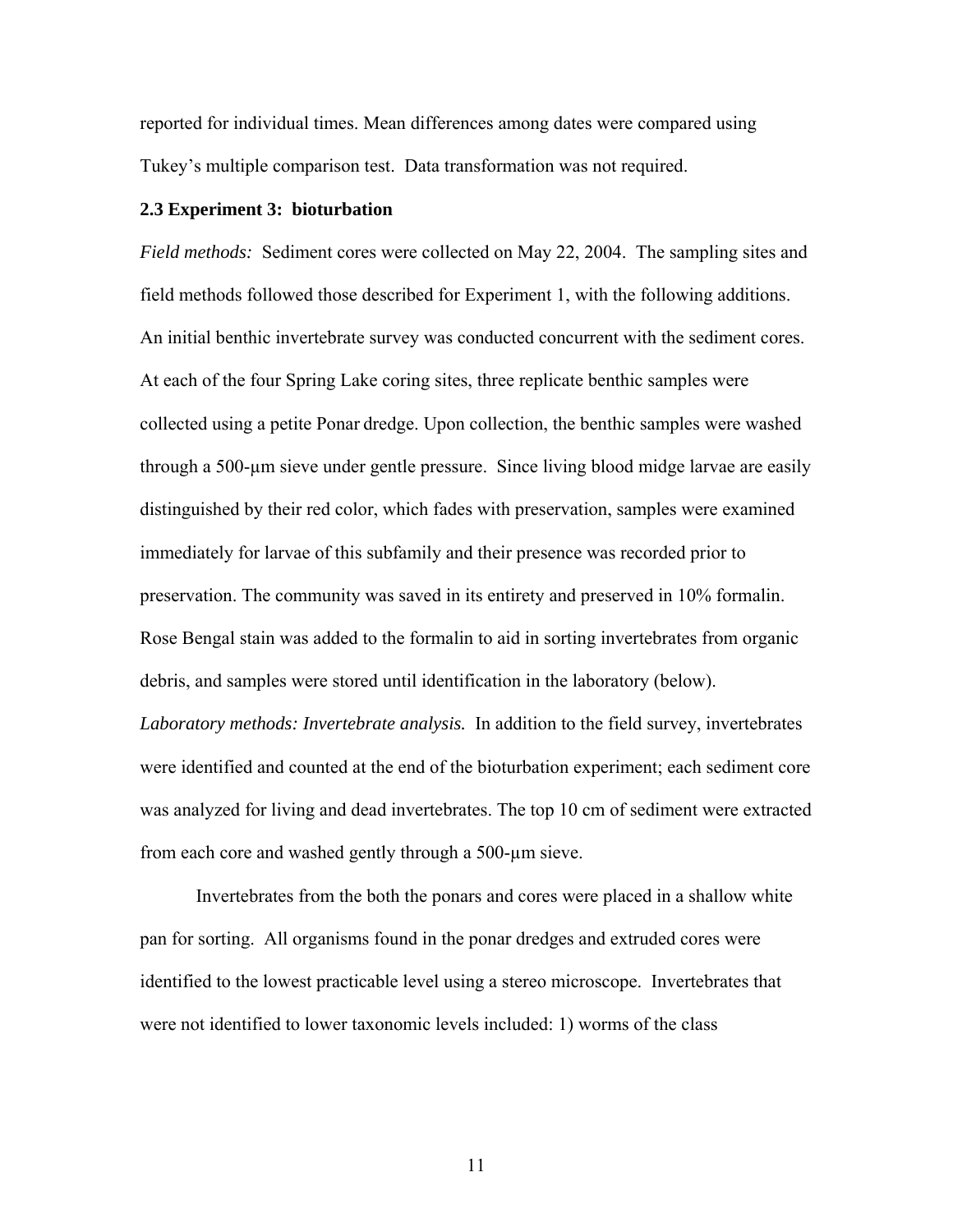Oligochaeta and phylum Nematomorpha, and 2) members of the family Chironomidae. All other organisms were identified to genus using conventional taxonomic keys. *Laboratory methods: Poisoning of cores.* The six cores from each of the four sites were exposed to three alum levels (0, 5, and 10 mg/L) and 2 levels of poison (control vs poison), resulting in a total of 24 cores. Alum was applied as described previously (Experiment 1), concurrent with formaldehyde. Concentrated (40%) formaldehyde was applied to create a final concentration of 5% formaldehyde in the poison treatments. The initial intent was to measure TSP in the water column of all core tubes over time (0, 2 hr, 12 hr, 1 d, 2 d, 4 d, 8 d, 12 d, 16 d, 20 d, 24 d). However, the formaldehyde reacted with the reagents during the analysis on the autoanalyzer, reducing our confidence in the validity of the TSP results in the poison treatments. Instead, SRP was measured in the poison treatments. Unfortunately, there was insufficient volume of sample left to measure SRP in the control treatments as well, leaving us with TSP results for the control treatments and SRP results for the poison treatments. Nutrient samples were collected and analyzed as described above.

*Statistical analysis. Invertebrate analysis*. Data were analyzed with a one-way analysis of variance (ANOVA) to determine if there were statistically significant differences in site location for total densities and the major taxonomic units identified. All data were log-transformed prior to analysis to meet assumptions for the analysis.

*Statistical analysis. Poisoning of cores*. Differences in both TSP (for control treatments) and SRP (for poison treatments) concentrations were analyzed by repeated measures analysis of variance (RP-ANOVA). The sites served as replicates. The overall model results were reported when there was no significant treatment X time interaction. If the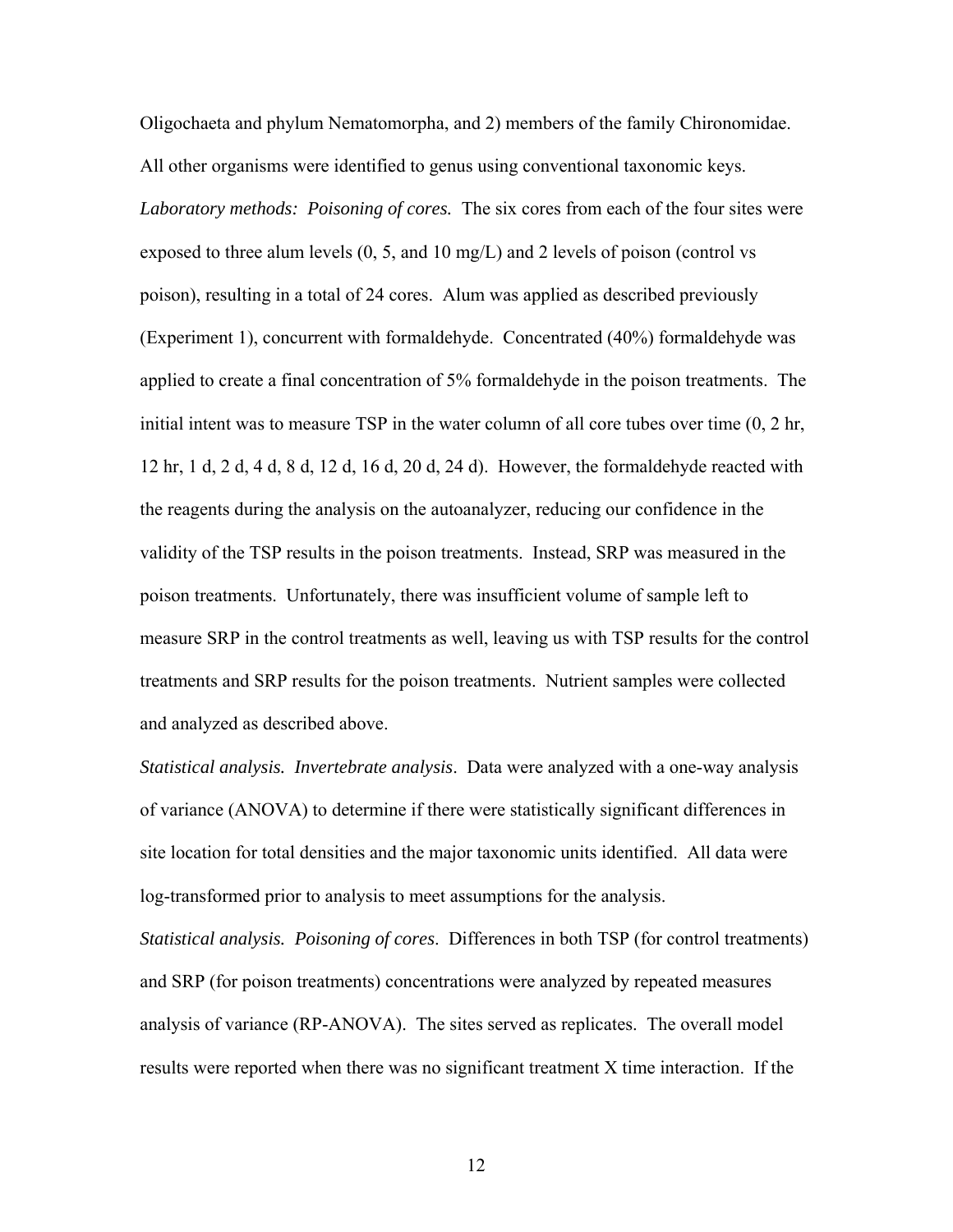interaction term was statistically significant, the ANOVA results were reported for individual times. Mean differences among dates were compared using Tukey's multiple comparison test. Data transformation was not required.

#### **2.4 Desktop analyses**

Three calculations were conducted as part of this task: 1) Osgood Index; 2) Dynamic Ratio; and 3) phosphorus storage and release over time. Lake morphometry has an important influence on internal loading; phosphorus released from the sediments is more available to the algae in the photic zone in shallow lakes than in deep lakes. Hence, high rates of internal loading in stratified lakes may not always be important in managing epilimnetic water quality (Welch and Cooke 1995).

Osgood (1988) proposed an estimate of the probability that deep mixing events will occur in a lake during summer stratification, bringing P from bottom waters to the epilimnion (Cooke et al. 1993)---the ratio of mean depth to the square root of surface area:

Osgood Index = 
$$
\overline{Z}/\sqrt{A_o}
$$
 (3)  
where:  $\overline{Z}$  = mean depth (m)  
 $\sqrt{A_o}$  = square root of surface area (km<sup>2</sup>)

The dynamic ratio (DR; Håkanson 1982) estimates the degree to which lake bottom areas are dominated by resuspension or sedimentation forces, and is essentially the inverse of the Osgood Index.

Dynamic Ratio = 
$$
\sqrt{A}/\overline{D}
$$
 (4)  
where:  $\sqrt{A}$  = square root of lake surface area  
 $\overline{D}$  = mean lake depth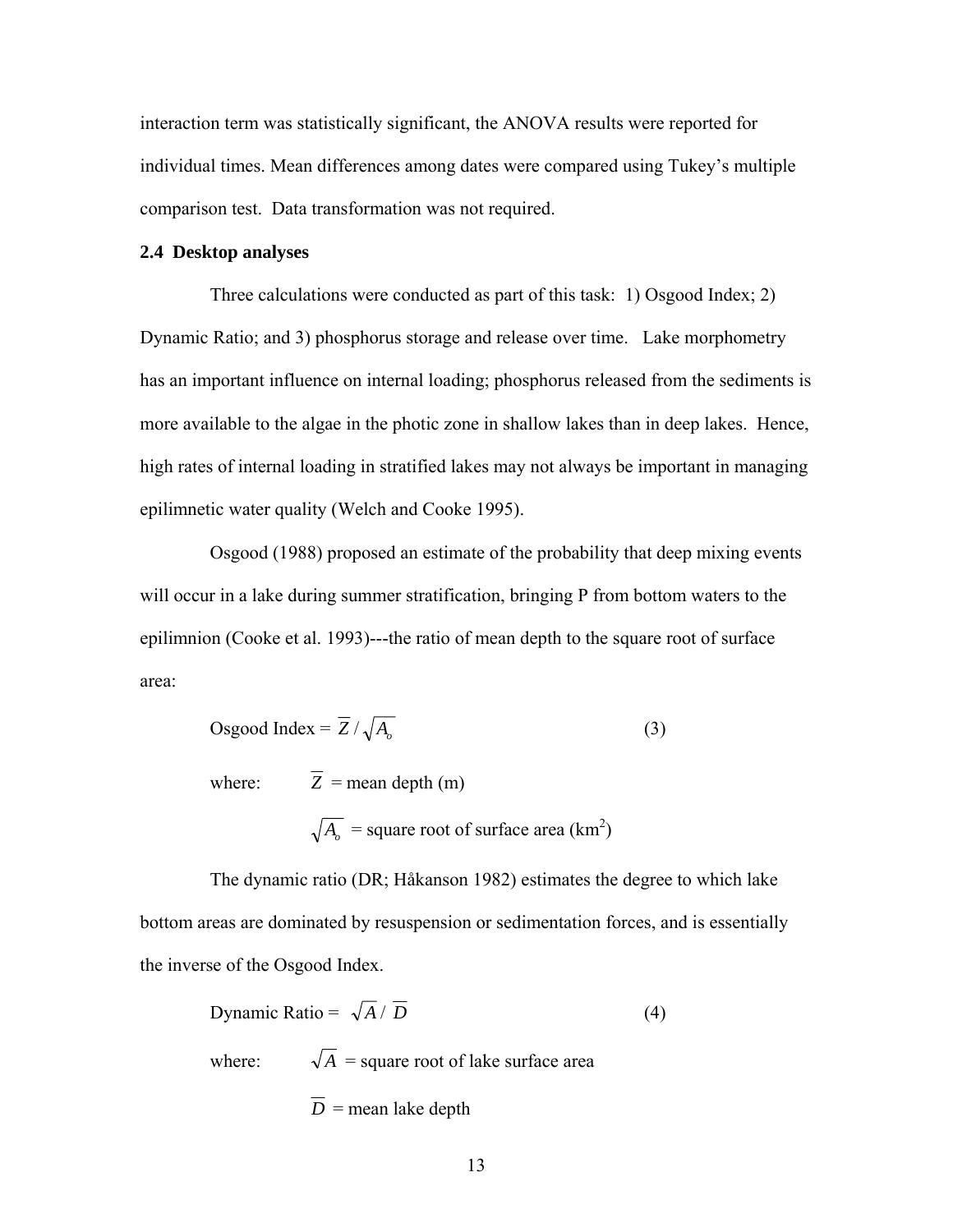A simple model was developed to estimate how long internal loading would remain a significant problem in Spring Lake. This estimated time (yr) is calculated based on the total mass of phosphorus in the top 10 cm of sediments (the active fraction;  $mg/m<sup>2</sup>$ ) divided by maximum average diffusive flux from the sediments during the portion of the year where the sediments are anaerobic.

$$
T = P_{\text{sed}} / (\overline{P}_{\text{flux}} X T_{\text{anaer}})
$$
 (5)  
where:  $T = \text{time (yr)}$   

$$
P_{\text{sed}} = \text{phosphorus mass in sediments}
$$
  

$$
\overline{P}_{\text{flux}} = \text{maximum average phosphorus flux from sediments (mg)}
$$
  

$$
P/m^2/d)
$$
  

$$
T_{\text{anaer}} = \text{portion of year where sediments are anaerobic (%)}
$$

#### **3.0 Results**

#### **3.1 Experiment 1**: **alum concentration**

*Field Results:* All sites showed very similar water quality patterns during the April cruise (Figs. 3.1.1, 3.1.2). Temperature and dissolved oxygen concentration were constant through the water column, with temperature about 12ºC and DO approximately 10 mg/L. It is unlikely that internal phosphorus loading was much of a factor at this time, given the aerobic conditions throughout the water column. Chlorophyll *a* concentrations generally increased with depth at all sites; this may have been due to photoinhibition near the water surface. Secchi disk (SD) values were 1.0 m at all sites except site 3, which was slightly less turbid (SD = 1.25 m). See Appendix (7.1) for additional field data.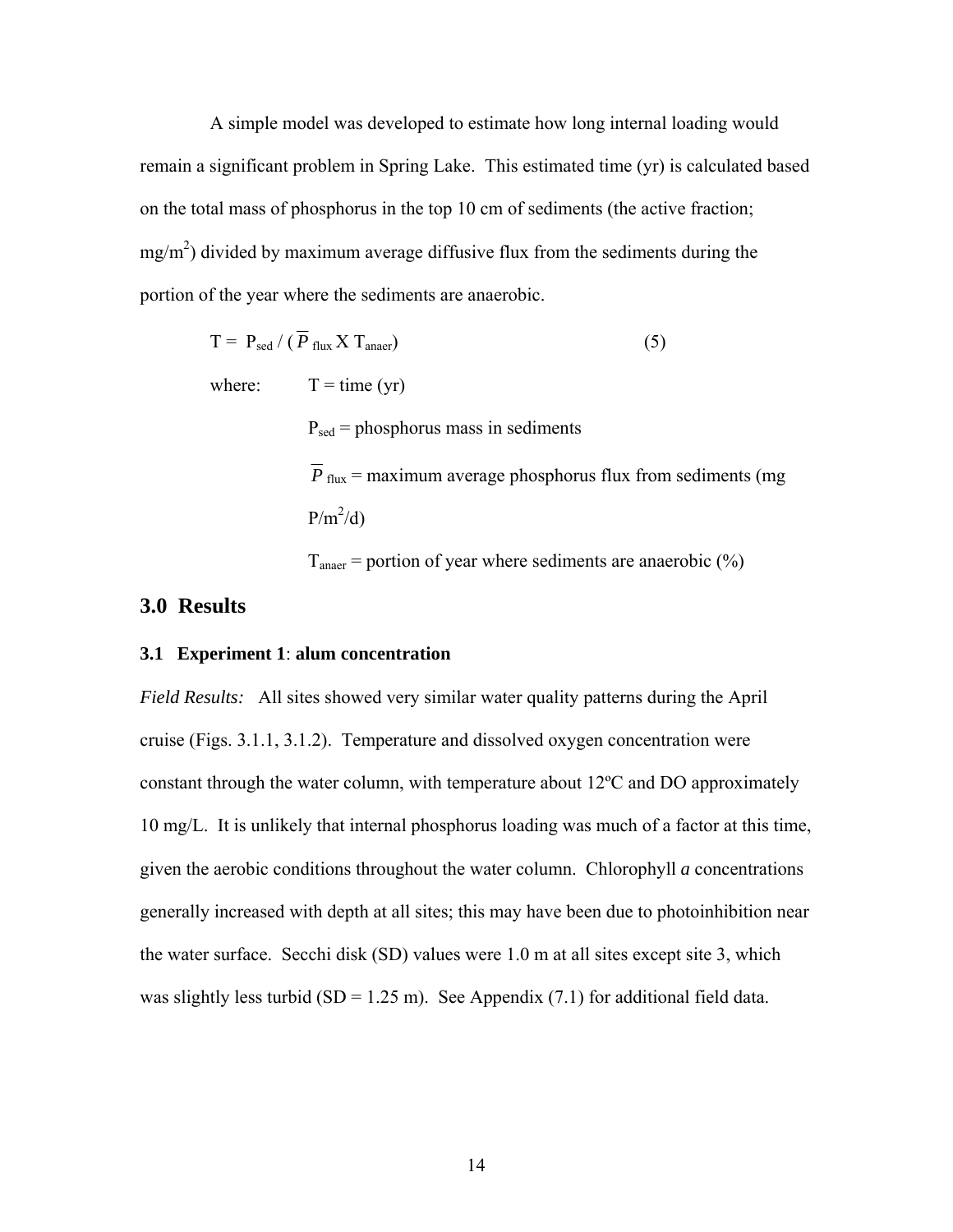**Figure 3.1.1. Dissolved oxygen, temperature, and chlorophyll** *a* **values from Sites 1 and 2 in Spring Lake, sampled on April 20, 2004.** 

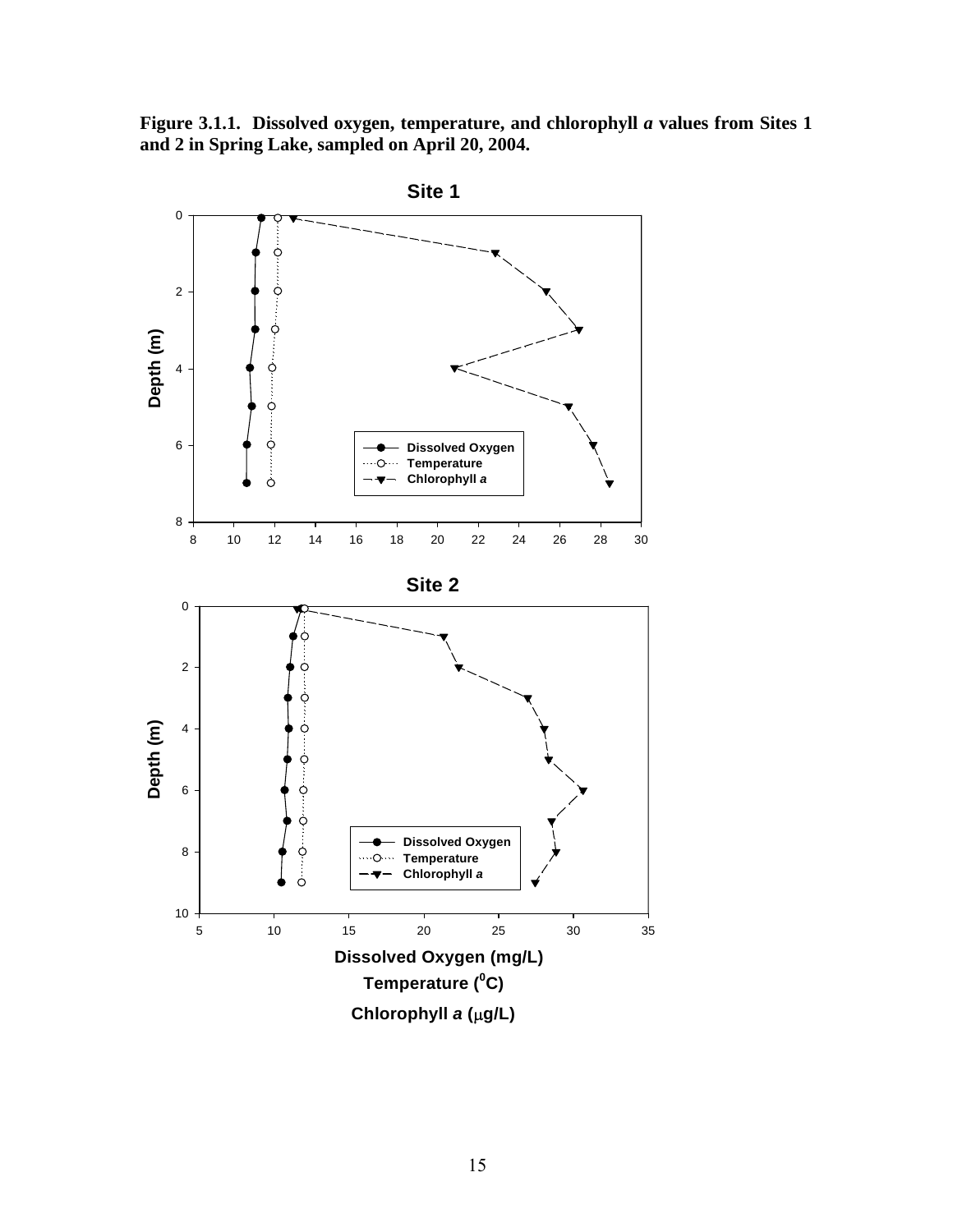**Figure 3.1.2. Dissolved oxygen, temperature, and chlorophyll** *a* **values from Sites 3 and 4 in Spring Lake, sampled on April 20, 2004.** 

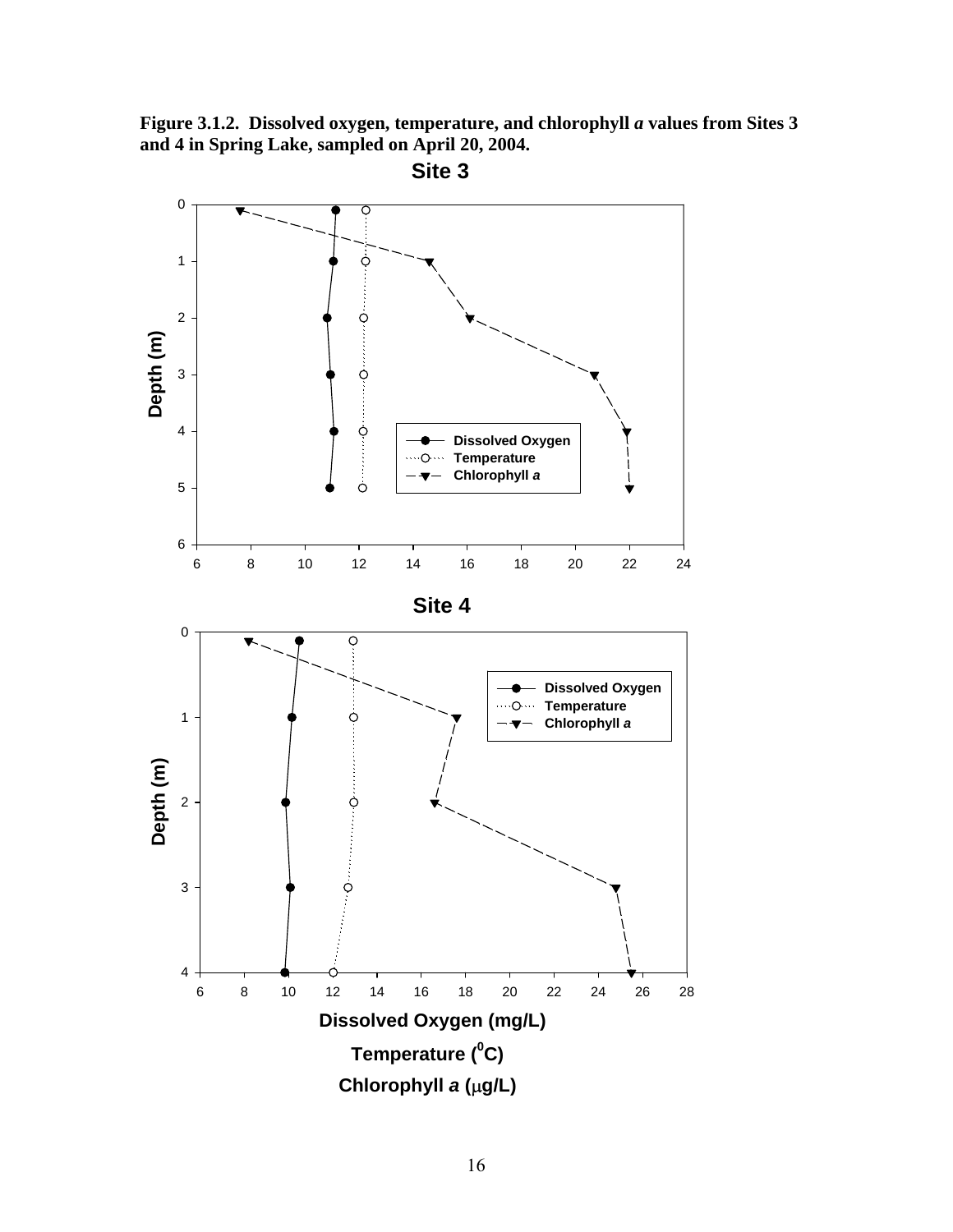*Laboratory results-total phosphorus*:Core water column total phosphorus concentrations showed a generally similar pattern at all sites, with the highest concentrations in the 0 alum treatment and much lower concentrations in all treatments with alum (Table 3.1.1; Fig. 3.2.1). Repeated measures ANOVA revealed a significant treatment X time interaction  $(P < 0.001)$ , so separate ANOVAs were run on the individual sampling times. At all times except 2hr (when there was no difference between the 0 and 5 mg/L treatments), mean TP in the 0 alum treatment was statistically greater than mean TP in all other alum treatments (Table 3.1.1). After day 2, mean TP concentrations were not significantly different among any of the alum treatments  $\geq$  5 mg/L (Table 3.1.1).

Table 3.1.1. Mean total phosphorus concentrations ( $\mu$ g/L) exposed to different alum **treatments (0-25 mg/L) sampled on days 1-24 (see text for more detail). TP means with different letters within a row indicate statistically significant differences (Tukey's multiple comparison test; p < 0.05).** 

| Time (d)       | <b>Alum concentration (mg/L)</b> |                       |                         |                         |                       |                       |
|----------------|----------------------------------|-----------------------|-------------------------|-------------------------|-----------------------|-----------------------|
|                | $\boldsymbol{0}$                 | 5                     | <b>10</b>               | 15                      | 20                    | 25                    |
| 1              | $31.\overline{5^{A}}$            | $15.\overline{5^{B}}$ | $13.\overline{5^{B,C}}$ | $13.0^{B,C}$            | 10.0 <sup>C</sup>     | $10.0^{\circ}$        |
| $\overline{2}$ | $33.5^{A}$                       | $18.5^{B}$            | $15.0^{B,C}$            | $12.\overline{5^{C,D}}$ | $12.5^{C,D}$          | 10.0 <sup>D</sup>     |
| $\overline{4}$ | $30.5^{\overline{A}}$            | $10.0^{\overline{B}}$ | 10.0 <sup>B</sup>       | 10.0 <sup>B</sup>       | $10.0^{\overline{B}}$ | 10.0 <sup>B</sup>     |
| 8              | $50.0^{A}$                       | $12.5^{\rm B}$        | 10.0 <sup>B</sup>       | 10.0 <sup>B</sup>       | $10.\overline{0^B}$   | $10.\overline{0^B}$   |
| 16             | $166.0^{\rm A}$                  | $25.5^{\rm B}$        | $13.5^{B}$              | $10.0^{\overline{B}}$   | 10.0 <sup>B</sup>     | $10.\overline{0^B}$   |
| 24             | $132.0^{\rm A}$                  | $28.0^{\rm B}$        | $13.0^{B}$              | 10.0 <sup>B</sup>       | 10.0 <sup>B</sup>     | $10.0^{\overline{B}}$ |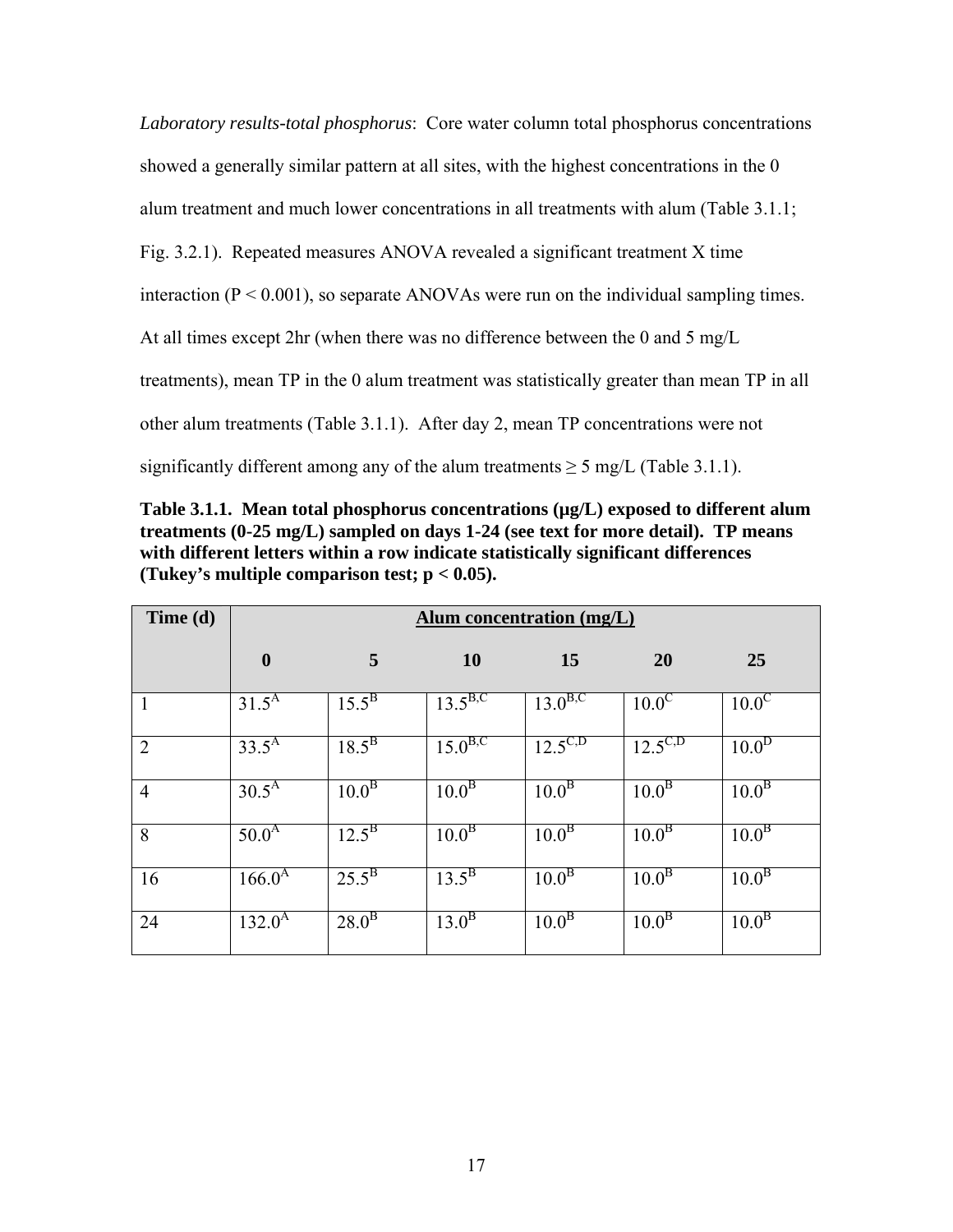Even the 5 mg/L alum treatment was effective at reducing TP diffusion into the water column (Table 3.1.1). On days 1 and 2, mean TP concentrations declined with increasing alum. After day 4, there were no statistically significant differences in TP among the  $\geq 5$ mg/L alum treatments, although mean TP concentrations did increase on days 16 and 24 in the 5 mg/L alum treatment (Table 3.1.1).

TP concentrations varied with site (Fig. 3.1.3). Although TP concentrations in the 0 alum treatments tended to increase over time at all sites, higher concentrations were measured at sites 1 and 2 (the deeper sites) than sites 3 and 4. This is consistent with the observations from the 2003 experiments (Steinman et al. 2003). With the exception of site 2, the TP concentrations in 2004 were much lower than those measured in 2003 (Table 3.1.2). This is probably because this year's cores were collected in April, when lower water temperatures and higher DO levels constrained mineralization and TP diffusion (cf. Jensen and Andersen 1992, James and Barko 2004).

| <b>Site</b>    | 2003 TP data $(\mu g/L)$ | 2004 TP data $(\mu g/L)$ |
|----------------|--------------------------|--------------------------|
|                | 780 (day 20)             | 194 (day 16)             |
| $\overline{2}$ | $170$ (day 12)           | 374 (day 16)             |
| 3              | 330 (day 8)              | 66 (day 20)              |
| 4              | 390 (day 20)             | 48 (day 20)              |

**Table 3.1.2. Maximum TP concentrations in water column overlying sediment cores (2003 vs. 2004 data).**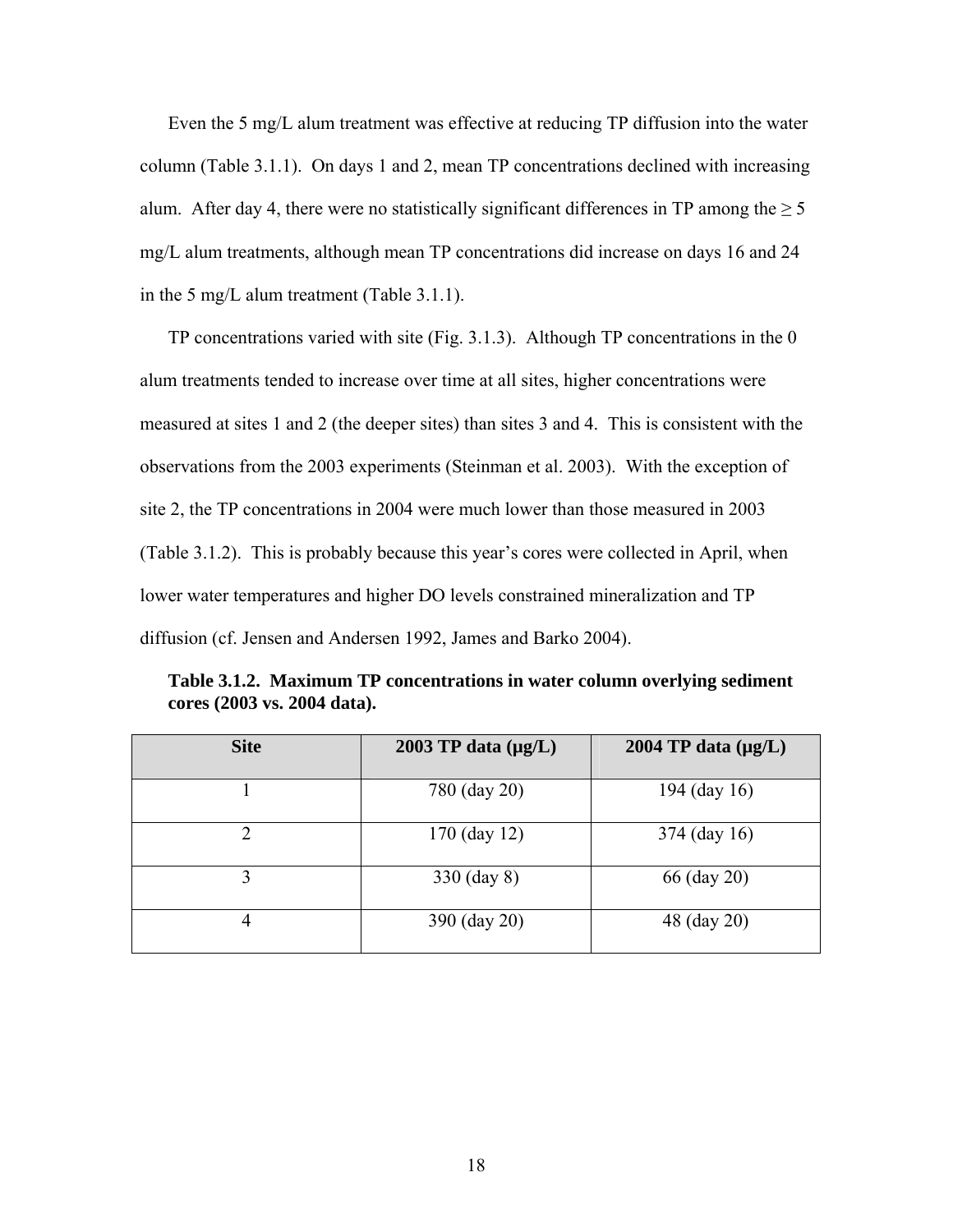**Figure 3.1.3. Total phosphorus concentrations (µg/L; y-axis) measured in water columns at select times (days 2, 12, and 24). Sediments cores were exposed to alum concentrations of 0, 5, 10, 15, 20, or 25 mg/L. Dotted line shows detection limit of 20 µg/L; all measurements below detection are shown as ½ detection limit.** 

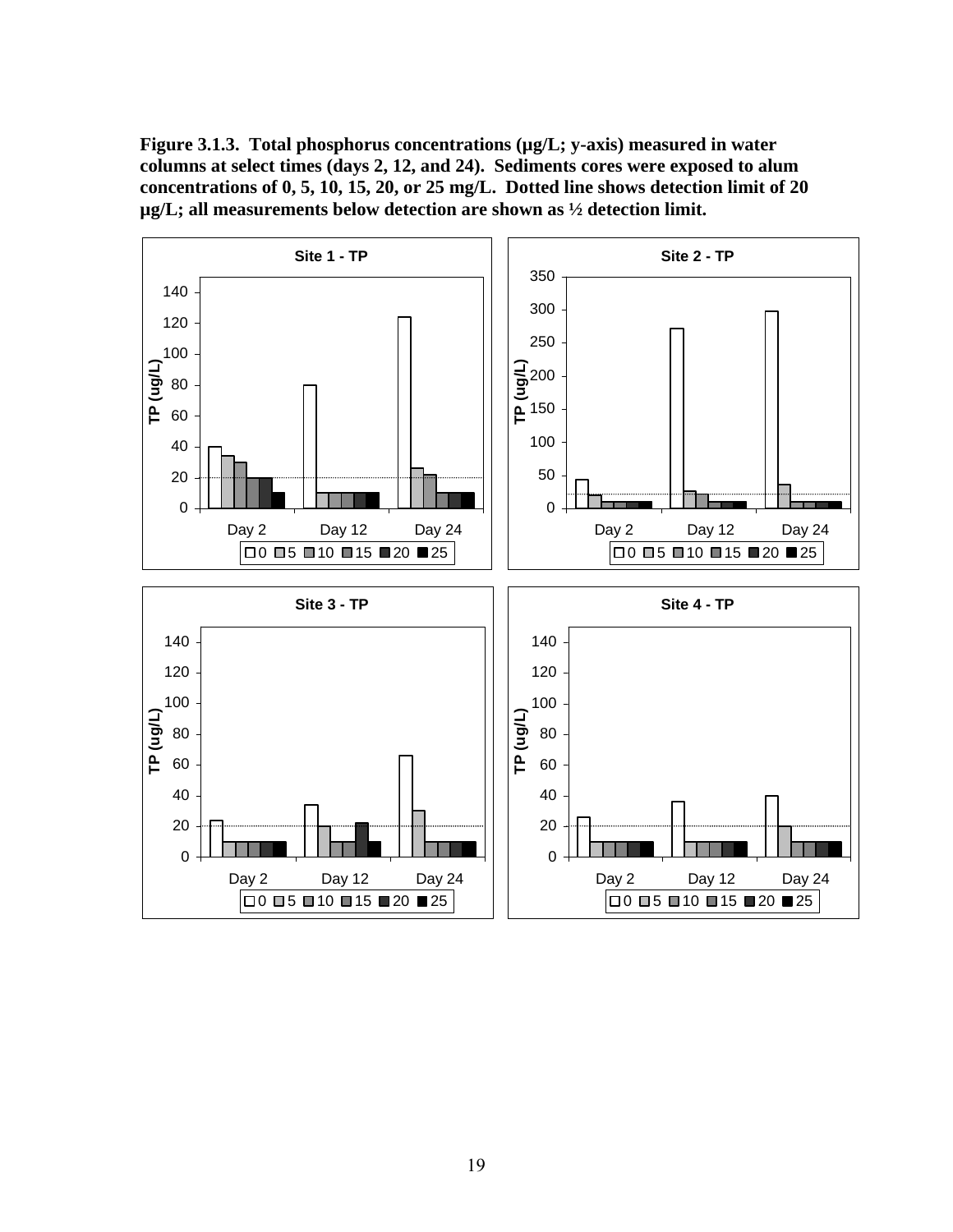*Laboratory results—total soluble phosphorus*. Water column TSP concentrations were rarely above detection (20  $\mu$ g/L) in treatments with alum, regardless of the concentration applied. Even in the 0 alum treatment, detectable concentrations of TSP were not measured until day 12 at all sites except Site 2, where detectable TSP was measured on day 1 (Fig. 3.1.4). Repeated measures ANOVA revealed a significant treatment X time interaction ( $P \le 0.05$ ); there were no statistically significant differences in TSP up through 16 d. On days 20 and 24 however, TSP in the 0 alum treatment was significantly greater than all other treatments (Table 3.1.3).

**Table 3.1.3. Mean total soluble phosphorus concentrations (µg/L) exposed to different alum treatments (0-25 mg/L) sampled on days 1-24 (see text for more detail). TSP means with different letters within a row indicate statistically significant differences (Tukey's multiple comparison test; p < 0.05).** 

| Time $(d)$     | <b>Alum concentration (mg/L)</b> |                   |                   |                   |                   |                   |
|----------------|----------------------------------|-------------------|-------------------|-------------------|-------------------|-------------------|
|                | $\boldsymbol{0}$                 | 5                 | <b>10</b>         | 15                | 20                | 25                |
| $\mathbf{1}$   | $15.5^{A}$                       | 10.0 <sup>A</sup> | 10.0 <sup>A</sup> | $10.0^{\rm A}$    | 10.0 <sup>A</sup> | 10.0 <sup>A</sup> |
| $\overline{2}$ | $16.5^{A}$                       | $14.0^{A}$        | 10.0 <sup>A</sup> | 10.0 <sup>A</sup> | 10.0 <sup>A</sup> | 10.0 <sup>A</sup> |
| $\overline{4}$ | $19.5^{A}$                       | 10.0 <sup>A</sup> | 10.0 <sup>A</sup> | 10.0 <sup>A</sup> | $10.0^{A}$        | 10.0 <sup>A</sup> |
| 8              | $27.0^{A}$                       | 10.0 <sup>A</sup> | 10.0 <sup>A</sup> | 10.0 <sup>A</sup> | $10.0^{A}$        | 10.0 <sup>A</sup> |
| 16             | $56.5^{\text{A}}$                | $13.0^{A}$        | 10.0 <sup>A</sup> | 10.0 <sup>A</sup> | 10.0 <sup>A</sup> | 10.0 <sup>A</sup> |
| 20             | 81.5 <sup>A</sup>                | 20.0 <sup>B</sup> | 10.0 <sup>B</sup> | 10.0 <sup>B</sup> | $12.5^{\rm B}$    | 10.0 <sup>B</sup> |
| 24             | $94.0^{A}$                       | 14.0 <sup>B</sup> | 10.0 <sup>B</sup> | 10.0 <sup>B</sup> | $12.5^{\rm B}$    | 10.0 <sup>B</sup> |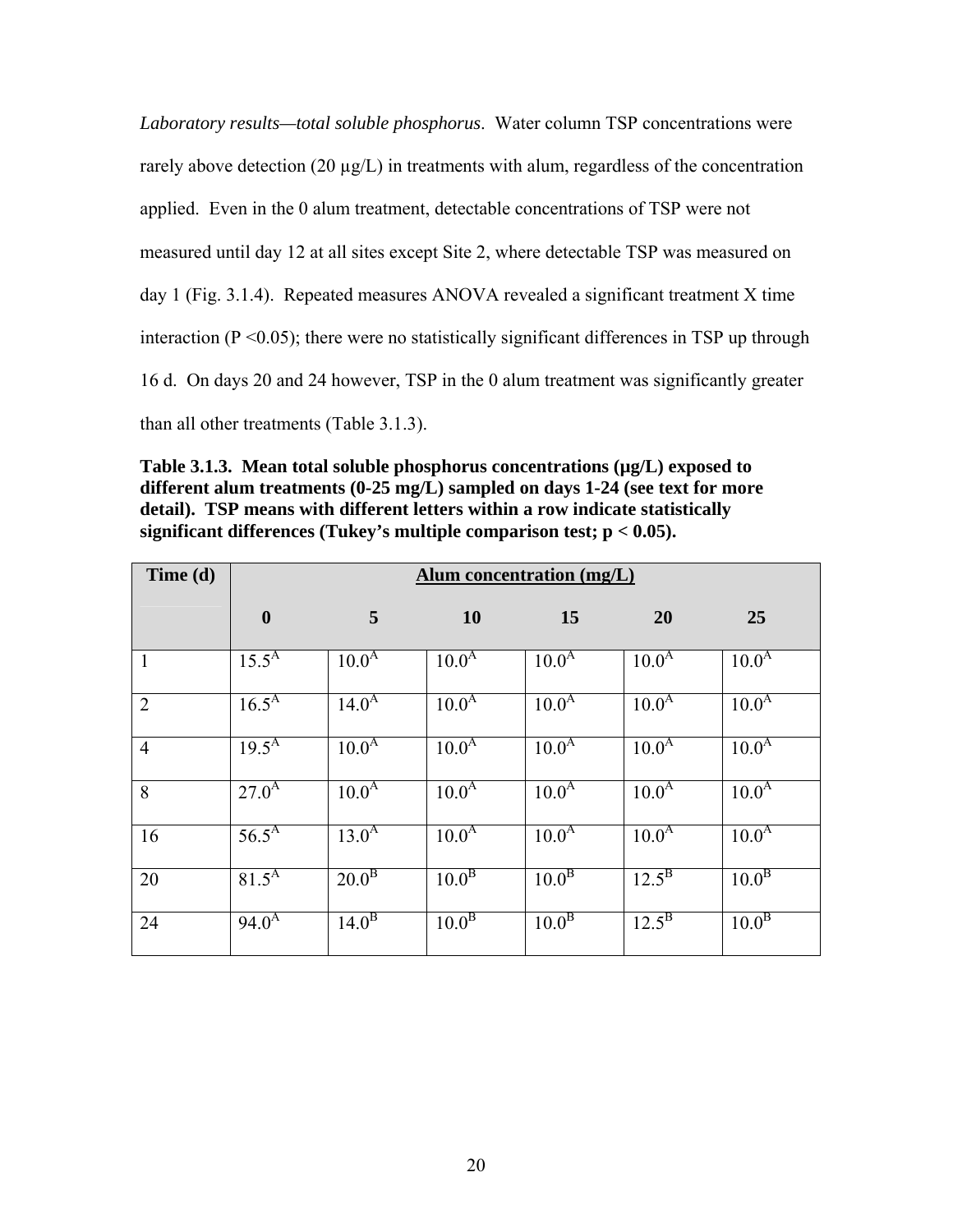**Figure 3.1.4. Total soluble phosphorus concentrations (µg/L; y-axis) measured in water columns at select times (days 2, 12, and 24). Sediments cores were exposed to alum concentrations of 0, 5, 10, 15, 20, or 25 mg/L. Dotted line shows detection limit of 20 µg/L; all measurements below detection are shown as ½ detection limit.** 

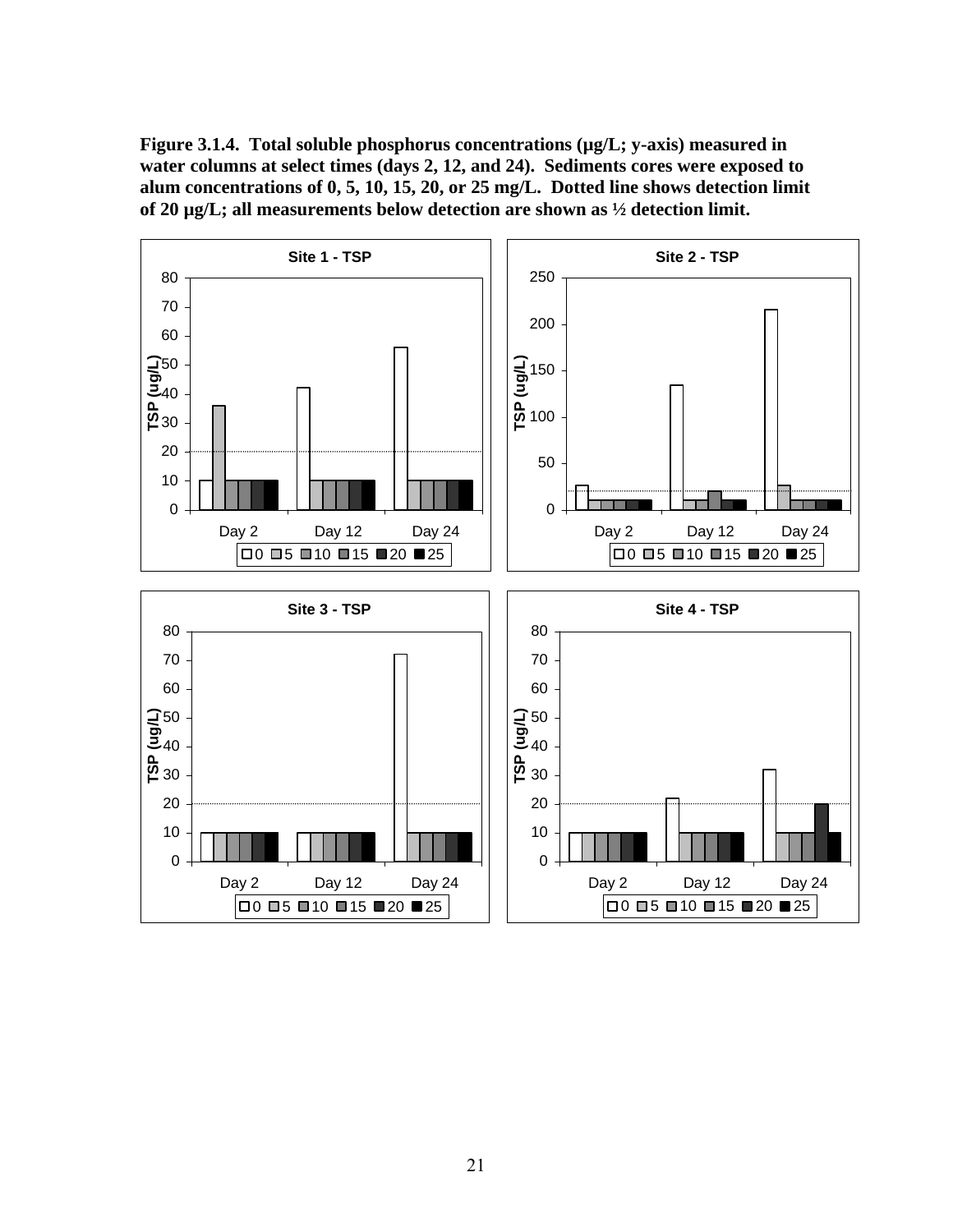The maximum concentrations of both TP and TSP released from the sediments to the water column decreased as alum concentrations increased for both TP and TSP (Table 3.1.4). TP concentrations usually declined to below detection after 2-8 hours for all alum treatments that were  $\geq 10$  mg/L (Appendix 7.2). At 5 mg/L, TP remained at measurable concentrations through day 2 (sites 1 and 2) or 8 hours (sites 3 and 4), became undetectable through approximately day 20, and then was again measurable, albeit at relatively low concentrations  $( $40 \mu g/L$ )$  on day 24 (Appendix 7.2). TSP was usually below detection with alum concentrations of  $\geq 10$  mg/L.

**Table 3.1.4. Maximum water column total phosphorus (TP) and total soluble phosphorus (TSP) concentrations, and respective date of measurement, from the sediment cores collected on April 20, 2004 from Spring Lake. BD = below detection**   $(< 20 \text{ µg/L}).$ 

| <b>Site</b> | <b>Alum Treatment</b> | <b>TP</b> concentration | <b>TSP</b> concentration |
|-------------|-----------------------|-------------------------|--------------------------|
|             | (mg/L)                | $(\mu g/L)$             | $(\mu g/L)$              |
| Site 1      | $\boldsymbol{0}$      | 194 (day 16)            | 64 (day 20)              |
|             | 5                     | 52 (hr 2)               | 36 (day 2)               |
|             | 10                    | $46$ (hr 2)             | <b>BD</b>                |
|             | 15                    | $26$ (hr 2)             | <b>BD</b>                |
|             | 20                    | $28$ (hr 2)             | <b>BD</b>                |
|             | 25                    | $26$ (hr 2)             | <b>BD</b>                |
| Site 2      | $\boldsymbol{0}$      | 374 (day 16)            | 216 (day 24)             |
|             | 5                     | $50$ (hr 2)             | 26 (day 24)              |
|             | 10                    | $26$ (hr 2)             | <b>BD</b>                |
|             | 15                    | 20 (hr 2)               | 20 (day 12)              |
|             | 20                    | $20$ (hr 2)             | <b>BD</b>                |
|             | 25                    | $BD$ (hr 2)             | <b>BD</b>                |
| Site 3      | $\boldsymbol{0}$      | 66 (day 20)             | 72 (day 24)              |
|             | 5                     | 46 (hr 2)               | 30 (day 20)              |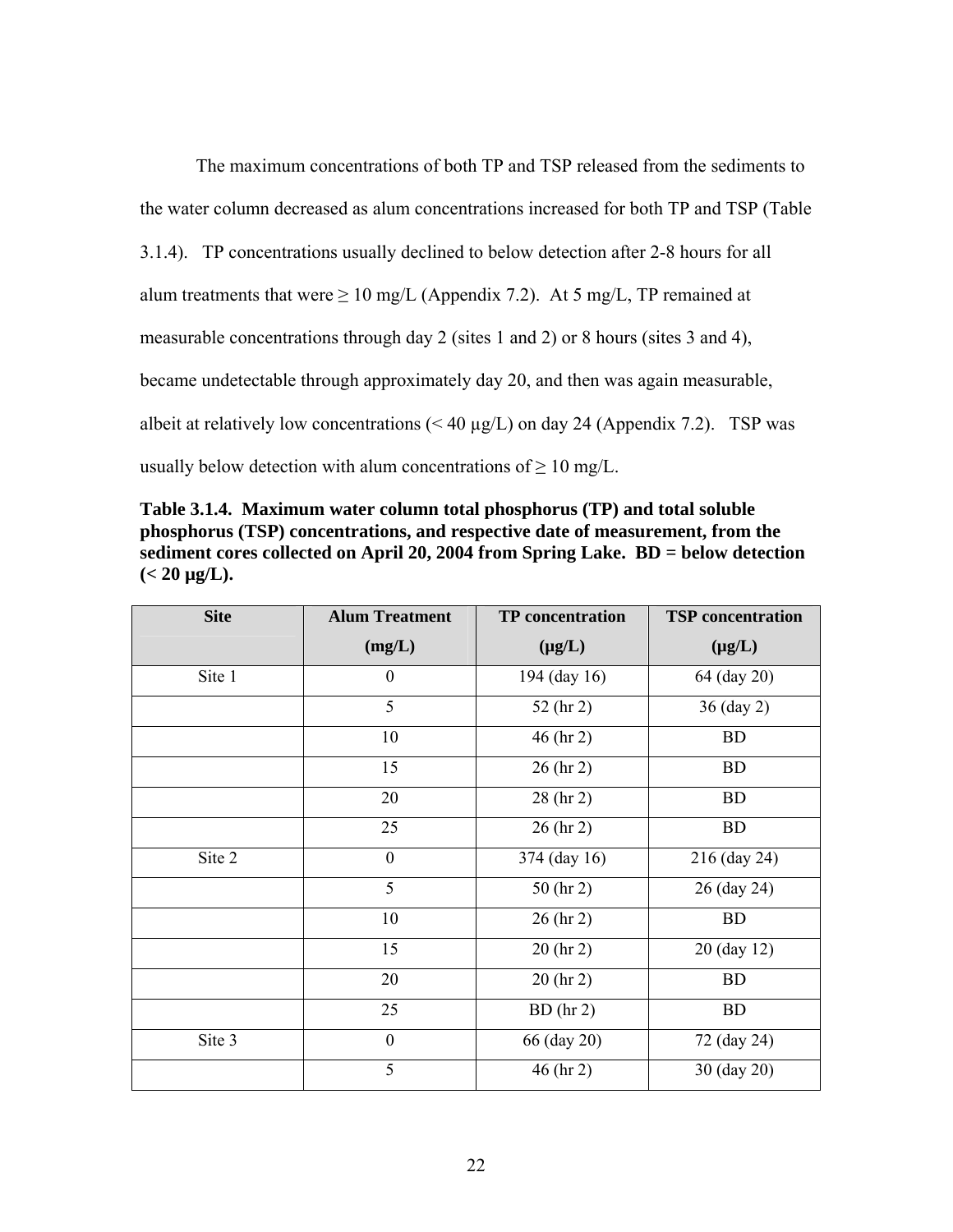|        | 10               | $30$ (hr 2)   | <b>BD</b>   |
|--------|------------------|---------------|-------------|
|        | 15               | $26$ (hr 2)   | <b>BD</b>   |
|        | 20               | $28$ (hr 2)   | <b>BD</b>   |
|        | 25               | $26$ (hr 2)   | <b>BD</b>   |
| Site 4 | $\boldsymbol{0}$ | 48 (day 20)   | 32 (day 20) |
|        | 5                | 48 (hr 2)     | <b>BD</b>   |
|        | 10               | $60$ (hr 2)   | <b>BD</b>   |
|        | 15               | 20 (hr 8)     | <b>BD</b>   |
|        | 20               | $26$ (hr $8)$ | 20 (day 24) |
|        | 25               | 38 (hr 2)     | <b>BD</b>   |

These data suggest that an alum application of 15 mg/L would be as effective at reducing TP concentrations in the water column as an application of 25 mg/L, and an alum application of 5 mg/L would be as effective at reducing TSP concentrations as one of 25 mg/L. However, these data were generated under static laboratory conditions, where the alum remains in place and presumably has maximum efficiency at phosphorus binding. In a natural lake, where wind-wave action results in sediment resuspension and mixing, it is likely that the ability of alum to bind phosphorus would be greatly reduced.

#### **3.2 Experiment 2**: **resuspension**

*Total phosphorus:* The mean net TP concentrations (i.e. TP at 48 hrs minus TP at time 0) after 48 hr of resuspension ranged from 129 (0 alum) to 487  $\mu$ g/L (20 mg/L alum; Fig. 3.2.1). A repeated measures ANOVA showed no significant treatment X time interaction, so ANOVA was performed on combined sampling times. Although mean net TP concentrations clearly increased with alum concentration (Fig. 3.2.1), there was no significant treatment effect. High variances in the 15, 20, and 25 mg/L alum treatments accounted for the lack of statistically significant differences. TP was much greater after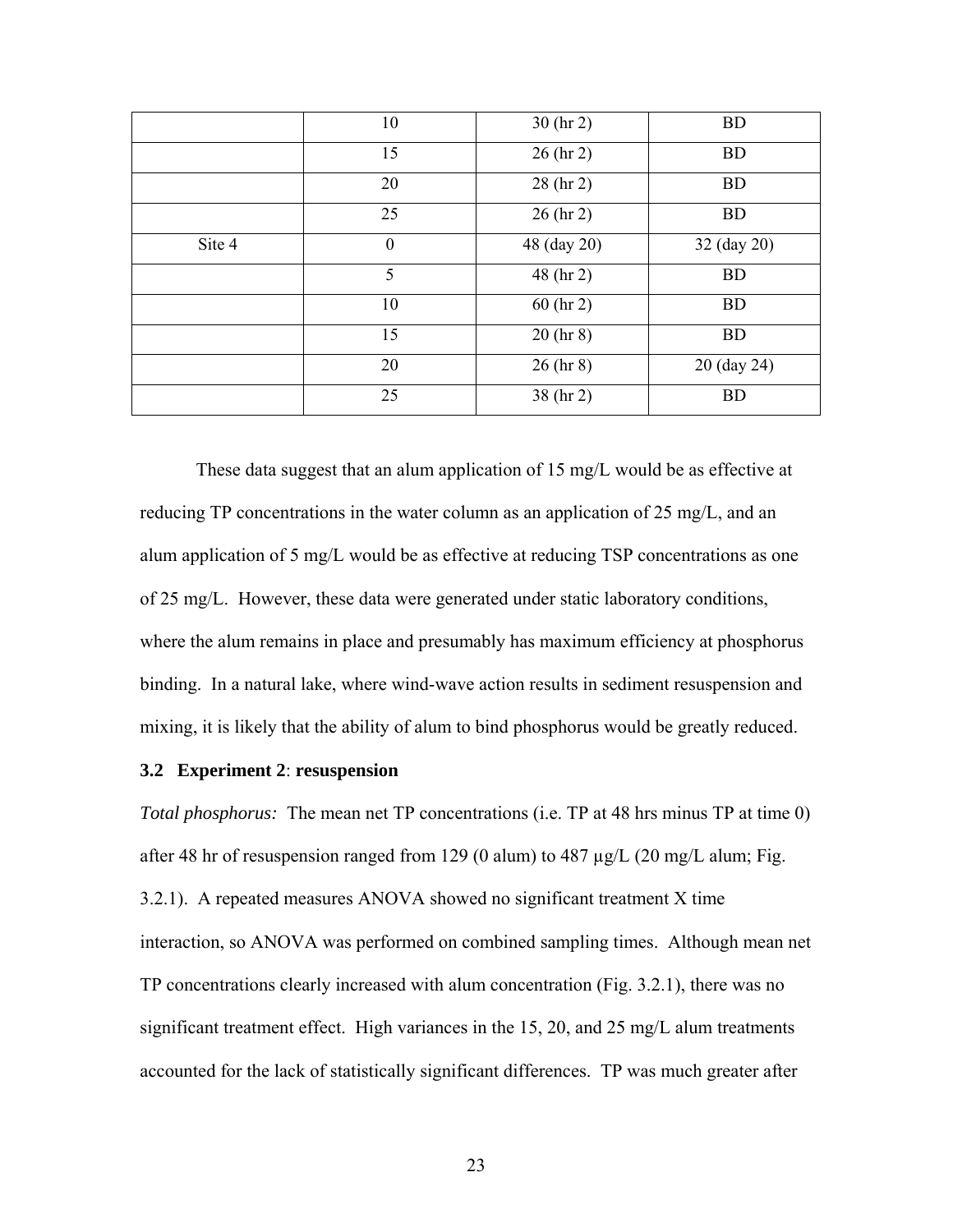the 48 hrs of resuspension than after the 24-day diffusive flux study in all alum

treatments (Fig. 3.2.1).

**Figure 3.2.1. Mean (±1 SD) total phosphorus concentrations (µg/L) in water column, averaged across all 4 sites, after the 24-day incubation under static conditions (black bars: experiment 1) and after a 48-hr resuspension event (gray bars).** 



The mean net TSP concentrations after 48 hr of resuspension showed a very different pattern than that of TP (Fig. 3.2.2), with values ranging from 0 (20 and 25) mg/L) to 34 µg/L (no alum; Fig. 3.2.2). A repeated measures ANOVA showed no significant treatment X time interaction, so ANOVA was performed on combined sampling times. This analysis did reveal a significant treatment effect ( $P < 0.001$ );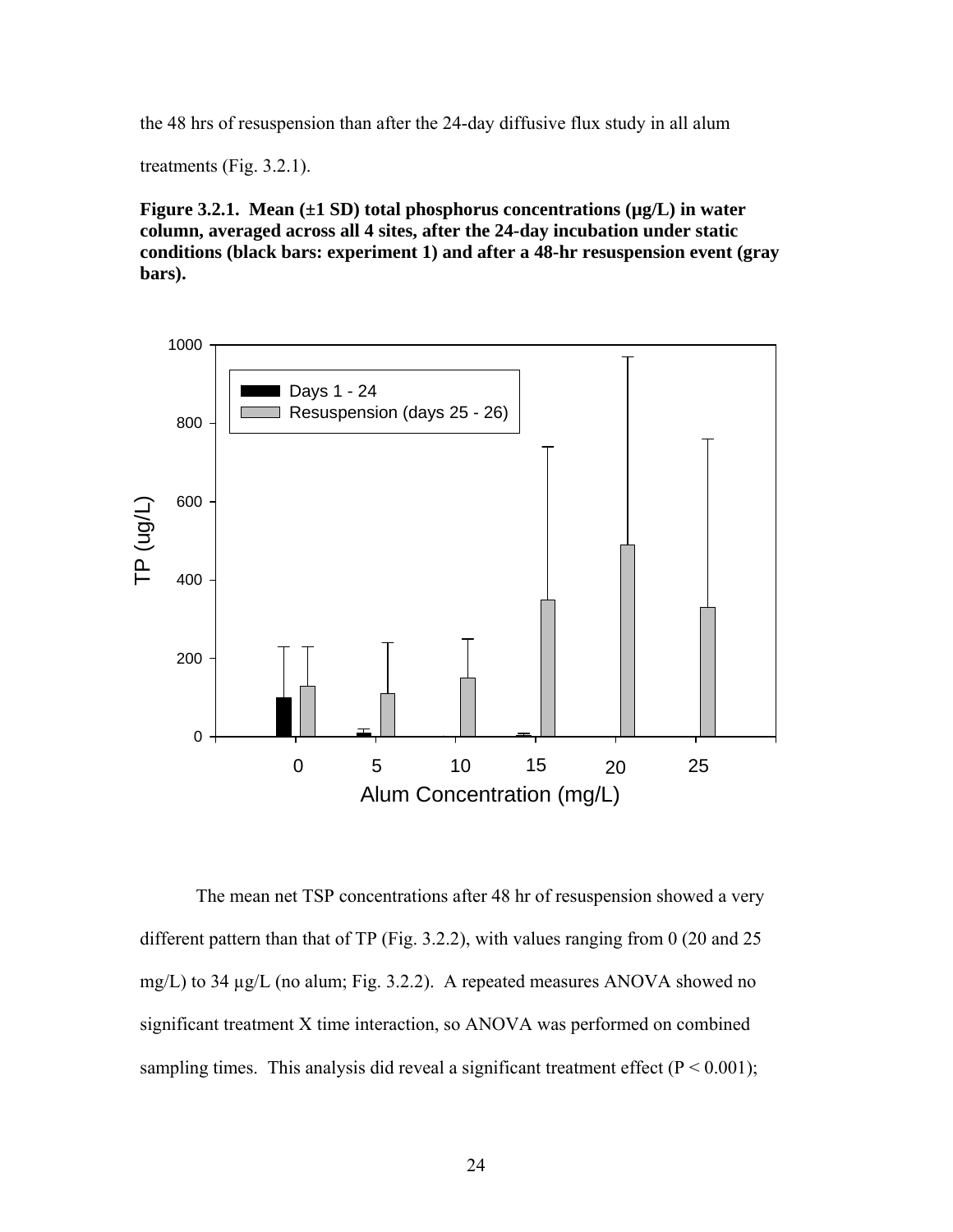Tukey's multiple comparison test revealed that the no alum-treatment had significantly

greater net TSP concentrations than all alum treatments, while none of the alum

treatments were significantly different from one another.

**Figure 3.2.2. Mean (±1 SD) total soluble phosphorus concentrations (µg/L) in water column, averaged across all 4 sites, after the 24-day incubation under static conditions (black bars: experiment 1) and after a 48-hr resuspension event (gray bars).** 

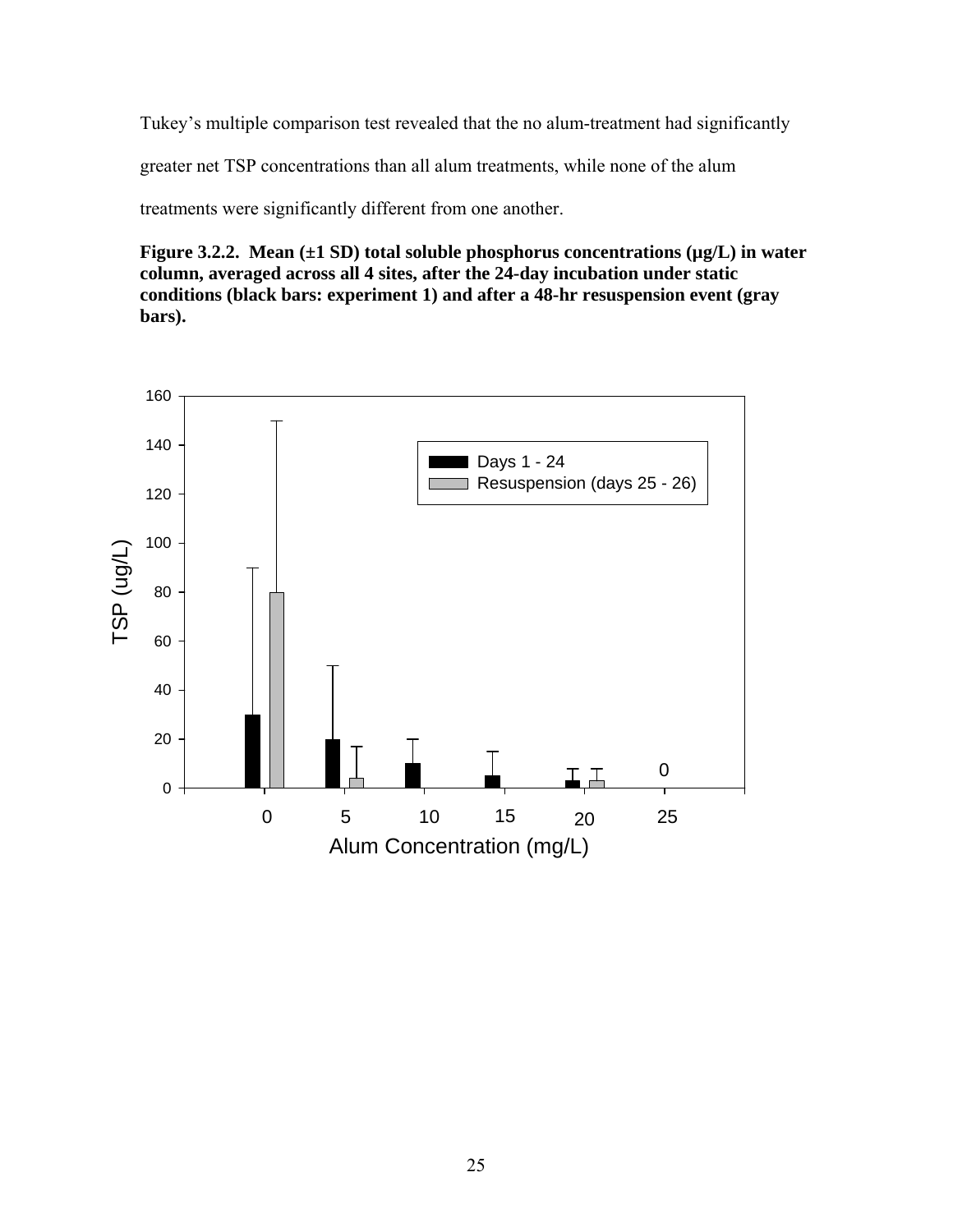#### **3.3 Experiment 3**: **bioturbation**

*Field results*: Sites 1 and 2 showed similar water quality patterns during the May cruise (Fig. 3.3.1) with temperature relatively constant at 18ºC until about 6m, and then declining to about 14.5ºC indicating that stratified conditions were beginning to form. Dissolved oxygen concentrations mimicked temperature with relatively constant levels of approximately 7 mg/L until a depth of 6 m, when it declined to  $\leq 2$  mg/L. Chlorophyll *a* concentrations were low and varied between 2 and 4  $\mu$ g/L at both sites (Fig. 3.3.1). The onset of thermal stratification was less evident at sites 3 and 4 (Fig. 3.3.2) than at sites 1 and 2. DO concentrations showed a small but steady decline with depth at sites 3 and 4 but it is likely that the shallower depths at these sites resulted in greater mixing of the water column, which in turn precluded the rapid DO drops observed at sites 1 and 2. Chlorophyll *a* concentrations were again relatively low, ranging between 3 and 6 µg/L at both sites (Fig. 3.3.2). It is possible that measurable internal phosphorus loading was occurring at sites 1 and 2 at this time in late May, given the low DO levels at these sites, although TP concentrations were very similar between surface and bottom collections at those sites (Appendix 7.4). Secchi disk values ranged from a high of 1.75 m at site 1 to a low of 1.0 m at site 4. Additional field data collected from each site are included in the Appendix (7.4).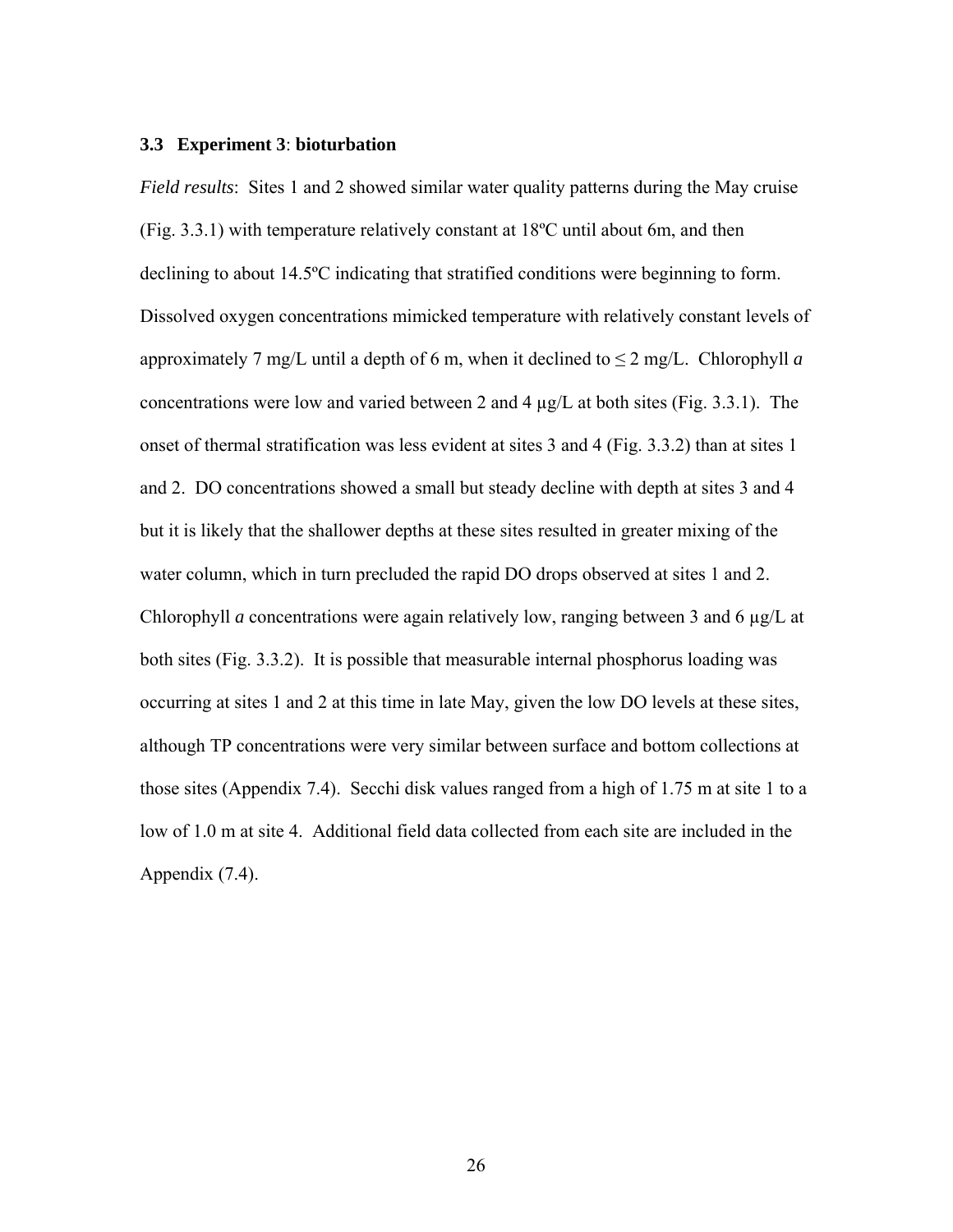**Figure 3.3.1. Dissolved oxygen, temperature, and chlorophyll** *a* **values from Sites 1 and 2 in Spring Lake, sampled on May 22, 2004.** 

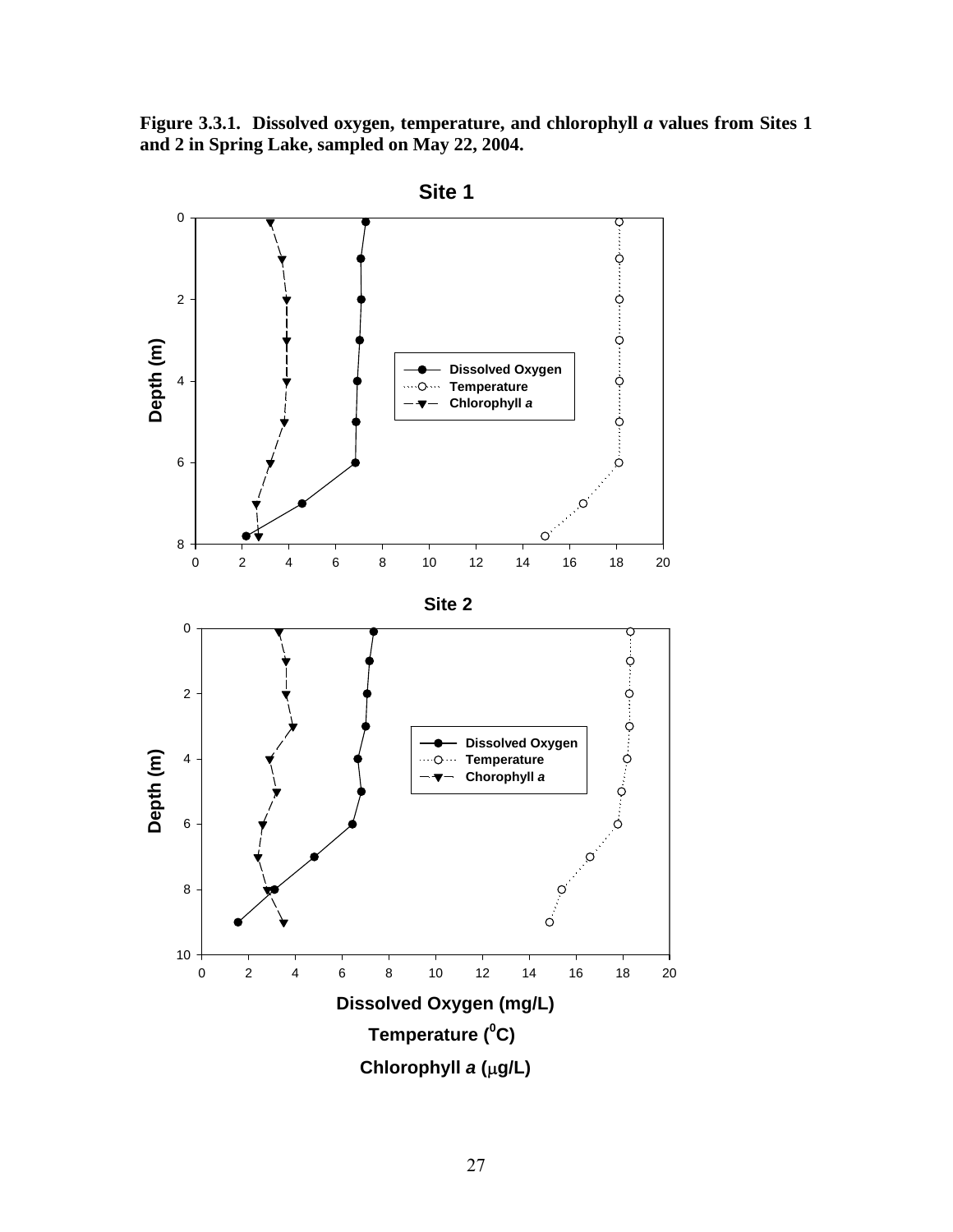**Figure 3.3.2. Dissolved oxygen, temperature, and chlorophyll** *a* **values from Sites 3 and 4 in Spring Lake, sampled on May 22, 2004.** 

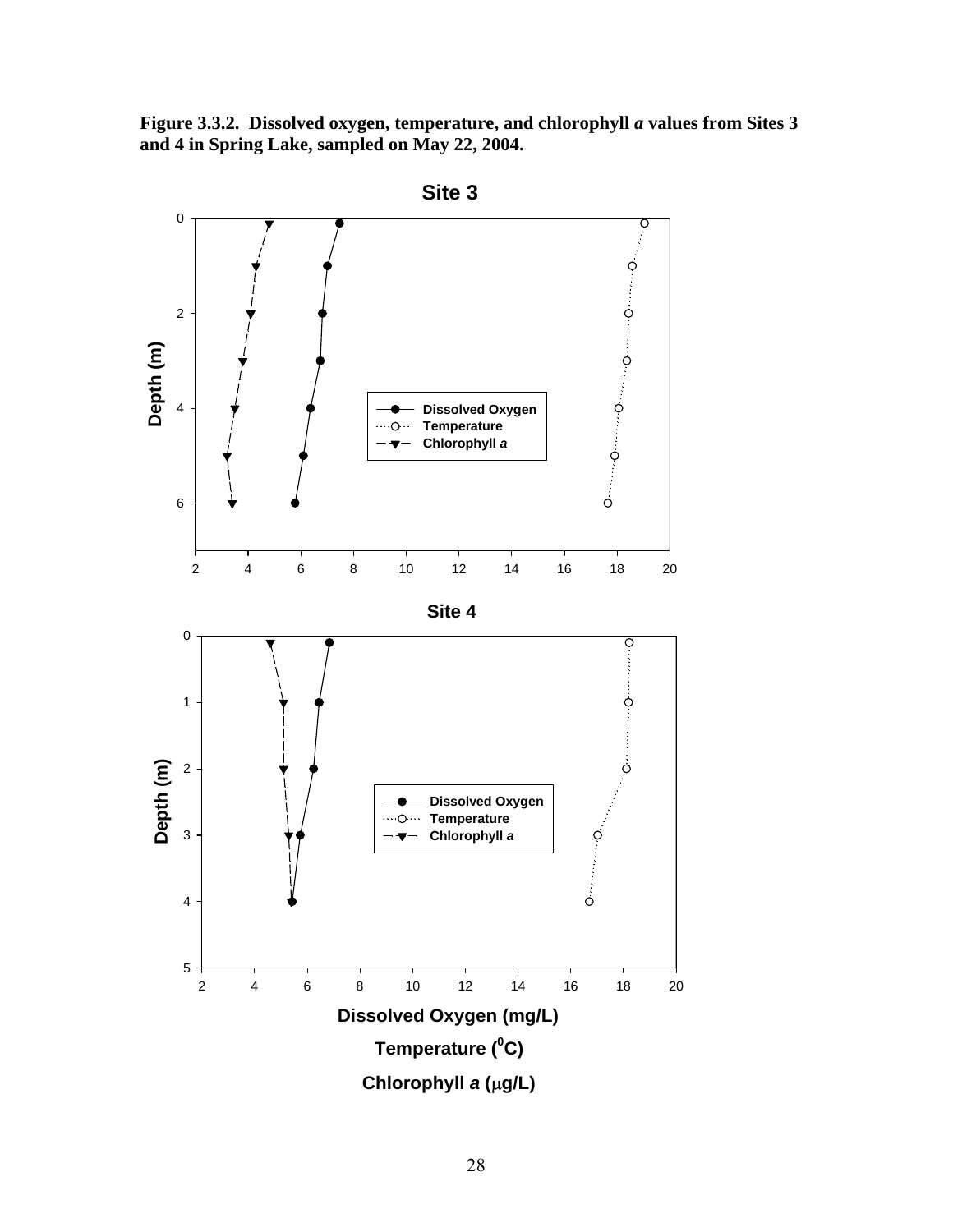*Benthic invertebrate survey.* Mean benthic invertebrate densities were significantly

greater at site 4 than at sites 1 and 2 (Table 3.3.1).

| Table 3.3.1. Mean ( $\pm$ 1 SD) benthic invertebrate densities (#/m <sup>2</sup> ) collected by ponar |
|-------------------------------------------------------------------------------------------------------|
| dredge on May 22, 2004 from Spring Lake. $N = 3$ per site.                                            |

| <b>Site</b> | Mean $(\pm 1$ SD)  | <b>Tukey Grouping</b> |
|-------------|--------------------|-----------------------|
|             | 2424 ( $\pm$ 1269) | B                     |
| ∍           | $2236 (\pm 1932)$  | B                     |
| 3           | 5353 ( $\pm$ 909)  | A,B                   |
|             | 9161 ( $\pm$ 1407) | A                     |

The most abundant taxa found in Spring Lake were chironomids, oligochaetes,

and *Chaoborus* (Table 3.3.2). Oligochaetes had the greatest abundance at site 4 and

lowest abundance at site 2, whereas *Chaoborus* was most abundant at sites 2 and 3 (Table

3.3.2; Fig. 3.3.3). The oligichaete to chironomid ratio was greatest at site 4, suggesting a

| Table 3.3.2. Mean $(\pm 1 \text{ SD})$ densities $(\frac{\text{H}}{\text{m}^2})$ of most abundant benthic invertebrate |
|------------------------------------------------------------------------------------------------------------------------|
| taxa collected by ponar dredge on May 22, 2004 from Spring Lake. $N = 3$ per site.                                     |
| Taxa with different letters within a column indicate statistically significant                                         |
| differences among sites (Tukey's multiple comparison test; $P < 0.05$ ).                                               |

| Site           |                               |                                  |                               |                    |
|----------------|-------------------------------|----------------------------------|-------------------------------|--------------------|
|                | Chironomidae                  | Oligochaetes                     | Chaoborus                     | Oliogochaete/      |
|                |                               |                                  |                               | Chironomidae Ratio |
|                | $173.1 \pm 43.3^{\rm A}$      | $2193.0 \pm 1266.6^B$            | $43.3 \pm 43.3^{\mathrm{B}}$  | 17                 |
| $\overline{2}$ | 57.7 $\pm$ 99.9 <sup>A</sup>  | $274.1 \pm 132.2^{\circ}$        | 1904.4±1799.9 <sup>A</sup>    | $\overline{2}$     |
| 3              | $173.3 \pm 115.51^{\text{A}}$ | $2726.8 \pm 389.5^B$             | $2438.5 \pm 390.3^{\text{A}}$ | 10                 |
| $\overline{4}$ | $216.4\pm43.3^{\rm A}$        | $8815.2 \pm 1396.0^{\mathrm{A}}$ | $105.4 \pm 25.0^{\rm B}$      | 50                 |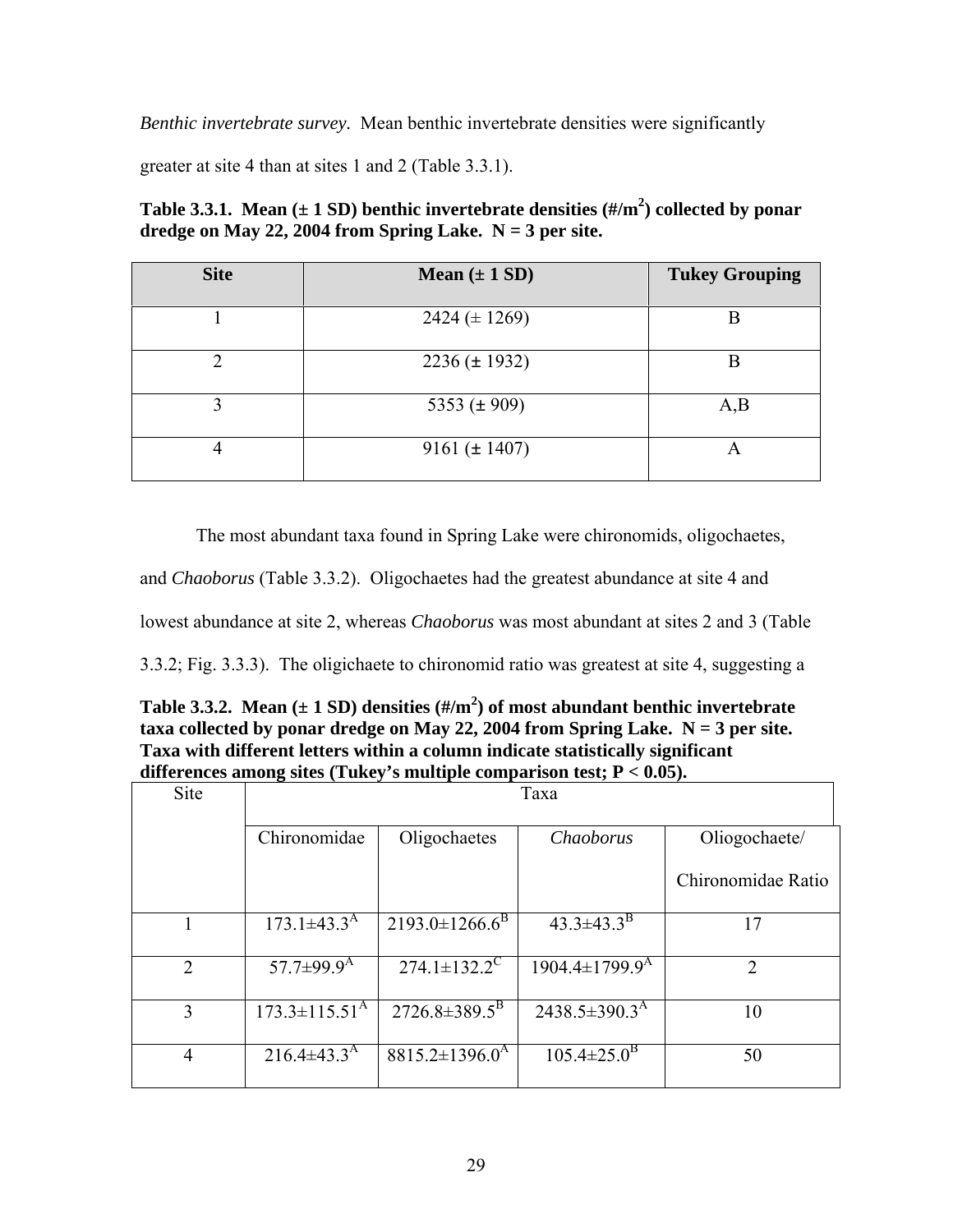Figure 3.3.3. Densities (#/m<sup>2</sup>) of all benthic invertebrate taxa collected by ponar **dredge on May 22, 2004 from Spring Lake. Data from each replicate ponar are shown.** 



level of enrichment at this site.

Overall, the mean density per unit area of benthic invertebrates in Spring Lake (4794 individuals/ $m<sup>2</sup>$ ) was about 40% and 60% lower than densities measured in White Lake (8068/m<sup>2</sup>) and Muskegon Lake (11,922/m<sup>2</sup>), respectively (Rediske, unpubl. data). *Poisoning of cores.* Our inability to measure TSP in the poisoned treatments, because of interference with reagents, forced us to measure SRP in the poisoned cores, and therefore confounded our attempt to attribute different phosphorus concentrations to specific treatments. The highest phosphorus concentrations at all sites were measured in the control, 0 alum treatments (Fig. 3.3.4). TSP declined after day 8 at site 1 and after day 12 at site 2, whereas no declines were observed in this treatment at sites 3 and 4 (Fig. 3.3.4).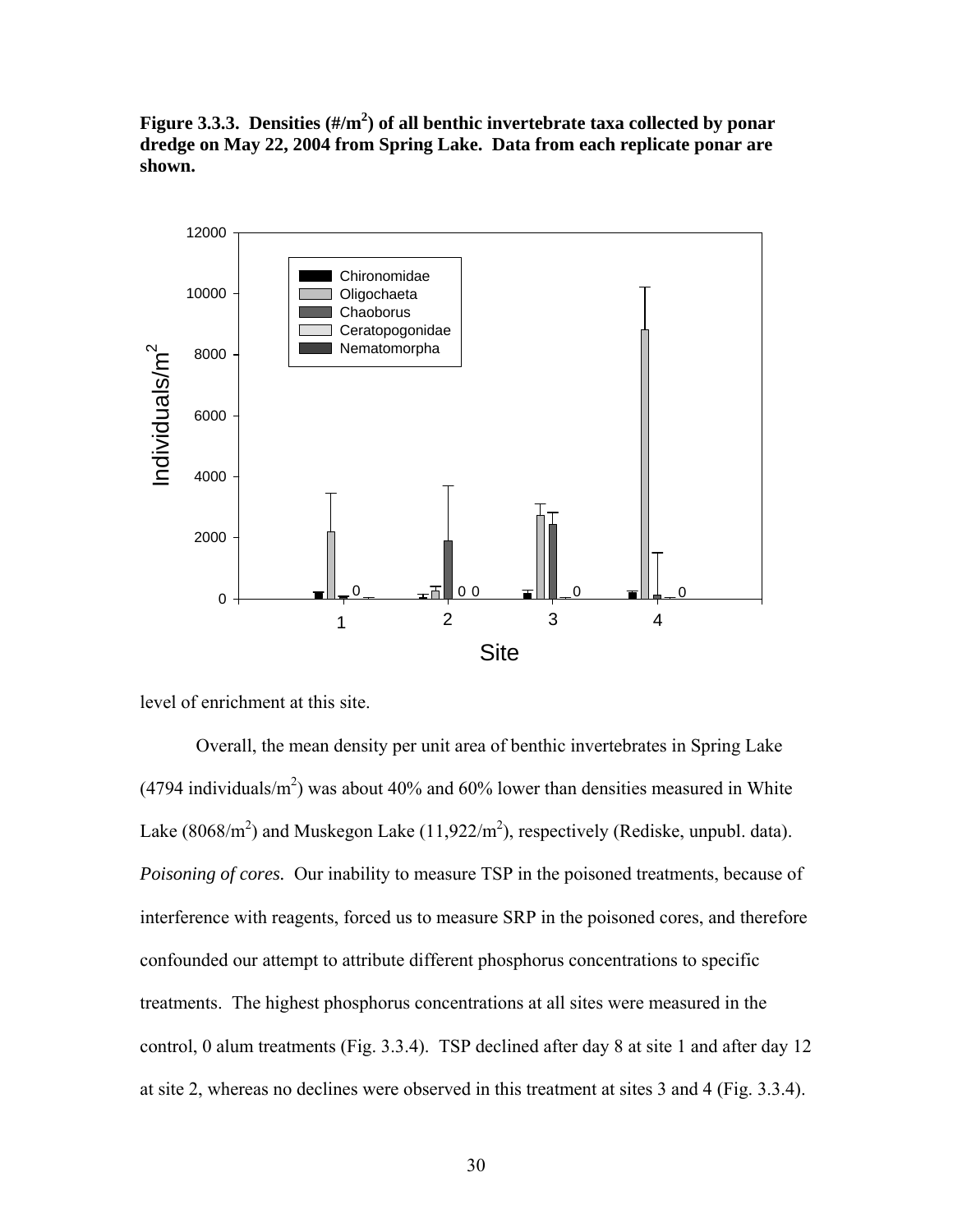A repeated measures ANOVA revealed that the control, 0 alum treatment resulted in significantly greater P levels (as TSP) by 12 hr and remained significantly greater than all other treatments except the poisoned, 0 alum treatment on day 4. On all sampling times after 12 hr, there were no statistically significant differences among the five remaining treatments. Further interpretation of these results is presented in the discussion.

**Figure. 3.3.4. Phosphorus release data from control (open symbols) and poisoned (filled symbols) cores exposed to either 0 (solid line), 5 (long dashes), or 10 (short dashes) mg/L alum. Cores were collected from 4 sites in Spring Lake. TSP was measured in control cores; SRP was measured in poisoned cores.** 

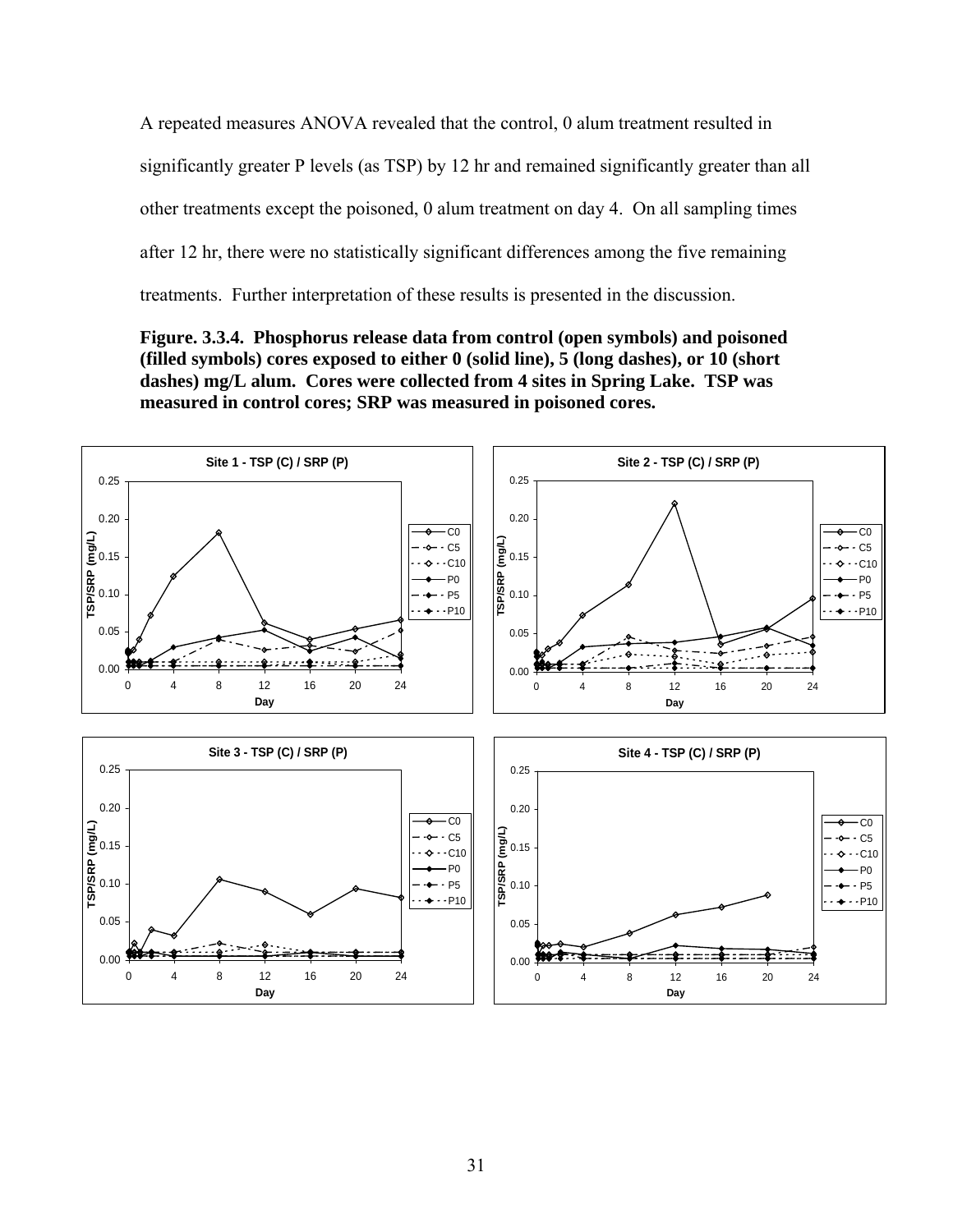#### **3.4 Desktop Analyses**

Two indices were used to evaluate the influence of lake morphometry on the importance of internal loading and resuspension. The Osgood Index (OI; Osgood 1988), which is the ratio of mean depth to the square root of lake surface area, provides an estimate of the probability that deep mixing events will occur in a lake during summer stratification, bringing P from bottom waters to the epilimnion (Cooke et al. 1993). Osgood classified lakes into two categories: those with an  $OI > 8$  were relatively deep and the importance of internal loading was considered limited, and those with an  $O<sub>1</sub> < 6-7$ were shallower and the potential importance of internal loading was relatively high. The OI for the entirety of Spring Lake, assuming a mean depth of 6.1 m and a surface area of 5.25  $\text{km}^2$  is 2.66, suggesting that internal loading is an important process in the lake.

The dynamic ratio (DR) estimates the degree to which lake bottom areas are dominated by resuspension or sedimentation forces, and hence can provide useful information on how likely an alum treatment will stay in place over time. Håkanson (1982) proposed 4 classes of lakes based on their DR:

- $\bullet$  0.1 < DR < 1.1 = resuspension limited
- $1.1 < DR < 2.45$  = resuspension rather important
- 2.45  $\leq$  DR  $\leq$  3.8 = resuspension important
- DR  $>$  3.8 = resuspension dominates

The DR for Spring Lake, again using the same assumptions as were used for the OI, is 0.47. This suggests that naturally occurring sediment resuspension is limited in Spring Lake.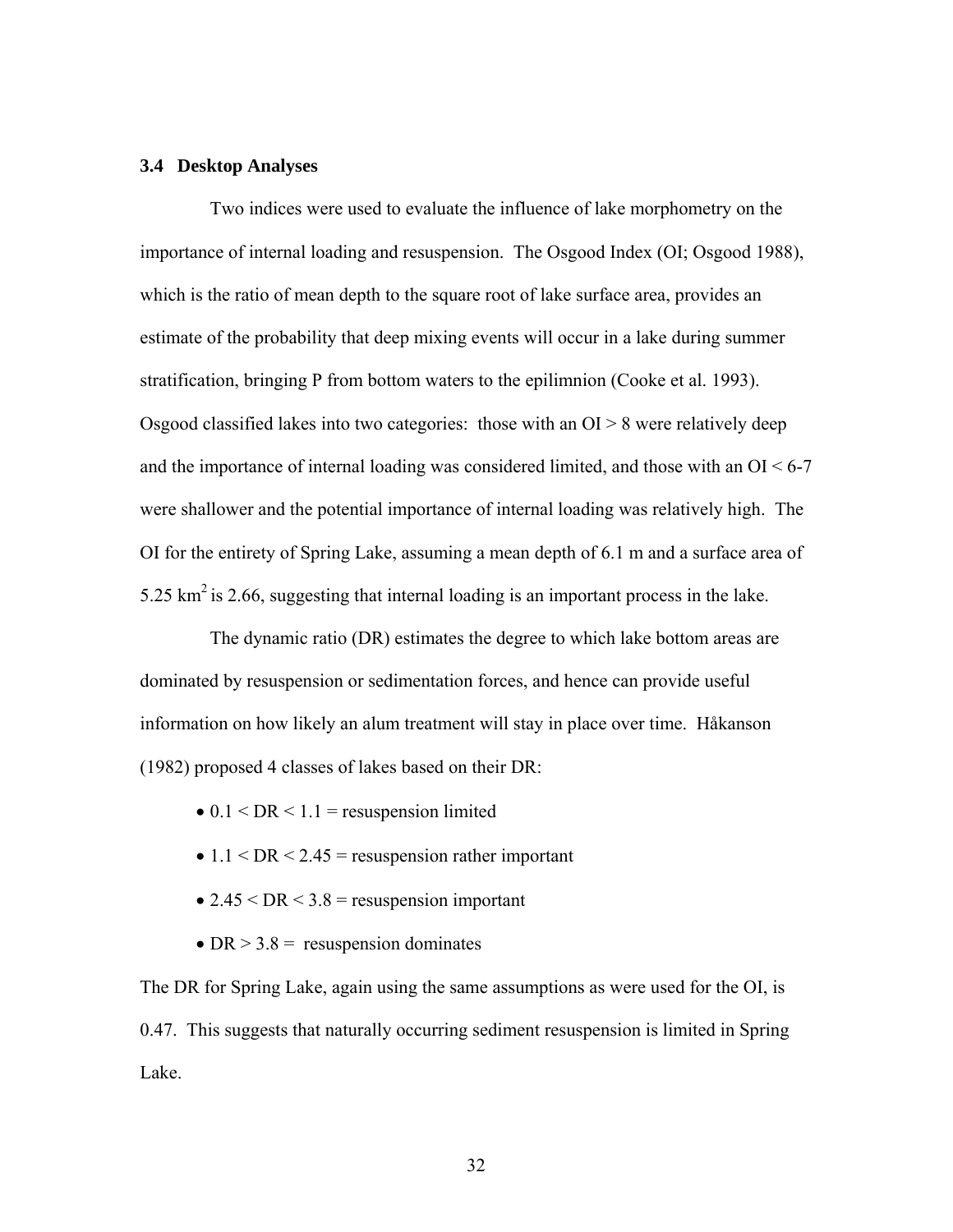Finally, we estimated the length of time that internal phosphorus loading might remain a significant problem in Spring Lake. For this computation, it was assumed that external phosphorus loading to Spring Lake was zero. This assumption helped simplify the model, although it is recognized that this is not a realistic scenario. Hence, the time estimates represent a "best case" analysis; any level of external loading will increase the length of time that internal loading will last because some fraction of the new P that enters the lake ultimately will reach the sediments (e.g. as settling algal cells) and lead to more internal loading. Based on our analysis of P content in the sediments, we estimated a total mass of 118 tons of P in the upper 10 cm of sediments (the portion of the sediment that actively exchanges phosphorus with the overlying water) throughout the lake. We then used our empirically determined mean TP diffusive flux rates (Steinman et al. 2003) under low, medium, and high release conditions to estimate TP loss from sediments (Table 3.4.1). This rate was weighted against the percentage of time during the year the lake was anaerobic (20%; Steinman et al. 2003) because release was most evident under no or low oxygen conditions. Assuming no new phosphorus enters Spring Lake, there is sufficient TP in the sediments to sustain internal loading anywhere from 15.5 y to 37 y (Table 3.4.1).

**Table 3.4.1. Estimated number of years required to deplete TP in upper 10 cm of Spring Lake sediments, assuming zero external phosphorus entering the lake, under low, moderate, and high conditions of internal loading.** 

| <b>Parameter</b>                        |      | <b>Internal Loading Condition</b> |      |  |  |  |  |  |  |  |
|-----------------------------------------|------|-----------------------------------|------|--|--|--|--|--|--|--|
|                                         | Low  | <b>Moderate</b>                   | High |  |  |  |  |  |  |  |
| Mean TP Release<br>Rate (mg $P/m^2/d$ ) | 7.5  | 15.6                              | 18.0 |  |  |  |  |  |  |  |
| Years to deplete TP                     | 37.0 | 17.0                              | 15.5 |  |  |  |  |  |  |  |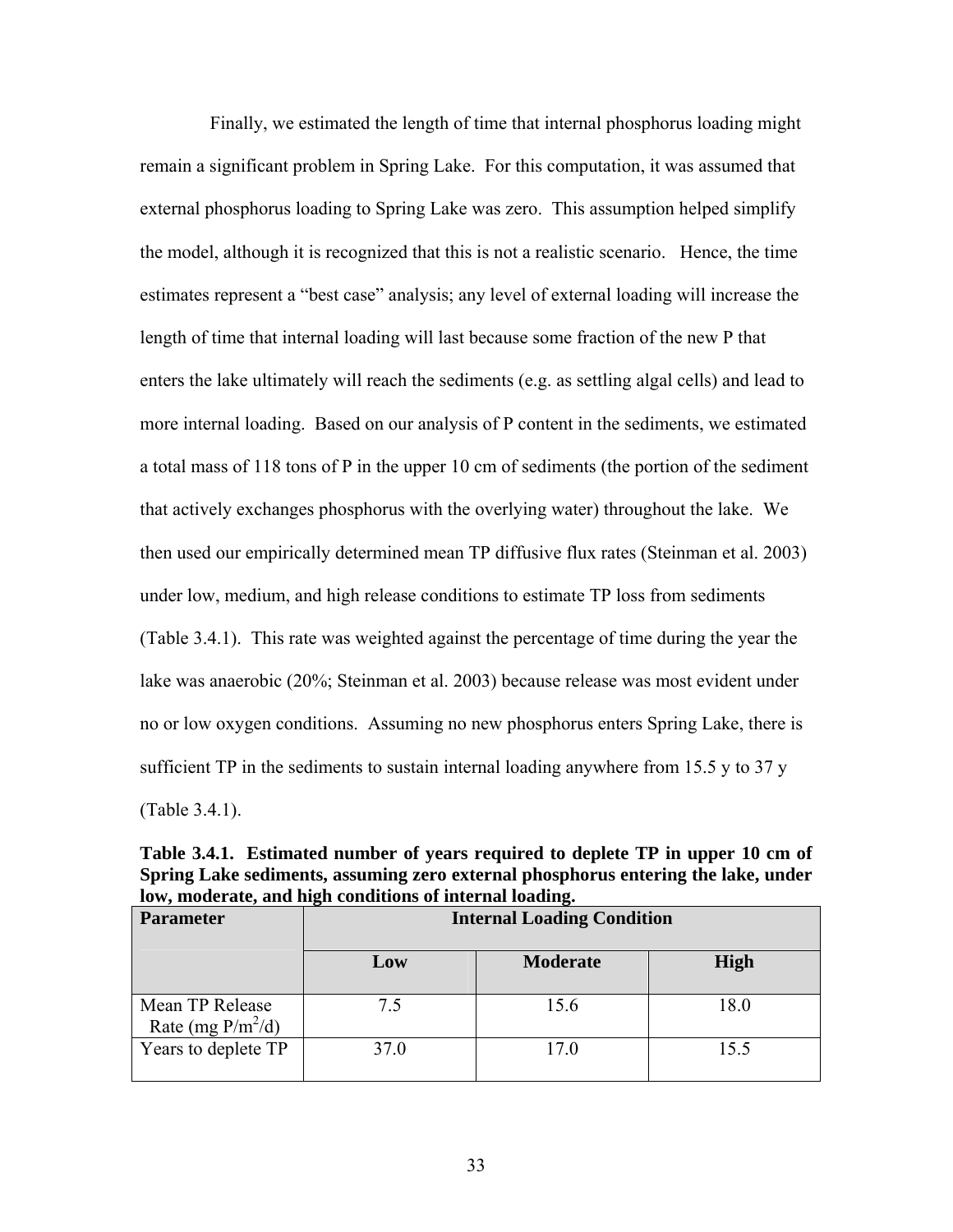#### **4.0 Discussion**

The studies conducted in 2003 clearly indicated that internal phosphorus loading is a significant source of P in Spring Lake, potentially accounting for somewhere between 55 to 65% of the total P load to the system (Steinman et al. 2003, 2004). This is consistent with other studies from shallow, eutrophic lakes that have shown internal loading can be a significant source of nutrients and result in serious impairment to water quality (Welch and Cooke 1995, Steinman et al. 1999, Søndergaard et al. 2001). The experiments conducted as part of the current study were an effort to address some of the uncertainties that arose during the 2003 study.

*Alum concentration:* The alum concentration applied in the 2003 study was patterned after the approach developed by Kennedy and Cooke (1982), which is based on applying as much aluminum to the sediments as environmental safety allows, via additions to the lake's hypolimnion (Cooke et al. 1993). This dose determination is based on lake water alkalinity. Kennedy and Cooke (1982) adopted 50 µg Al/L as an environmentally safe upper limit for a post-treatment dissolved aluminum concentration based on data that showed rainbow trout could tolerate chronic aluminum exposure of up to 52 µg/L dissolved aluminum (Everhart and Freeman 1973). As long as lake water remains within a pH range of 6 to 8, aluminum concentrations should remain less than 50  $\mu$ g/L. In addition, the maximum formation of Al(OH)<sub>3</sub> occurs in this pH range, which should result in maximum deposition and removal of aluminum from the water, as well as maximum formation of the P-retaining floc at the sediment-water interface (Cooke et al. 1993).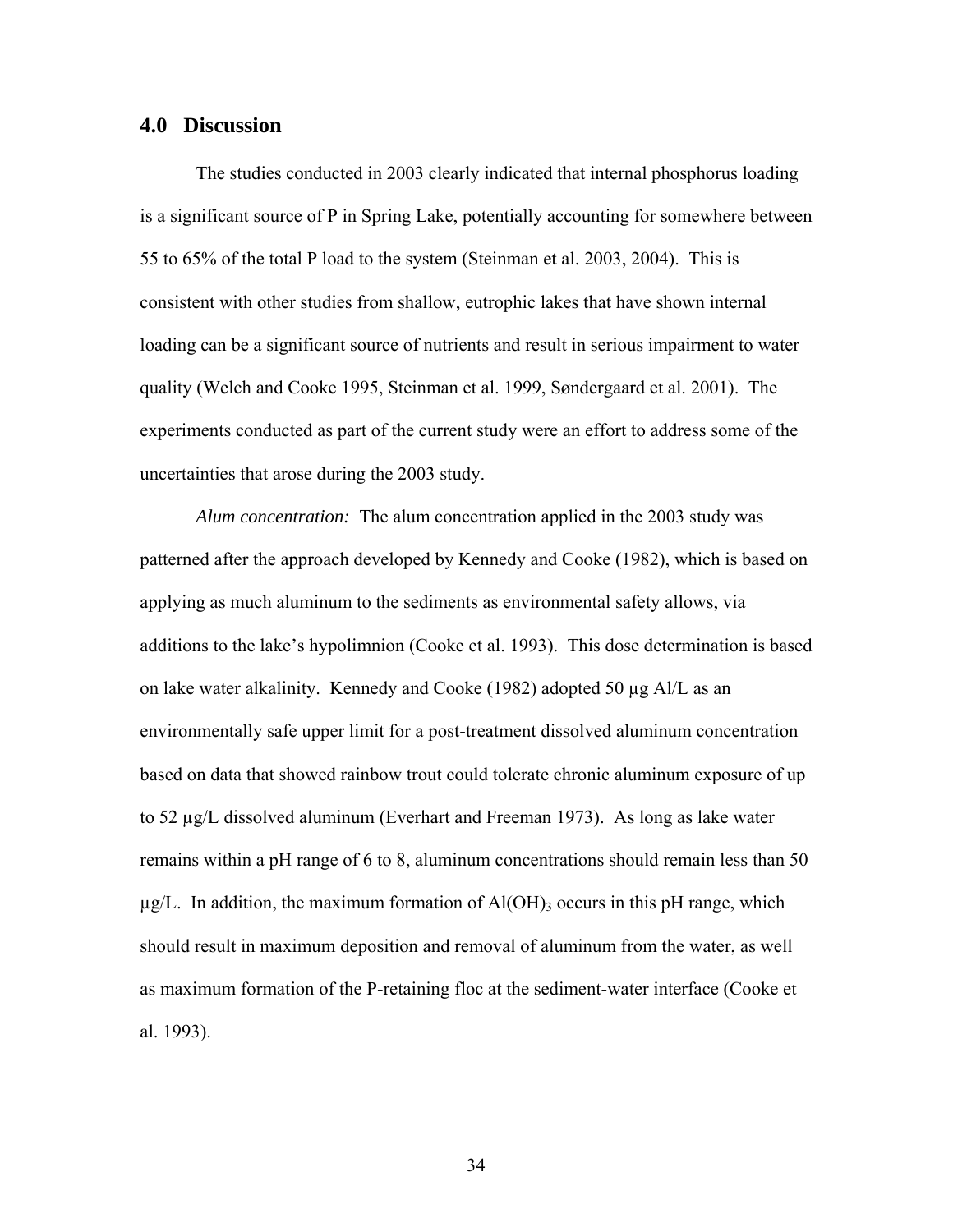The 24 mg Al/L dose that we applied was extremely effective at inactivating P in the Spring Lake sediment cores (Steinman et al. 2003). However, it was unclear if a lower concentration could result in an equal level of P inactivation, and thereby provide an even greater margin of environmental safety to the biota. The results from the sediment cores clearly indicated that doses as low as 15 mg Al/L, and even lower in some cases, could be applied to achieve similar levels of P inactivation as 24 mg/L. However, it is likely that these levels of P inactivation are much higher than what would take place in Spring Lake itself, where wind-wave action, bioturbation, and boat-related disturbances could disturb the alum layer at the sediment surface. Instead of a stationary layer of alum floc, as was observed in the core tubes, it is likely that lake sediments would have variable coverages, with some areas dominated by thick floc layers and other areas having thin or no layers of alum. The more alum applied, the greater the likelihood that lake sediments would have at least some coverage by alum. In addition to providing greater physical coverage of the lake sediments, surplus aluminum has been shown to adsorb mobilized SRP from sediments (Gächter et al. 1988, Gächter and Meyer 1993).

Regarding the fate of alum, Rydin et al. (2000) found that alum-treated lakes formed a stable Al-P complex in sediments, and that P adsorbed by aluminum was transformed from mobile P to permanently bound P. In addition, Welch and Cooke (1999) reviewed alum applications from 21 lakes worldwide, and found that aluminum in the sediment of alum-treated lakes was generally not distinguishable from background concentrations. They attributed this to downward distribution of the floc in the lowdensity sediment of the lakes. Hence, although an alum concentration of 15 mg/L provides a similar degree of P-inactivation as 24 mg/L, the latter concentration is still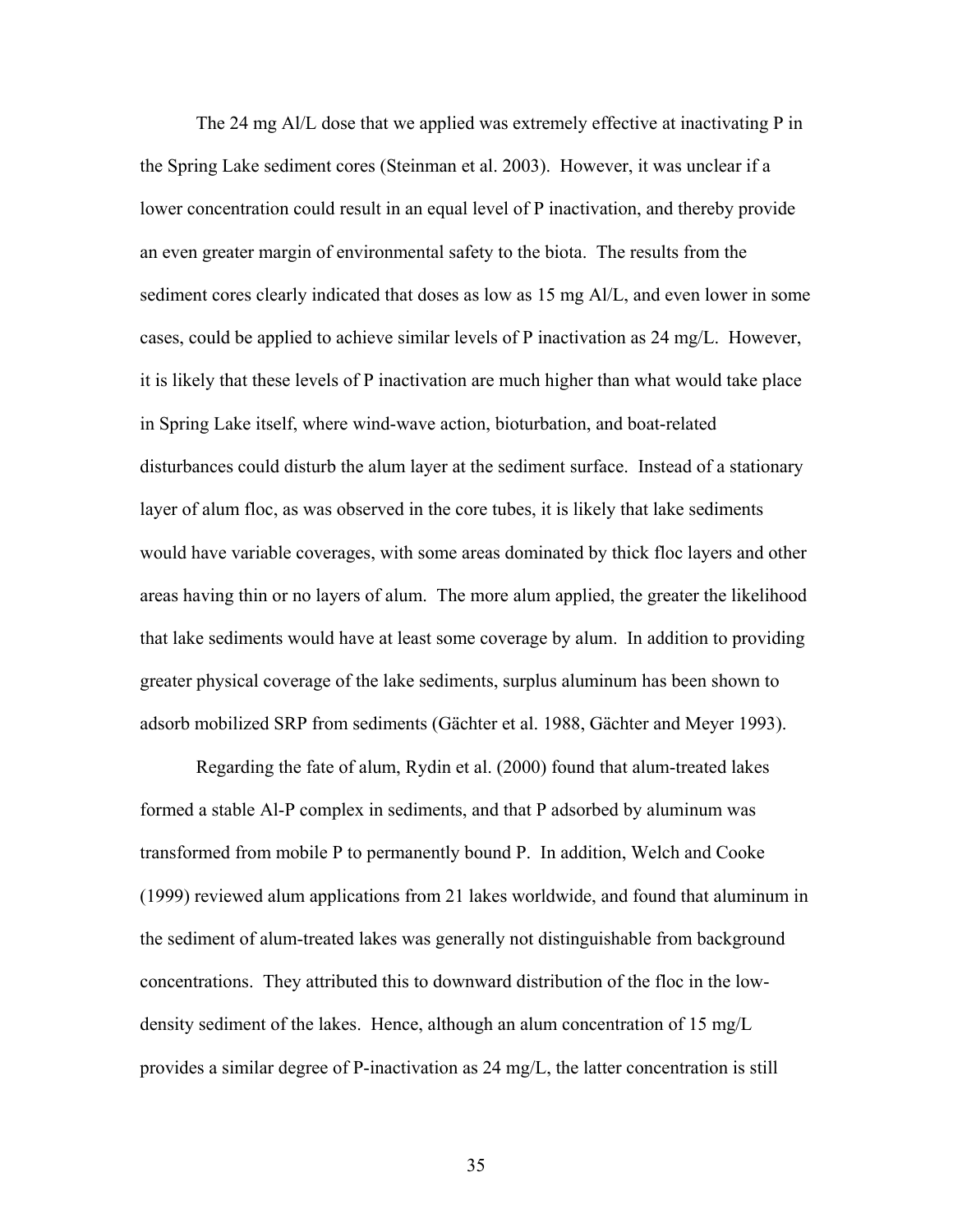well within the environmental margin of safety and provides a greater probability of P inactivation in the lake setting, but will cost more to apply.

*Resuspension:* Previous studies have shown that P release from sediments is enhanced by physical mixing (e.g. Ahlgren 1980, Andersen 1974, Holdren and Armstrong 1980, Søndergaard et al. 1992, Reddy et al. 1996). Boström et al. (1982) identified several mechanisms that could increase P concentrations due to wind-induced turbulence: 1) diffusive flux will increase because dissolved P leaving the sediments will rapidly disperse, maintaining a steep concentration gradient; 2) rapid dispersion of dissolved P from the sediments should accelerate equilibrium-regulated processes; and 3) resuspension of particles may occur, increasing TP in the water column. In addition to TP, SRP concentration in the water column also has been shown to increase after experimental resuspension events; Søndergaard et al. (1992) measured an SRP increase of 20-80 µg/L. The increase in water column SRP concentration typically occurs due to liberation of dissolved phosphorus in the sediment porewater or its desorption from suspended particles, assuming the equilibrium concentration is driving the adsorbed P off the particle and into the water column (see below).

 The data from the current study indicated that resuspension of the Spring Lake sediments can introduce a substantial amount of TP into the water column. The trend of increasing TP with increasing alum application, albeit not statistically significant, is provocative. It may be that the greater amount of alum results in greater phosphorus binding, which is then captured and measured during resuspension. However, the high variability in the data suggests that if this is the case, it is spatially variable. The significant increase in TSP after resuspension in the 0 alum treatment clearly indicated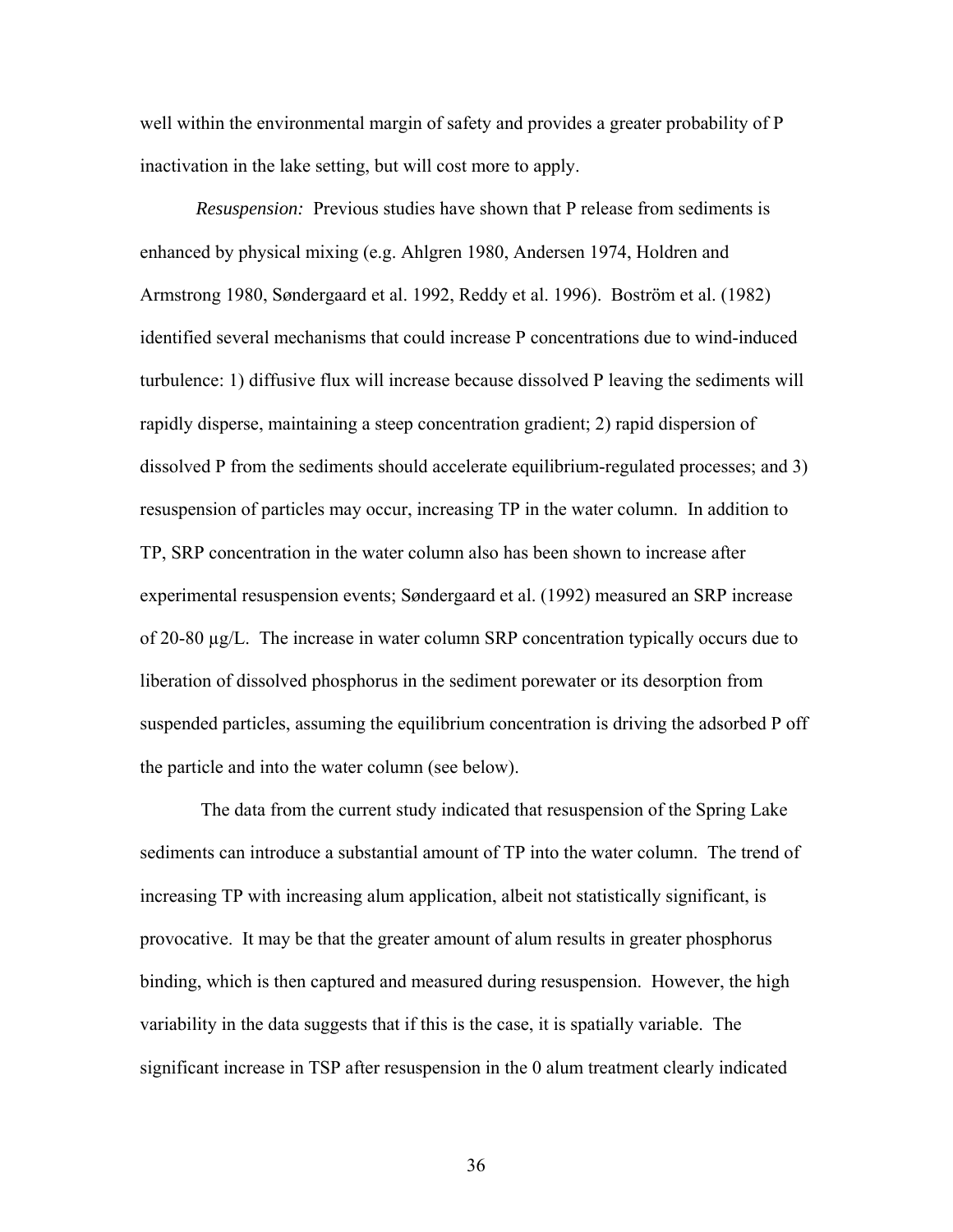that much of liberated phosphorus was in a bioavailable form, consistent with results from previous studies that showed increases in SRP after resuspension (Søndergaard et al. 1992, Reddy et al. 1996). The desorption of bioavailable phosphorus from bound forms depends on the equilibrium phosphorus concentrations in the system. A recent study in the Mississippi River (James and Barko 2004) suggests that P desorption from total suspended solids is an important source of bioavailable P in that system.

The results from the current study indicate that alum is very effective at reducing TSP, but not TP, during resuspension events. This suggests that at least in the short term, the alum treatment should result in relatively little bioavailable phosphorus for algal uptake even during resuspension events.

*Bioturbation/Poison treatment:* Bioturbation can affect P release rate from sediments in several ways. In sediments low in iron, where P-binding capacity is low to begin with, bioturbation can enhance P release rates (e.g. Phillips et al. 1994). On the other hand, bioirrigation by benthic invertebrates can result in oxygen moving into the sediments, thereby inhibiting P release due to oxidation of iron-phosphorus complex (Böstrom et al. 1982). Both invertebrate density and taxonomic composition can influence particle mixing rate and transport of solutes across the sediment-water interface. A linear relationship between P release and midge density has been shown in some sediments (Edwards and Rolley 1965, Gallepp 1979). However, other studies have shown a nonlinear response of P flux as benthic invertebrate densities increased, suggesting that factors such as density dependence may play a role (Matisoff et al. 1985, Matisoff and Wang 1998). Tubicifid oligochaetes are especially implicated in reworking benthic sediments and acting as bioirrigators (e.g. Fisher et al. 1980, Matisoff et al.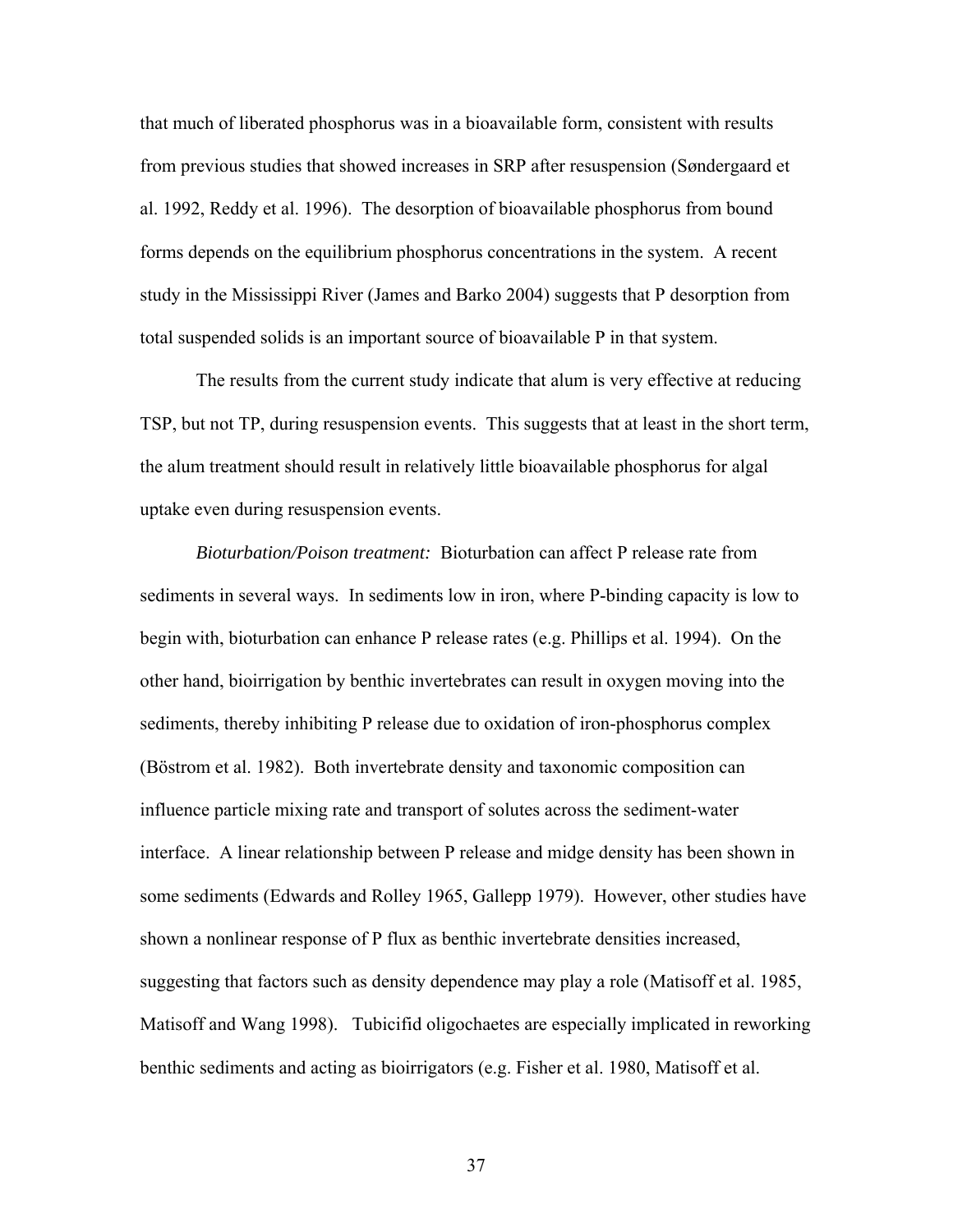1999), although many other invertebrates including mayfly (Stief et al. 2004) and *Chaoborus* (Gosselin and Hare 2003) larvae are also known to influence sediment structure. Matisoff and Wang (1998) suggested that burrow irrigating organisms, such as *Coelotanypus*, *Chironomus plumosus*, and *Hexagenia limbata*, may be more important in influencing solute transport across the water-sediment interface than deposit-feeding oligochaete worms.

The benthic macroinvertebrate densities in the sediment at the sites sampled in Spring Lake ranged from about 2000 to 9000 individuals/ $m^2$ . Densities of 4000 individuals/ $m<sup>2</sup>$  have been shown to effectively move solutes across the water-sediment interface (Matisoff and Wang 1998). Given the densities measured in Spring Lake, and that the dominant organisms in Spring Lake included both burrow irrigators (Chironomidae) and deposit-feeders (oligochaetes), it was expected that bioturbationmediated solute transport would occur in Spring Lake sediments.

The influence of bioturbation on alum-treated sediments has received less attention but we hypothesized that the reworking of the sediments by burrowing organisms would disrupt the alum coverage over the sediments, and thereby result in reduced P inactivation compared to sediments without bioturbation. Unfortunately, the chemical interference that we encountered in measuring TSP in the poisoned treatments confounds our ability to assign direct causality to our treatments. We have dealt with the data using several approaches.

First, comparing just the TSP concentrations within the control treatments, the data reaffirm the ability of alum, even at low concentrations, to limit phosphorus release into the water column under these laboratory conditions. At all sites, the water column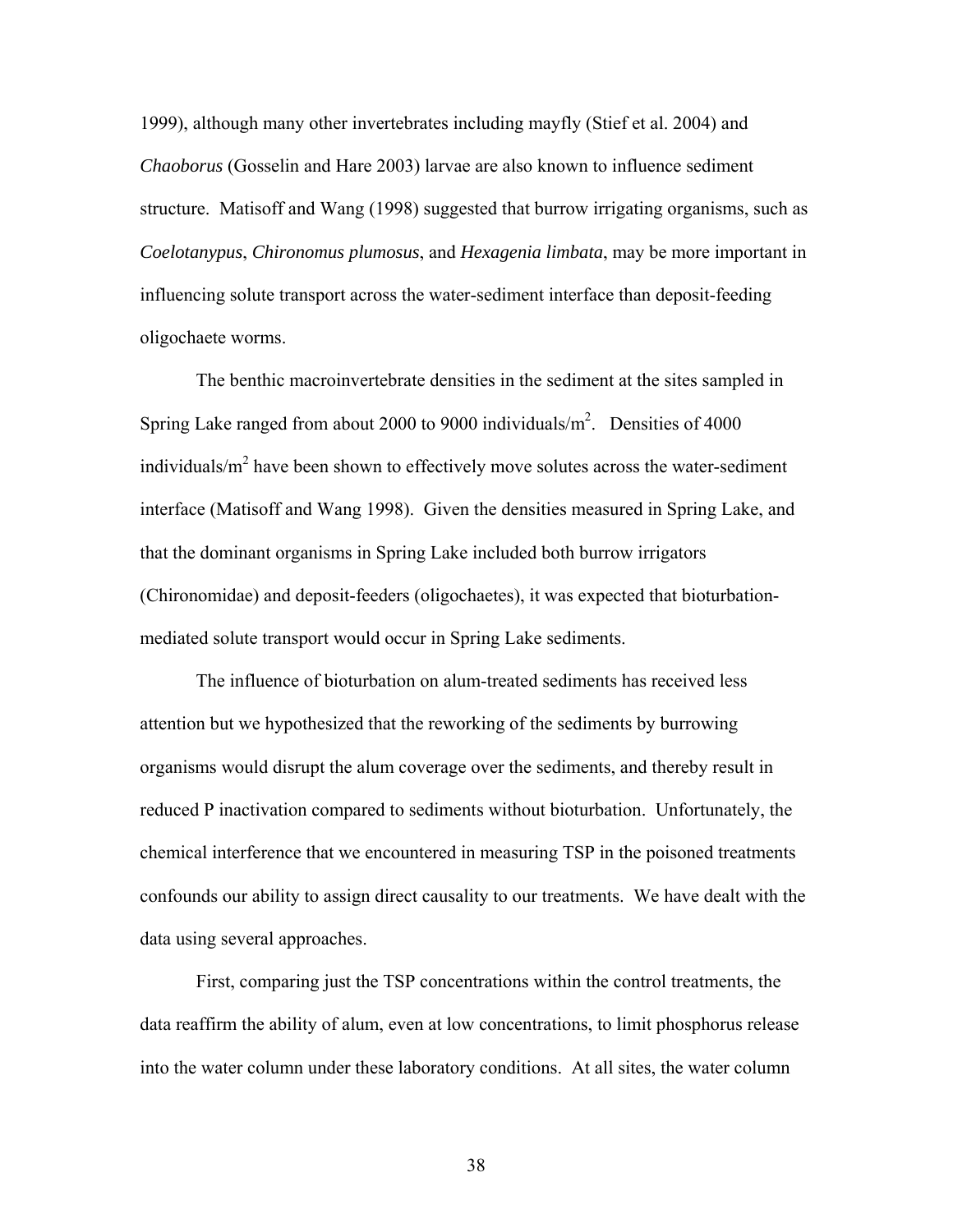TSP concentrations in the unpoisoned, 0 alum treatments were significantly greater than in the unpoisoned, alum treatments. This was to be expected, and was consistent with all our previous findings.

Second, comparing just the 0 alum cores, the significantly greater P concentration in the unpoisoned vs. the poisoned treatment suggests, at least superficially, that bioturbation is a potentially important process affecting P release in these sediments. If bioturbation was not important, we would expect the P concentrations to be the same in unpoisoned and poisoned treatments. However, this contrast is potentially confounded because of two reasons: 1) the poison also kills the bacterial community in the sediments; and 2) different forms of phosphorus were measured in the two treatments: TSP in the unpoisoned treatment vs. SRP in the poisoned treatment.

We did not quantify the affect of the poison on bacteria, so it impossible to know to what degree the community was killed or metabolism reduced. These impacts could result in P release and a change in redox reactions, such that reduced respiration may lead to a less reduced environment. Regarding the second potentially confounding factor, SRP comprises some variable fraction of the TSP in the water column, so the higher (TSP) concentrations in the unpoisoned treatments reflect, at least to some degree, a natural phenomenon. To address this confounding factor, we measured the ratio of TSP: SRP in the water column of Spring Lake to establish a natural benchmark, and compared that to the ratio we measured in the water from core tubes. The TSP:SRP in the Spring Lake water column was  $4.5 \pm 1.5$  (n=4), establishing a benchmark expectation of 0.22 µg of SRP for every µg of TSP in the water column. If bioturbation *was* playing a significant role in P release, we would expect the poisoned, 0 alum treatments to have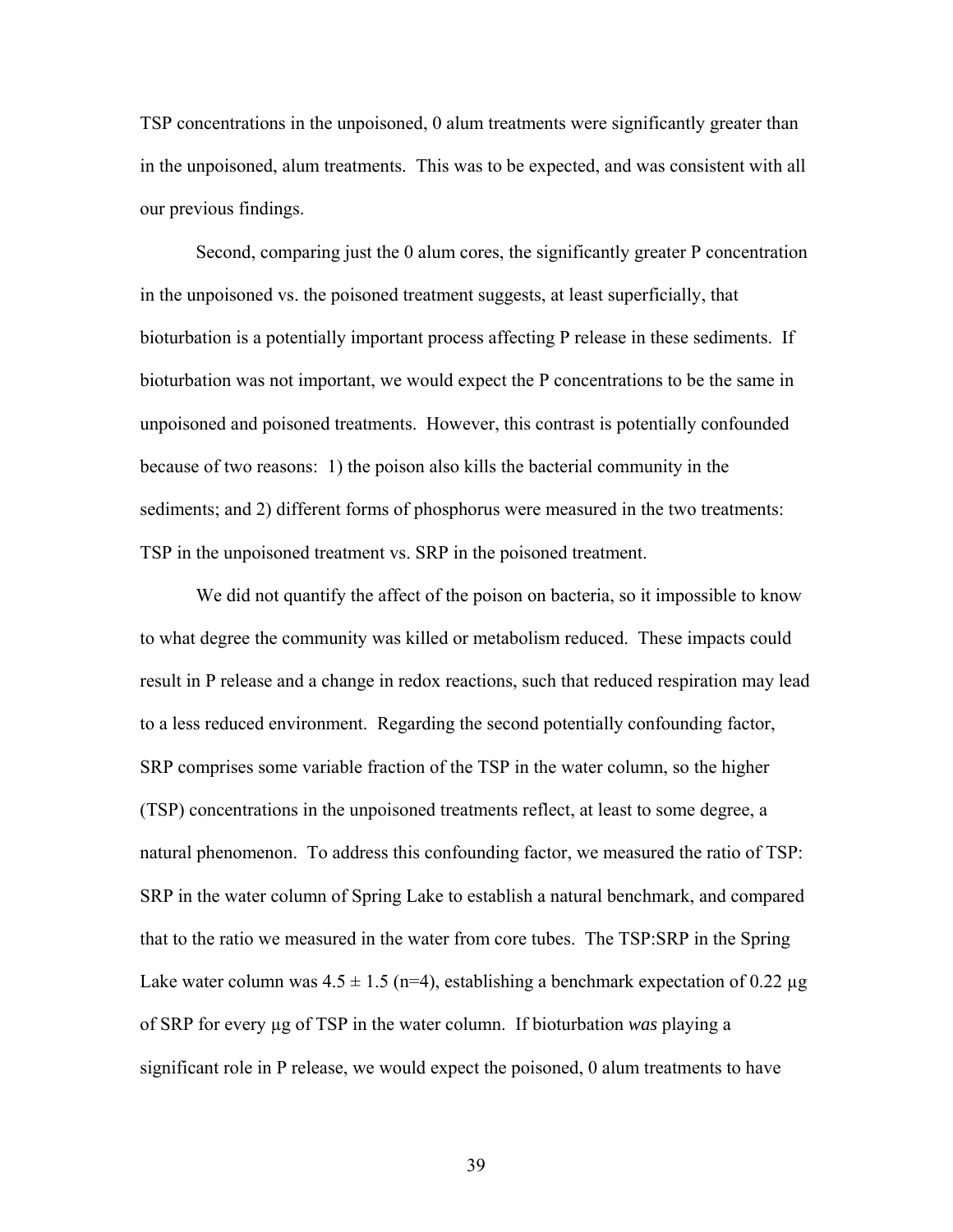reduced SRP concentrations, and the amount of SRP to be much lower than  $0.22$  per  $\mu$ g of TSP.

Our experimental data showed that the mean TSP:SRP ratio across all sites and times in the 0 alum cores was  $5.19 \ (\pm 2.11; n=9)$ , or 0.19 µg of SRP for every µg of TSP. This difference is not statistically different from the ratio in Spring Lake water, suggesting that in these treatments without alum, bioturbation was not having a major impact on P release.

We used the same approach for assessing the role of bioturbation in the treatments with alum. The mean TSP:SRP ratio across all sites and times in the 5 mg/L alum cores was 3.40  $(\pm 1.76; n=9)$ , or 0.29 µg of SRP for every µg of TSP. In the 10 mg/L alum cores, the mean TSP:SRP ratio across all sites and times was  $2.37 \ (\pm 0.54; n=9)$ , or  $0.42$  $\mu$ g of SRP for every  $\mu$ g of TSP. This compares to the expected amount of 0.22  $\mu$ g of SRP for every  $\mu$ g of TSP; it is possible that a less reduced environment, on account of poisoning, accounted for the *relative* amount of SRP in these treatments with alum. Regardless, the data suggest that bioturbation was not important in these cores. It is also important to recognize that even though the relative amount of SRP increased in the poisoned treatments with alum, the *absolute* amount of P released was very low.

In total, these data suggest that whatever bioturbation-related activity might have been occurring, regardless of whether the cores were poisoned or unpoisoned, it was insufficient to overcome the influence of alum, at least for the 24 d that the experiment lasted. The concentrations of P being released to the water column under all treatments with alum rarely exceeded 30  $\mu$ g/L, and usually were at our detection limit. One final but important caveat is that invertebrate densities were lower in our sediment cores (analyzed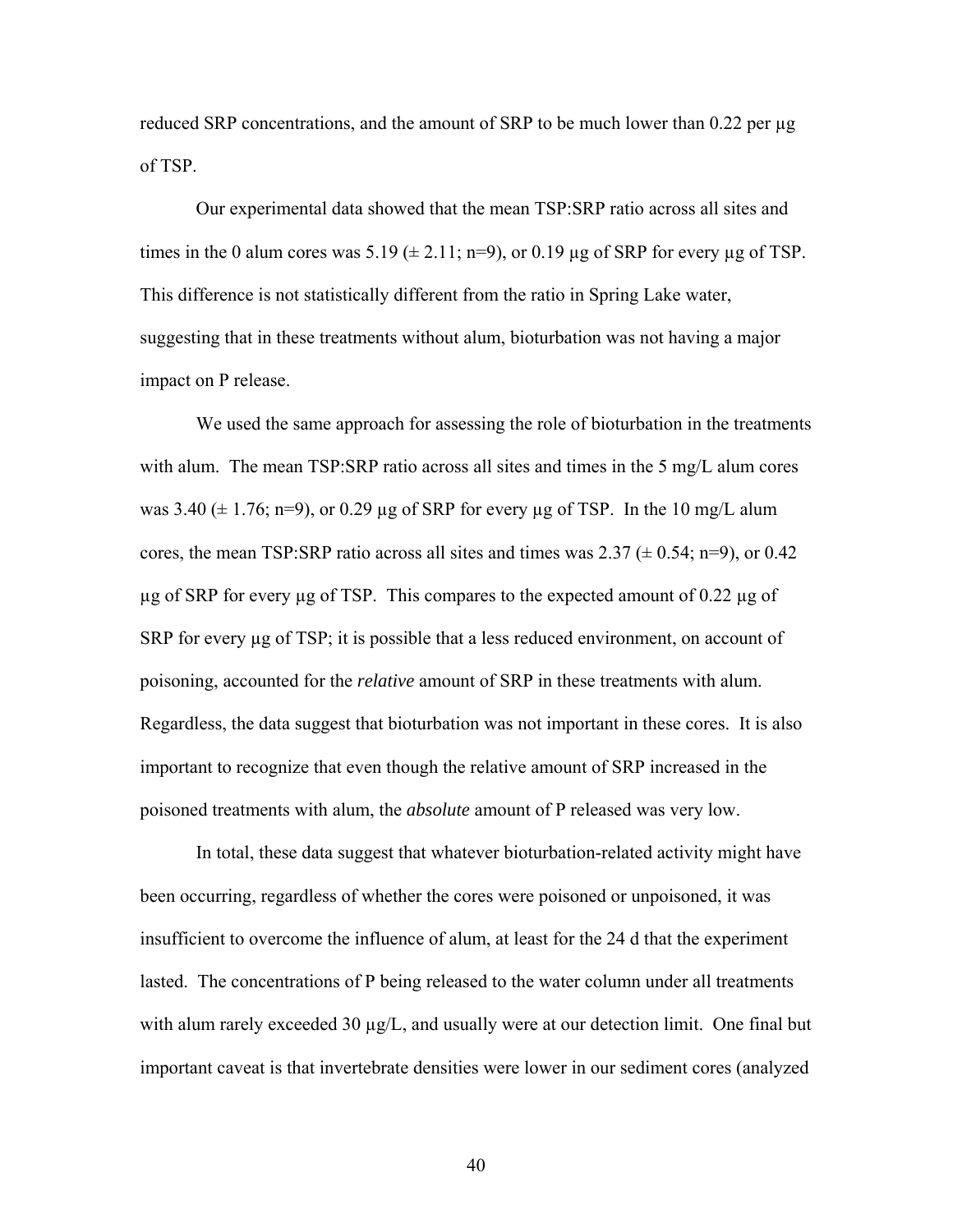after the incubations were completed) than in our field ponars. Densities were usually < 1000 individuals/ $m^2$ , and we observed no invertebrates in 3 of the 8 cores with 0 alum. Hence, bioturbation may have a stronger influence on P release under field conditions, where invertebrate densities are greater.

*Desktop analyses:* The morphometry of a lake will influence the importance of phosphorus released by internal loading. Deep lakes, with strong thermal stratification, often result in anoxic sediment layers, which help promote diffusive flux of P from the sediments (Mortimer 1941, 1942). However, this P being released into the hypolimnion may not reach the photic zone during the peak algal growth period because of the persistent thermocline. Rather, internal loading may be far more important in shallow lakes, where the P released from the sediments has a greater opportunity to reach the photic zone during peak algal growth periods. We calculated the Osgood Index and Dynamic Ratio to assess the influence of lake morphometry on the potential importance of internal P loading.

The calculated Osgood Index for Spring Lake strongly suggested that its morphometry makes it a good candidate for internal loading to affect the nutrient status of the lake's photic zone. Our empirical data supported this analysis, where over 50% of the annual phosphorus load to Spring Lake appears to come from the sediments (Steinman et al. 2004). Given the complex morphometry of Spring Lake, with its bayous and variable depths, it is likely that the importance of internal phosphorus loading varies throughout the lake. Indeed, our results from 2003 found much higher rates of internal loading at the deeper sites (1 and 2) than the shallower sites (3 and 4). It is possible that greater mixing at the shallower sites restricted stratification, resulting in more aerobic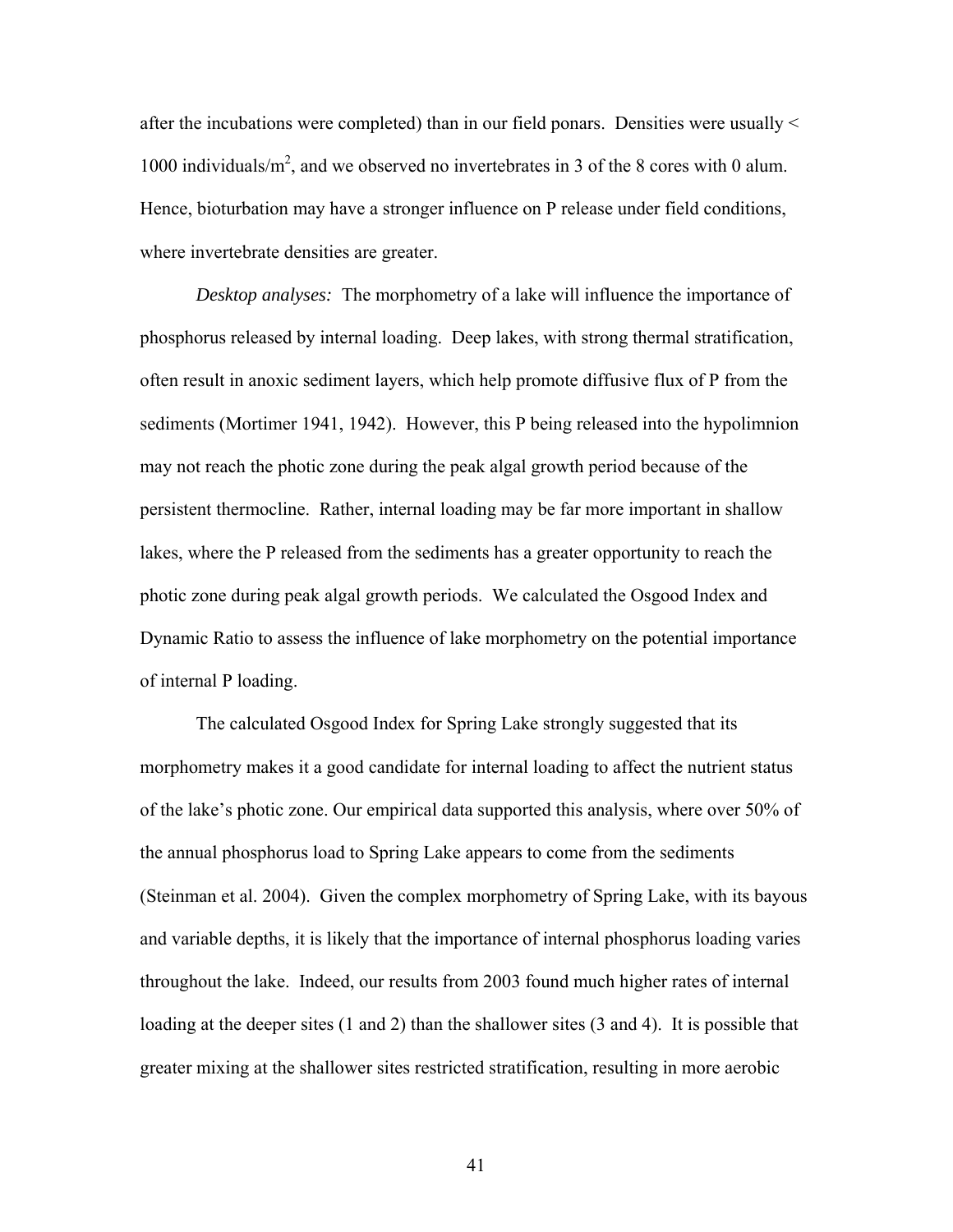conditions at the bottom layers and a greater tendency for the phosphorus to remain bound to minerals (cf. Mortimer 1971). Alternatively, different concentrations of sediment P may result in the spatial patterns of P release. Phosphorus content did vary among sites, with the mean P content at Sites 1 and 2 exceeding that at Sites 3 and 4 (Table 4.0.1). Our data do not allow us to determine if the greater concentrations at Sites 1 and 2 are due to naturally more enriched sediments or due to lake hydrodynamics,

**Table 4.0.1. Total phosphorus content of Spring Lake sediments (mg/kg dry**  weight); n=6. Mean values with different letters indicate statistically significant **differences among sites (Tukey's multiple comparison test; P < 0.05).** 

|      | $\frac{1}{2}$ and $\frac{1}{2}$ and $\frac{1}{2}$ and $\frac{1}{2}$ and $\frac{1}{2}$ comparison test, $\frac{1}{2}$ |
|------|----------------------------------------------------------------------------------------------------------------------|
| Site | $Mean \pm SD$                                                                                                        |
|      | $1512 \pm 179^{\rm a}$                                                                                               |
| ◠    | $1592 \pm 84^{\circ}$                                                                                                |
| 2    | $995 \pm 353^b$                                                                                                      |
| 4    | $1171 \pm 87^b$                                                                                                      |

which may focus the P-enriched sediments away from Sites 3 and 4 toward Sites 1 and 2.

Field data were not available to directly measure sediment resuspension and hydrodynamic variables in Spring Lake. Calculation of the dynamic ratio, while clearly not as rigorous as empirical data, did allow us to estimate the importance of resuspension events in Spring Lake. The low dynamic ratio suggested that resuspension, particularly in the deeper main channel of the lake, would be a limited phenomenon. This is the region of the lake where the primary alum application would take place. Hence, this calculation provides circumstantial evidence that resuspension of the alum is not particularly likely. Of course, this calculation does not address wind-wave action in Spring Lake, which also can move and focus lake sediments.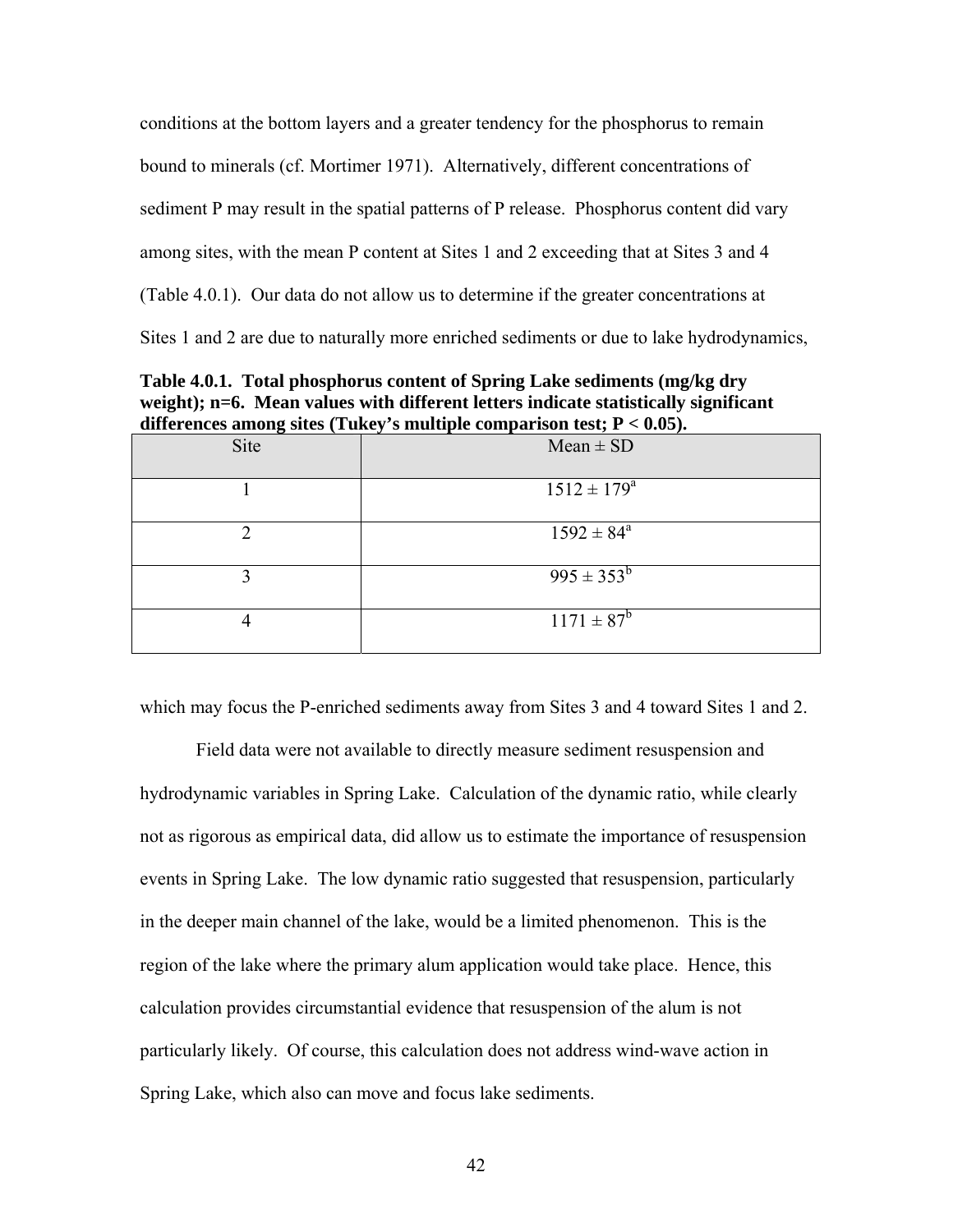Welch and Cooke (1999) evaluated the effectiveness and longevity of alum applications in 21 lakes across the United States. Their analysis revealed that in polymictic (unstratified) lakes, internal loading rate was reduced in 6 out of 9 cases, with average reduction of about 67%, which lasted for 5-11 years. In dimictic (stratified) lakes, internal loading rate was reduced in 7 out of 7 cases, with average reduction of about 80%, and which lasted for 4 to 21 years. The major constraint in polymictic lake application was interference by macrophytes. They concluded that a reasonable expectation of longevity for alum treatments is 10 years in polymictic and 15 years in dimictic lakes. Because each lake is unique, it is impossible to pre-determine how long an alum treatment may remain effective in Spring Lake. However, our data did allow us to calculate a *minimum* estimate of how long internal loading will remain in this system. Assuming no new phosphorus entered Spring Lake, which of course is unrealistic, the lake sediments will continue to yield phosphorus for another 15 to 40 years. If the external loads from nonpoint source pollution (e.g. lawn runoff, storm drain effluent, atmospheric deposition, tributary inflow) are taken into account, this time estimate will increase substantially. The sooner that controls or incentives are put in place to limit these external sources of phosphorus, the sooner the internal loading problem in the lake will go away.

#### **5.0. Conclusions and Recommendations**

Based on the data generated in this study, we conclude the following:

• An alum application of 15 mg aluminum/L appears sufficient to inactivate P diffusive flux from Spring Lake sediments. However, an application of up to 25 mg/L, assuming appropriate pH levels are maintained in the lake, will still be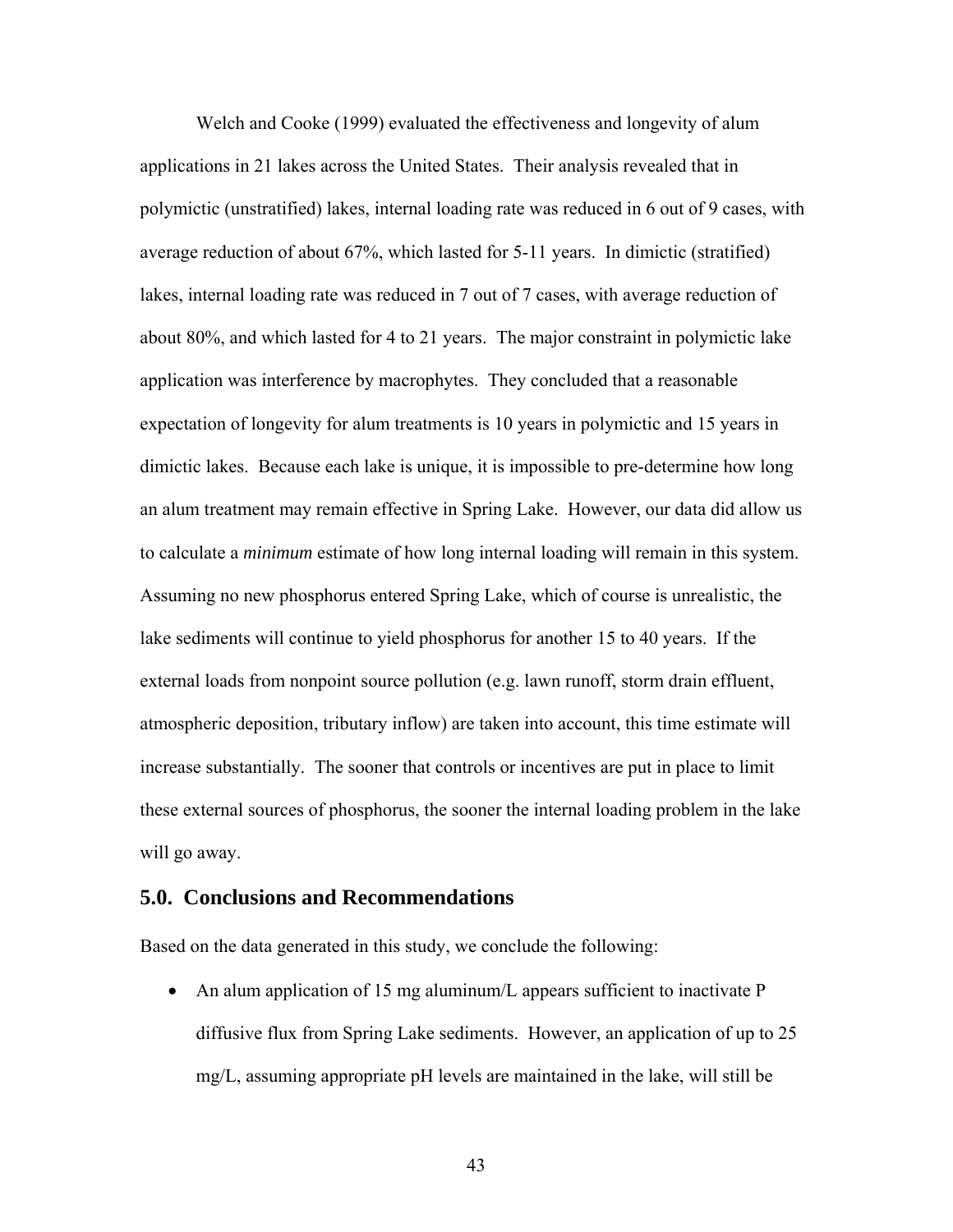environmentally safe and provide a greater margin of error for ensuring P inactivation, although likely cost more to apply.

- Resuspension of sediments at the conclusion of the alum concentration experiment resulted in significant increases in TP compared to the preresuspension concentrations, irrespective of alum concentration. However, TSP concentrations remained very low in the water column during resuspension, suggesting bioavailable P will be in short supply, even during sediment mixing events, provided alum is present.
- Benthic macroinvertebrate densities in Spring Lake were sufficient to influence solute transport across the sediment-water interface. Our ability to assess the influence of bioturbation was limited by analytical interference of phosphorus by the poison we used and low densities in the cores. Once we accounted for the measurement of the different forms of phosphorus, our data suggested that in treatments both with and without alum, bioturbation had little or no detectable impact on P release. When alum was present, it appeared to sorb P very effectively, irrespective of the role of bioturbation.
- Spring Lake's morphometry is well-suited for internal loading processes, with resuspension events relatively limited. This suggests that the alum floc, once applied, will not be subject to as much movement as in other lakes that are shallower and wider.
- There is sufficient phosphorus in the Spring Lake sediments to maintain high internal phosphorus loading rates for a minimum of 15 to 40 years. However, this is an unrealistically low estimate, given that it does not take into account current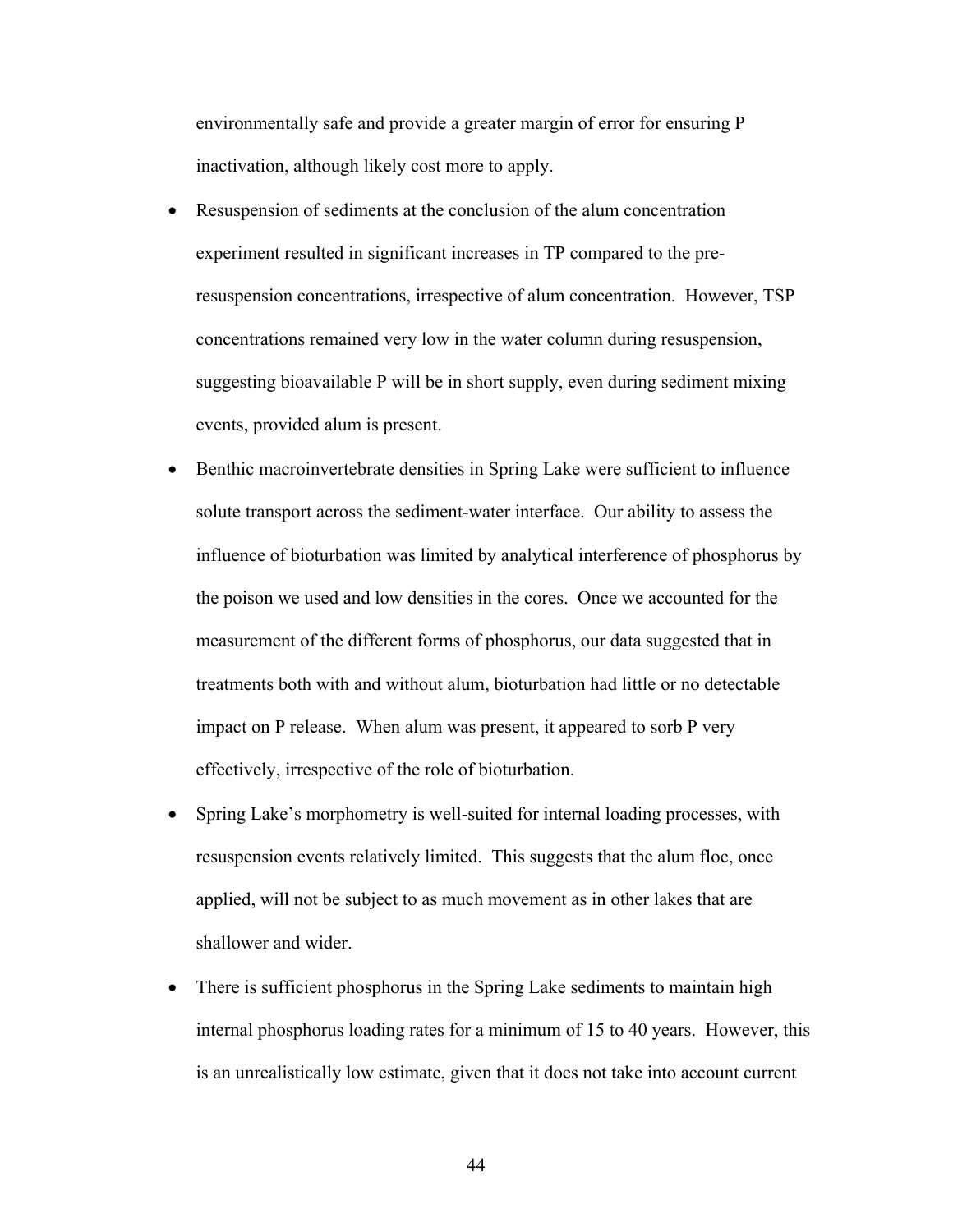external sources of phosphorus that continue to contribute to the P in the sediments. The sooner that external P loading is reduced into Spring Lake, the sooner the internal loading problem will decrease in importance.

We recommend the following:

- Assuming that the alum application is conducted, continue monitoring of: 1) TP and SRP concentrations in the epilimnion and hypolimnion (biweekly); 2) chlorophyll *a* concentrations (biweekly); 3) aluminum concentrations in the sediments and water column (monthly during summer); and 4) internal loading rates (once per year).
- A vital prerequisite for restoring lake water quality is the removal of the underlying reasons for the impairment. Thus, regardless of the long-term effectiveness of an alum treatment, it is critical that external load reduction complement the chemical additions (Hansson et al. 1998). Continued efforts at reducing stormwater discharge, conversion of septic systems to sewers, use of low-P fertilizer, and implementation of other best management practices should be emphasized and incentivized wherever possible.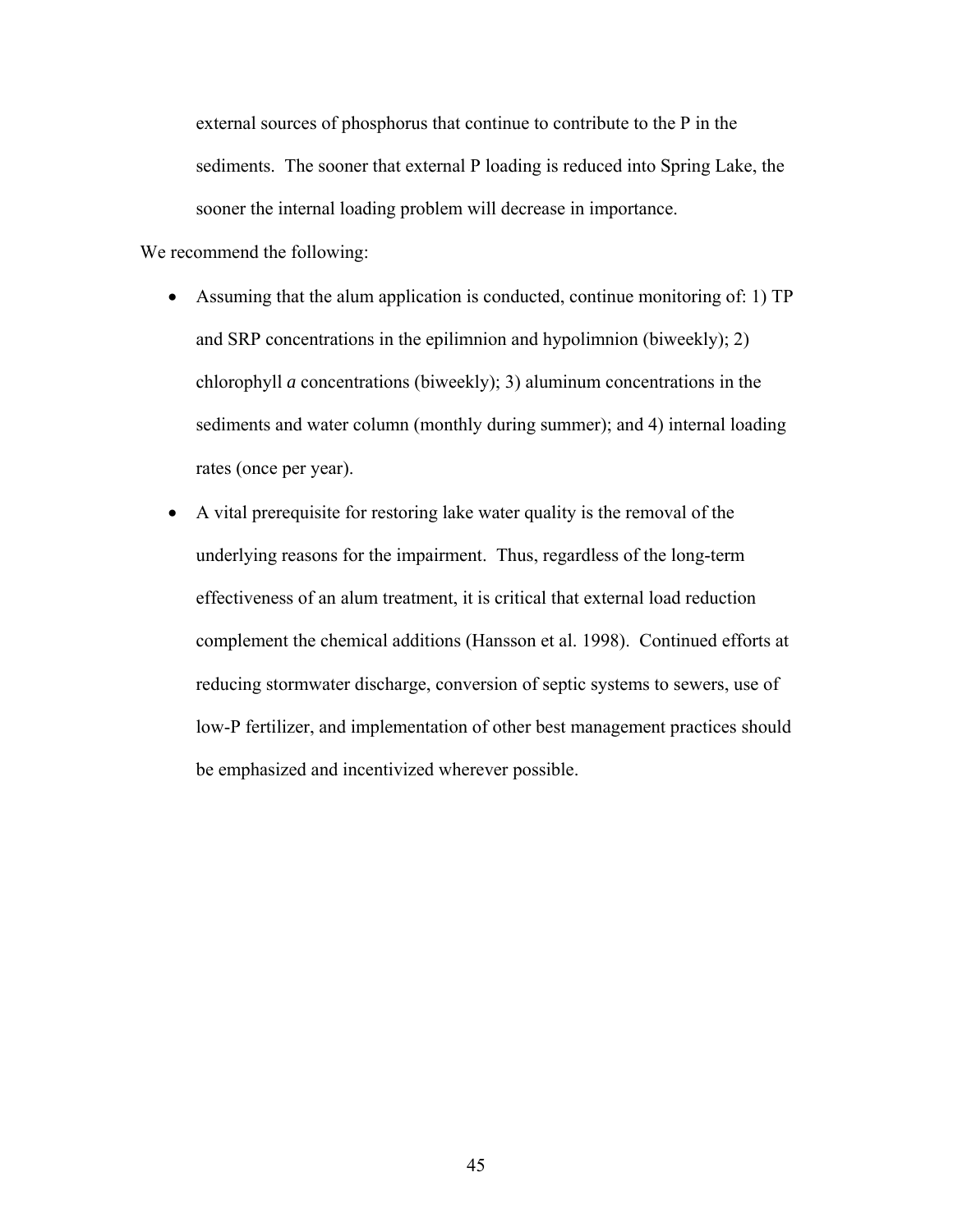#### **6.0. References**

- Ahlgren, I. 1980. A dilution model applied to a system of shallow eutrophic lakes after diversion of sewage effluents. Arch. Hydrobiol. 89: 17-32.
- Andersen, J.M. 1974. Nitrogen and phosphorus budgets and the role of sediments in six shallow Danish lakes. Arch. Hydrobiol. 74: 528-550.
- Bjork, S. 1985. Lake restoration techniques. Pages 293-301 in: Lake pollution and recovery. Internat. Congress European Water Poll. Cont. Assn., Rome, Italy.
- Boström, B., M. Janson, and C. Forsberg. 1982. Phosphorus release from lake sediments. Arch. Hydrobiol. Beih. Ergebn. Limnol. 18: 5-59.
- Cooke, G.D., E.B. Welch, S.A. Peterson, and P.R. Newroth. 1993. Management and restoration of lakes and reservoirs. Lewis Publ., Boca Raton, FL.
- Edwards, R.W., and H.L.J. Rolley. 1965. Oxygen consumption of river muds. J. Ecol. 53: 1-19.
- Everhart, W.H., and R.A. Freeman. 1973. Effects of chemical variations in aquatic environments. Vol. II. Toxic effects of aqueous aluminum to rainbow trout. EPA-R3-73-011b.
- Fisher, J.B., W. Lick, P.L. McCall, and J.A. Robbins. 1980. Vertical mixing of lake sediments by tubificid oligochaetes. J. Geophys. Res. 85: 3997-4006.
- Fisher, M.M., M. Brenner, and K.R. Reddy. 1992. A simple, inexpensive piston corer for collecting undisturbed sediment/water interface profiles. Journal of Paleolimnology 7:157-161.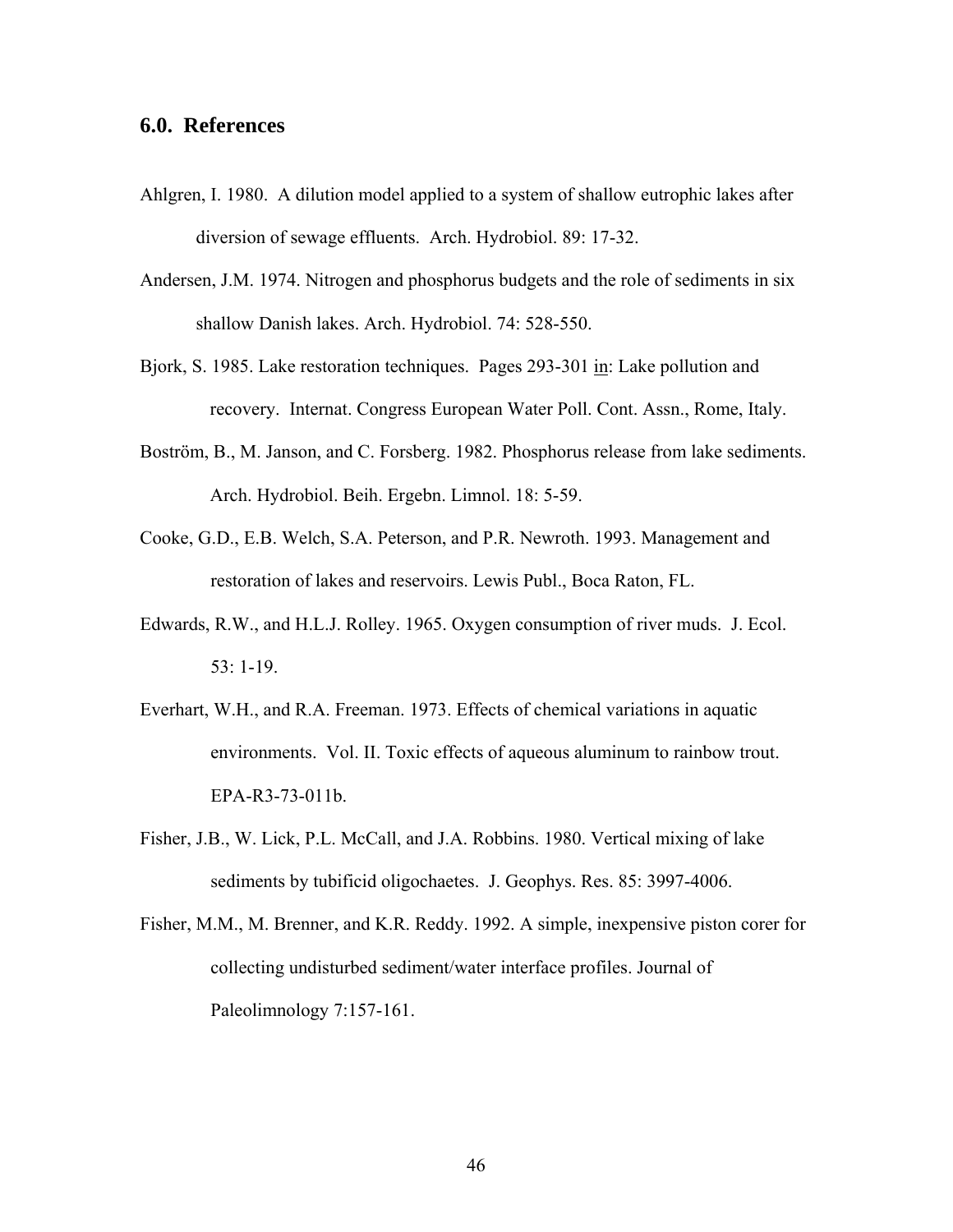- Gächter, R., J.S. Meyer, and A. Mares. 1988. Contribution of bacteria to release and fixation of phosphorus in lake sediments. Limnology and Oceanography 33: 1542-1558.
- Gächter, R., and J.S. Meyer. 1993. The role of microorganisms in mobilization and fixation of phosphorus in sediments. Hydrobiologia 253: 103-121.
- Gallepp, G.W. 1979. Chironomid influence on phosphorus release in sediment-water microcosms. Ecology 60: 547-556.
- Gosselin, A. and L. Hare. 2003. Burrowing behavior of *Chaoborus flavicans* larvae and its ecological significance. J. N. Am. Benthol. Soc. 22: 575-581.
- Granéli, W. 1999. Internal phosphorus loading in Lake Ringsjon. Hydrobiologia 404: 19- 26.
- Hansson, L-A., H. Annadotter, E. Bergman, S.F. Hamrin, E. Jeppesen, T. Kairesalo, E. Luokkanen, P-Å. Nilsson, M. Søndergaard, and J. Strand. 1998. Biomanipulation as an application of food chain theory: constraints, synthesis and recommendations for temperate lakes. Ecosystems 1: 558-574.
- Håkanson, L. 1982. Lake bottom dynamics and morphometry: the dynamic ratio. Water Res. Research 18: 1444-1450.
- Holdren, G.C., and D.E. Armstrong. 1980. Factors affecting phosphorus release from from intact sediment cores. Environ. Sci. Technol. 14: 79-87.
- James, W.F., and J.W. Barko. 2004. Diffusive fluxes and equilibrium processes in relation to phosphorus dynamics in the upper Mississippi River. River Research and Applications 20: 473-484.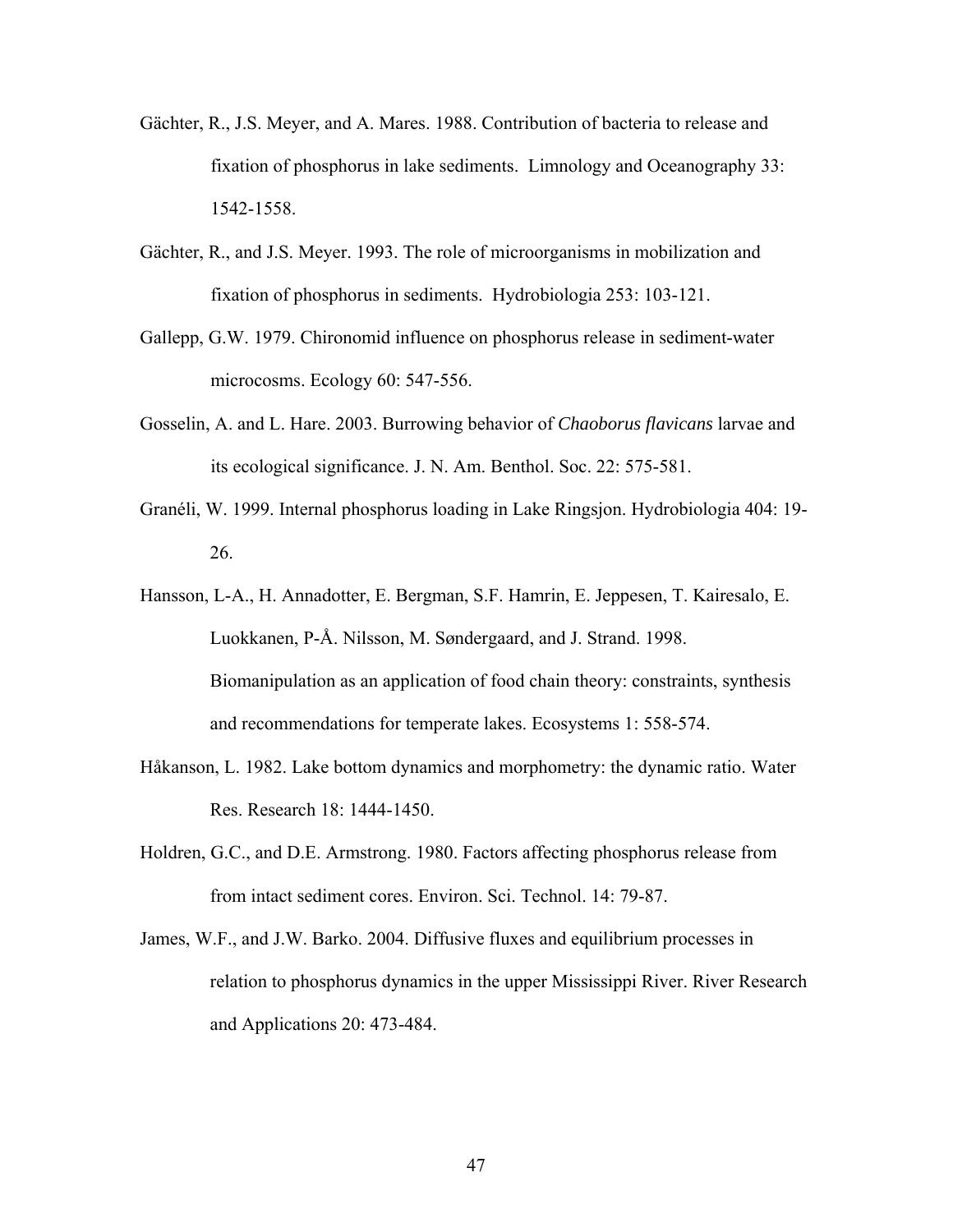- Jensen, H.S., and F.Ø. Andersen. 1992. Importance of temperature, nitrate, and pH for phosphate release form aerobic sediments of four shallow, eutrophic lakes. Limnology and Oceanography 37: 577-589.
- Kennedy, R.H. and D.G. Cooke. 1982. Control of lake phosphorus with aluminum sulfate. Dose determination and application techniques. Wat. Res. Bull. 18: 389-395.
- Matisoff, G., J.B. Fisher, and S. Matis. 1985. Effect of benthic macroinvertebrates on the exchange of solutes between sediments and freshwater. Hydrobiologia 122: 19- 33.
- Matisoff, G. and X. Wang. 1998. Solute transport in sediments by freshwater infaunal bioirrigators. Limnol. Oceanogr. 43: 1487-1499.
- Matisoff, G., X. Wang, and P. McCall. 1999. Biological redistribution of lake sediments by tubificid oligochaetes: *Branchiura sowerbyi* and *Limnodrilus hoffmeisteri/Tubifix tubifex*. J. Great Lakes Res. 24: 205-219.
- Moore, P.A., K.R. Reddy, and M.M. Fisher. 1998. Phosphorus flux between sediment and overlying water in Lake Okeechobee, Florida: spatial and temporal variations. J. Environ. Qual. 27: 1428-1439.
- Mortimer, C.H. 1941. The exchange of dissolved substances between mud and water in lakes I. J. Ecol. 29: 280-329.
- Mortimer, C.H. 1942. The exchange of dissolved substances between mud and water in lakes II. J. Ecol. 30: 147-201.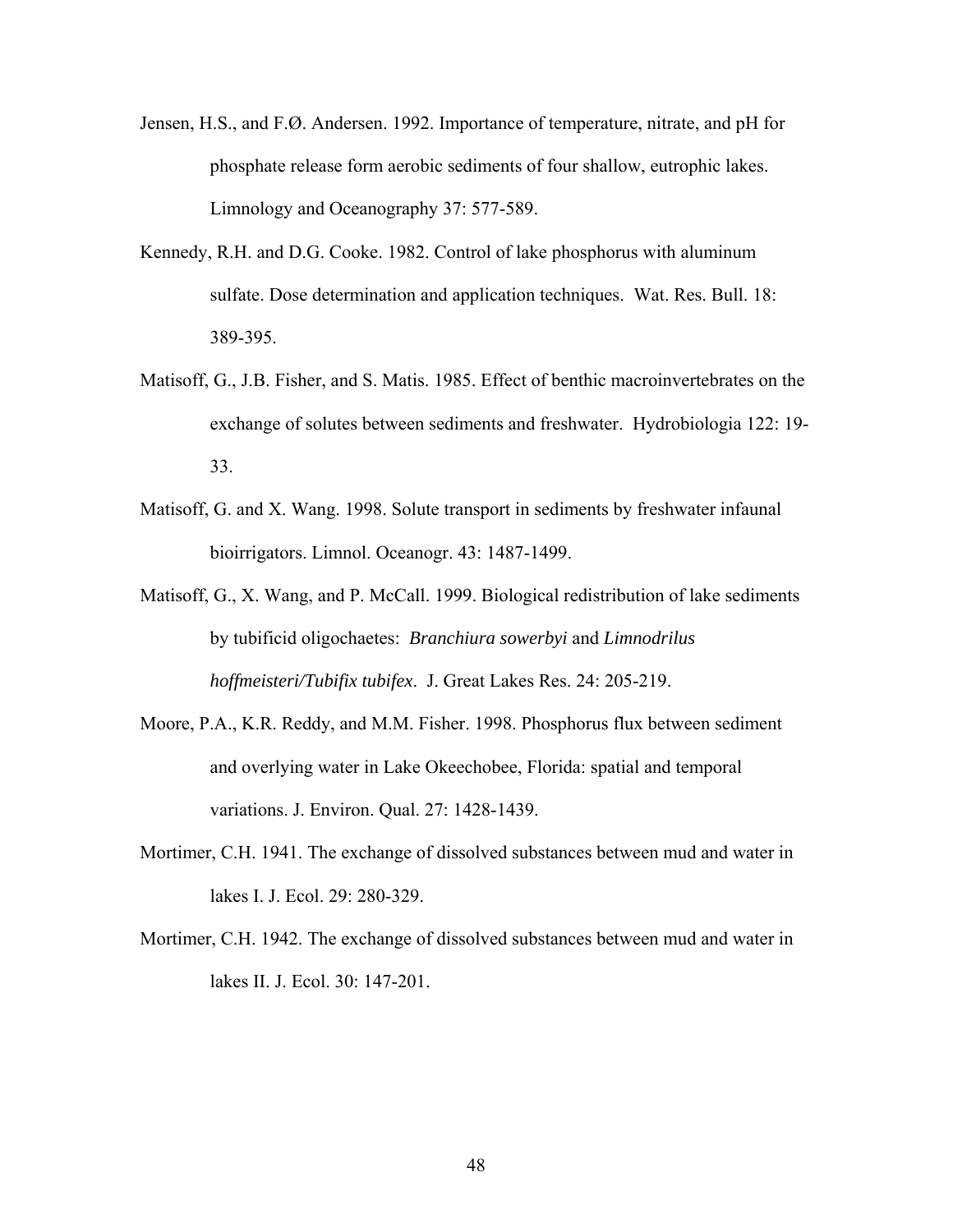- Mortimer, C. H. 1971. Chemical exchanges between sediments and water in the Great Lakes - speculations on probable regulatory mechanisms. Limnol. Oceanogr. 16: 387-404.
- Osgood, R.A. 1988. Lake mixis and internal phosphorus dynamics. Arch. Hydrobiol. 113: 629-638.
- Phillips, G., R. Jackson, C. Bennet, and A. Chilvers. 1994. The importance of sediment phosphorus release in the restoration of very shallow lakes (The Norfolk Broads, England) and implications for biomanipulation. 275/276: 445-456.
- Progressive AE. 2002. Spring Lake Water Quality Monitoring Report. Prepared by Progressive AE, Grand Rapids, MI.
- Reddy, K.R., M.M. Fisher, and D. Ivanoff. 1996. Resuspension and diffusive flux of nitrogen and phosphorus in a hypereutrophic lake. J. Environ. Qual. 25: 363- 371.
- Rydin, E., B. Huser, and E.B. Welch. 2000. Amount of phosphorus inactivated by alum treatments in Washington lakes. Limnology and Oceanography 45: 226-230.
- Sas H.. 1989. Lake restoration by reduction of nutrient loading: expectations, experiences and extrapolation. Academia-Verlag, Richarz, St. Augustine, Germany.
- Selig, U. 2003. Particle size-related phosphate binding and P-release at the sedimentwater interface in a shallow German lake. Hydrobiologia 492: 107-118.
- Søndergaard, M., Kristensen, P., and E. Jeppesen. 1992. Phosphorus release from resuspended sediment in the shallow and wind-exposed Lake Arresø, Denmark. Hydrobiologia 228: 91-99.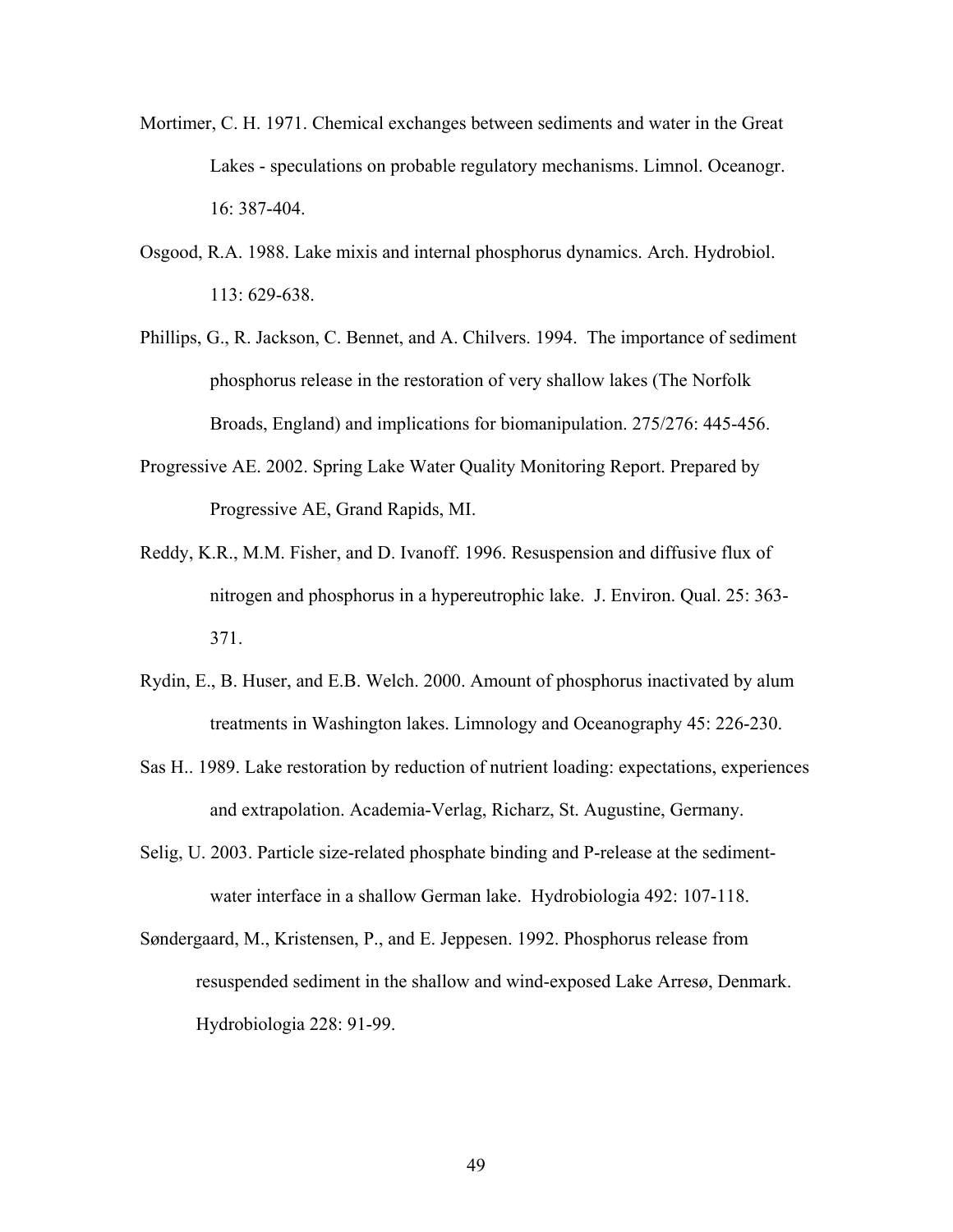- Søndergaard, M., Jensen, J.P., and E. Jeppesen. 2001. Retention and internal loading of phosphorus in shallow, eutrophic Lakes. TheScientificWorld 1:427–442.
- Steinman, A.D., K.E., Havens, N.G. Aumen, R.T. James, K.-R. Jin, J. Zhang, and B. Rosen. 1999. Phosphorus in Lake Okeechobee: sources, sinks, and strategies. Pages 527-544 in: K.R. Reddy, G.A. O'Connor, and C.L. Schelske (editors). Phosphorus Biogeochemistry of Subtropical Ecosystems: Florida as a case example. CRC/Lewis Publ., New York.
- Steinman, A.D., and R. Rediske. 2003. Internal phosphorus loading in Spring Lake: Year 1. Annis Water Resources Institute, Muskegon, MI. AWRI Publication No. MR-2003-115.
- Steinman, A.D., R. Rediske, and K.R. Reddy. 2004. The reduction of internal phosphorus loading using alum in Spring Lake, Michigan. J. Environ. Qual. 33: xxx-xxx.
- Stief, P., D. Altmann, D. Be Beer, R. Bieg, and A. Kureck. 2004. Microbial activities in the burrow environment of the potamal mayfly *Ephoron virgo*. Freshwater Biol. 49: 1152-1163.
- USEPA (United States Environmental Protection Agency). 1983. Methods for Chemical Analysis of Water and Waste Water.
- USEPA (United States Environmental Protection Agency). 2000. Ambient water quality criteria recommendations. Lakes and reservoirs in nutrient ecoregion VII. EPA 822-B-00-009.
- Welch, E.B. and G.D. Cooke. 1995. Internal phosphorus loading in shallow lakes: importance and control. Journal of Lake and Reservoir Management 11: 273-281.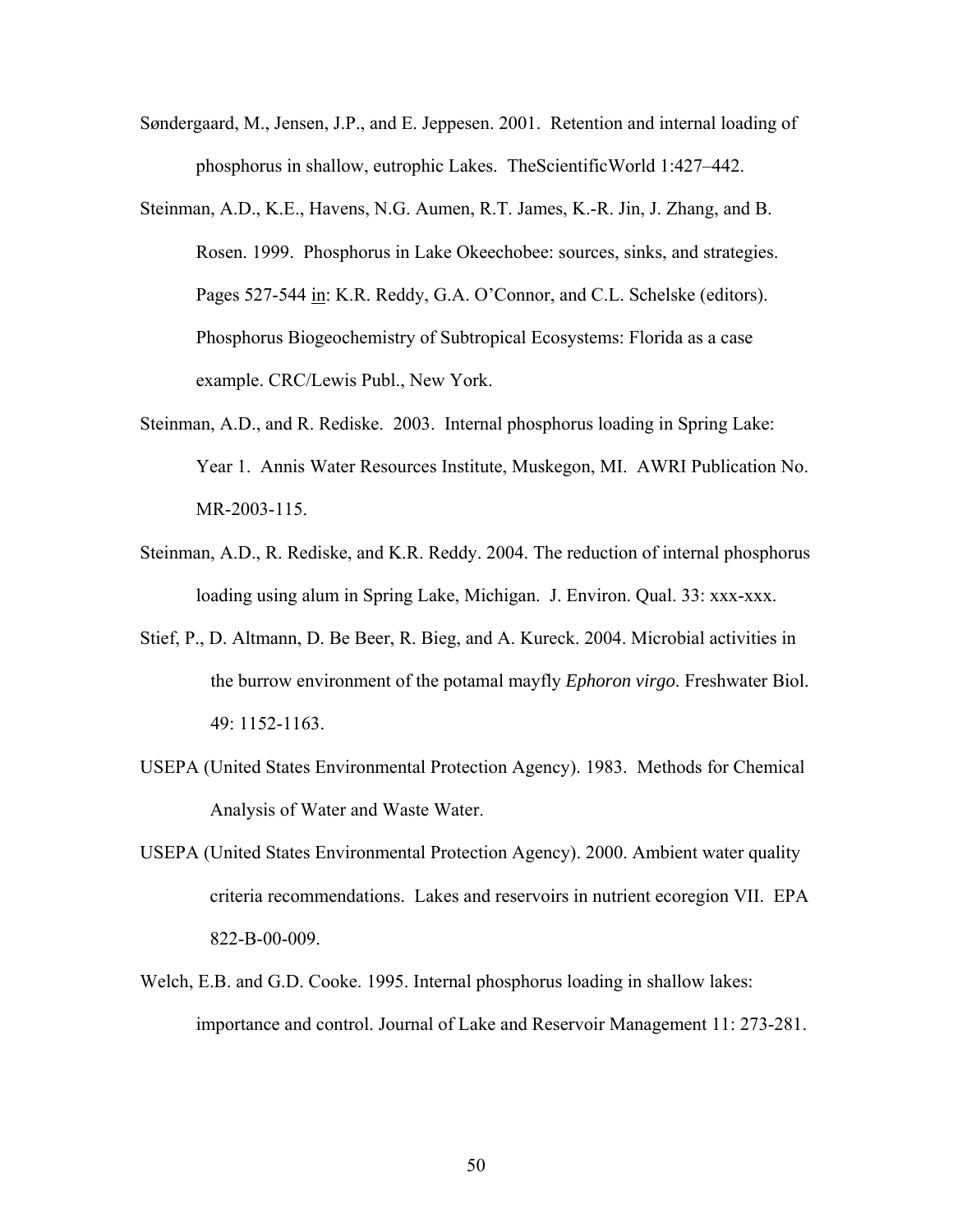Welch, E.B. and G.D. Cooke. 1999. Effectiveness and longevity of phosphorus inactivation with alum. Journal of Lake and Reservoir Management 15: 5-27.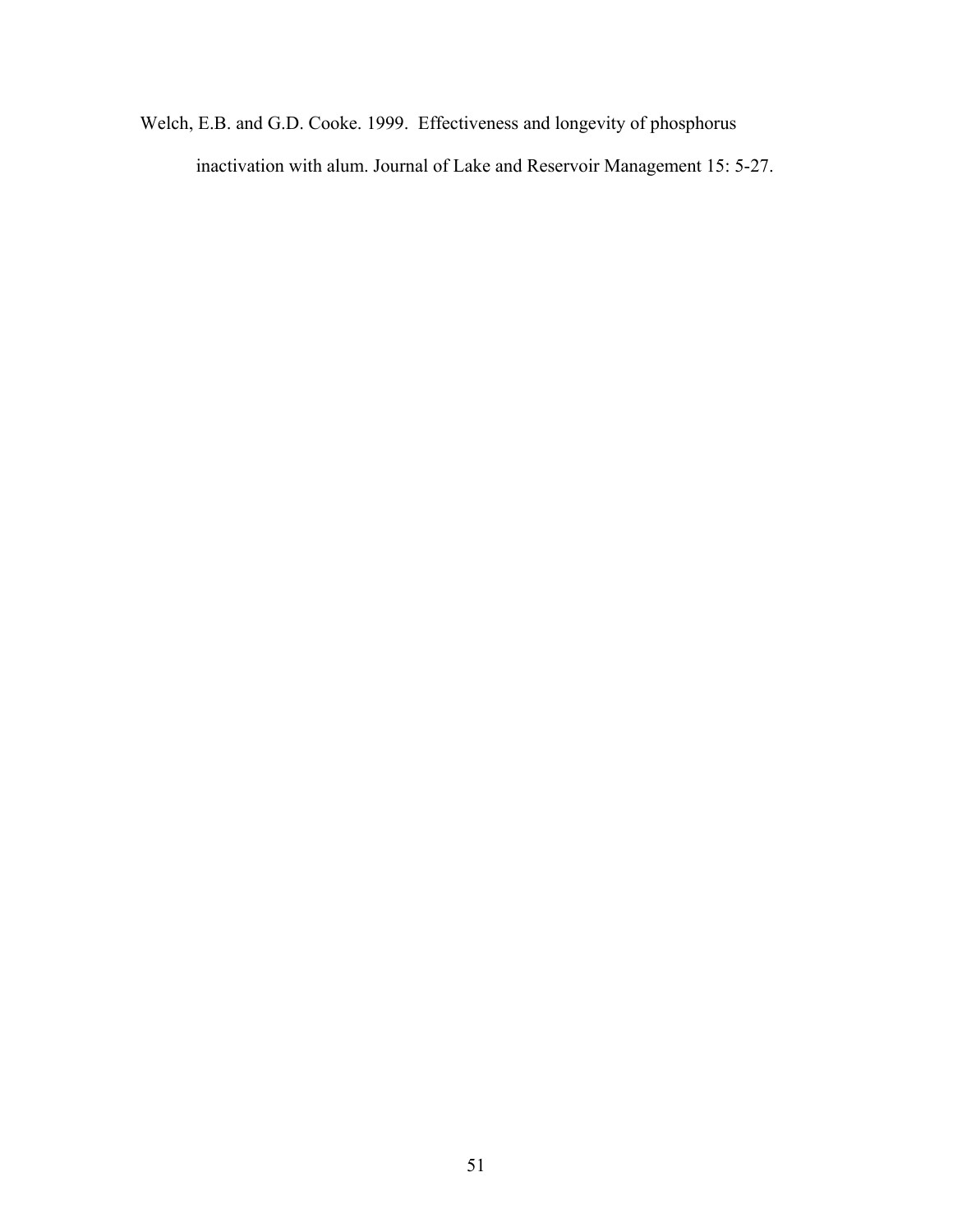# **7.0 Appendix**

### **7.1. Experiment 1: Field data**

### **7.1A. Site 1.**

**Spring Lake Site 1 <b>Date:** 4/20/2004

| Depth   | Temp             | % DO  | DO      | Cond            | TDS    | Turb        | рH   | <b>ORP</b> | Chl a     | Depth            | Light     | %          |
|---------|------------------|-------|---------|-----------------|--------|-------------|------|------------|-----------|------------------|-----------|------------|
| m       | С                | % sat | mg/L    | $\mu$ S/cm      | g/L    | <b>NTUs</b> |      | mV         | $\mu$ g/L | m                | Umol/m2/s | of surf.   |
| 0.1     | 12.14            | 106.9 | 11.33   | 558.8           | 0.3577 | 7.9         | 8.43 | 377        | 12.9      | Surface          | 861       |            |
|         | 12.14            | 104.3 | 11.06   | 557.5           | 0.3569 | 8.1         | 8.52 | 369        | 22.8      | 0.11             |           | 364 42.276 |
| 2       | 12.14            | 103.4 | 11.02   | 557.7           | 0.3573 | 7.7         | 8.60 | 362        | 25.3      | 0.5              |           | 189 21.951 |
| 3       | 12.00            | 104.0 | 11.03   | 558.6           | 0.3566 | 7.7         | 8.63 | 359        | 26.9      | 1.0              | 83        | 9.640      |
| 4       | 11.86            | 101.1 | 10.77   | 543.7           | 0.3473 | 7.8         | 8.58 | 360        | 20.8      | 1.5              | 39.44     | 4.581      |
| 5       | 11.83            | 101.7 | 10.86   | 542.5           | 0.3465 | 7.7         | 8.57 | 360        | 26.4      | 2.0              | 19.91     | 2.312      |
| 6       | 11.80            | 99.4  | 10.62   | 537.0           | 0.3439 | 7.2         | 8.55 | 359        | 27.6      | 2.5              | 9.54      | 1.108      |
|         | 11.80            | 99.2  | 10.61   | 537.7           | 0.3446 | 7.8         | 8.54 | 359        | 28.4      | 3.0 <sub>l</sub> | 5.983     | 0.695      |
|         |                  |       |         |                 |        |             |      |            |           | 3.5              | 3.055     | 0.355      |
|         |                  |       |         |                 |        |             |      |            |           |                  | 1.579     | 0.183      |
|         |                  |       |         |                 |        |             |      |            |           | 5                | 0.444     | 0.052      |
|         |                  |       |         |                 |        |             |      |            |           | 6                | 0.096     | 0.011      |
|         |                  |       |         | 27.8 ft         |        |             |      |            |           |                  |           | 0.000      |
| Secchi: | 1.0 <sub>m</sub> |       | Bottom: | $8.2 \text{ m}$ |        |             |      |            |           |                  |           |            |

| ١d<br>m           | TDS<br>g/L | Turb<br><b>NTUs</b> | pH   | <b>ORP</b><br>mV | Chl a<br>$\mu$ g/L | Depth<br>m     | <b>Light</b><br>Umol/m2/s | %<br>of surf. |
|-------------------|------------|---------------------|------|------------------|--------------------|----------------|---------------------------|---------------|
| 58.8              | 0.3577     | 7.9                 | 8.43 | 377              | 12.9               | <b>Surface</b> | 861                       |               |
| 57.5              | 0.3569     | 8.1                 | 8.52 | 369              | 22.8               | 0.1            | 364                       | 42.276        |
| 57.7              | 0.3573     | 7.7                 | 8.60 | 362              | 25.3               | 0.5            |                           | 189 21.951    |
| 58.6              | 0.3566     | 7.7                 | 8.63 | 359              | 26.9               | 1.0            | 83                        | 9.640         |
| 43.7              | 0.3473     | 7.8                 | 8.58 | 360              | 20.8               | 1.5            | 39.44                     | 4.581         |
| 42.5              | 0.3465     | 7.7                 | 8.57 | 360              | 26.4               | 2.0            | 19.91                     | 2.312         |
| $\overline{37.0}$ | 0.3439     | 7.2                 | 8.55 | 359              | 27.6               | 2.5            | 9.54                      | 1.108         |
| $\overline{37.7}$ | 0.3446     | 7.8                 | 8.54 | 359              | 28.4               | 3.0            | 5.983                     | 0.695         |
|                   |            |                     |      |                  |                    | 3.5            | 3.055                     | 0.355         |
|                   |            |                     |      |                  |                    |                | 1.579                     | 0.183         |
|                   |            |                     |      |                  |                    | 5              | 0.444                     | 0.052         |
|                   |            |                     |      |                  |                    | 6              | 0.096                     | 0.011         |
| 27.8 ft           |            |                     |      |                  |                    |                | 0                         | 0.000         |

| Time     | $3:30$ pm - $4:45$ pm | Lori           |
|----------|-----------------------|----------------|
| Air temp | 13.9 C                | Eric           |
| Wind     |                       | Marv           |
| Sky      | mostly cloudy         | Rick           |
| Water    | slight waves          | Bob, Tony, Jim |

| Conditions: | --<br>Field:<br>I Crew: | Coefficient |
|-------------|-------------------------|-------------|
|             |                         |             |

| Time     | $3:30$ pm - 4:45 pm | Lori           | . 597 |
|----------|---------------------|----------------|-------|
| Air temp | 13.9 C              | Eric           |       |
| Wind     |                     | Mary           |       |
| Skv      | mostly cloudy       | <b>Rick</b>    |       |
| Water    | slight waves        | Bob, Tony, Jim |       |

| Extinction  |
|-------------|
| Coefficient |
| 1.597       |

Other notes:

43° 04.97'

86° 12.18'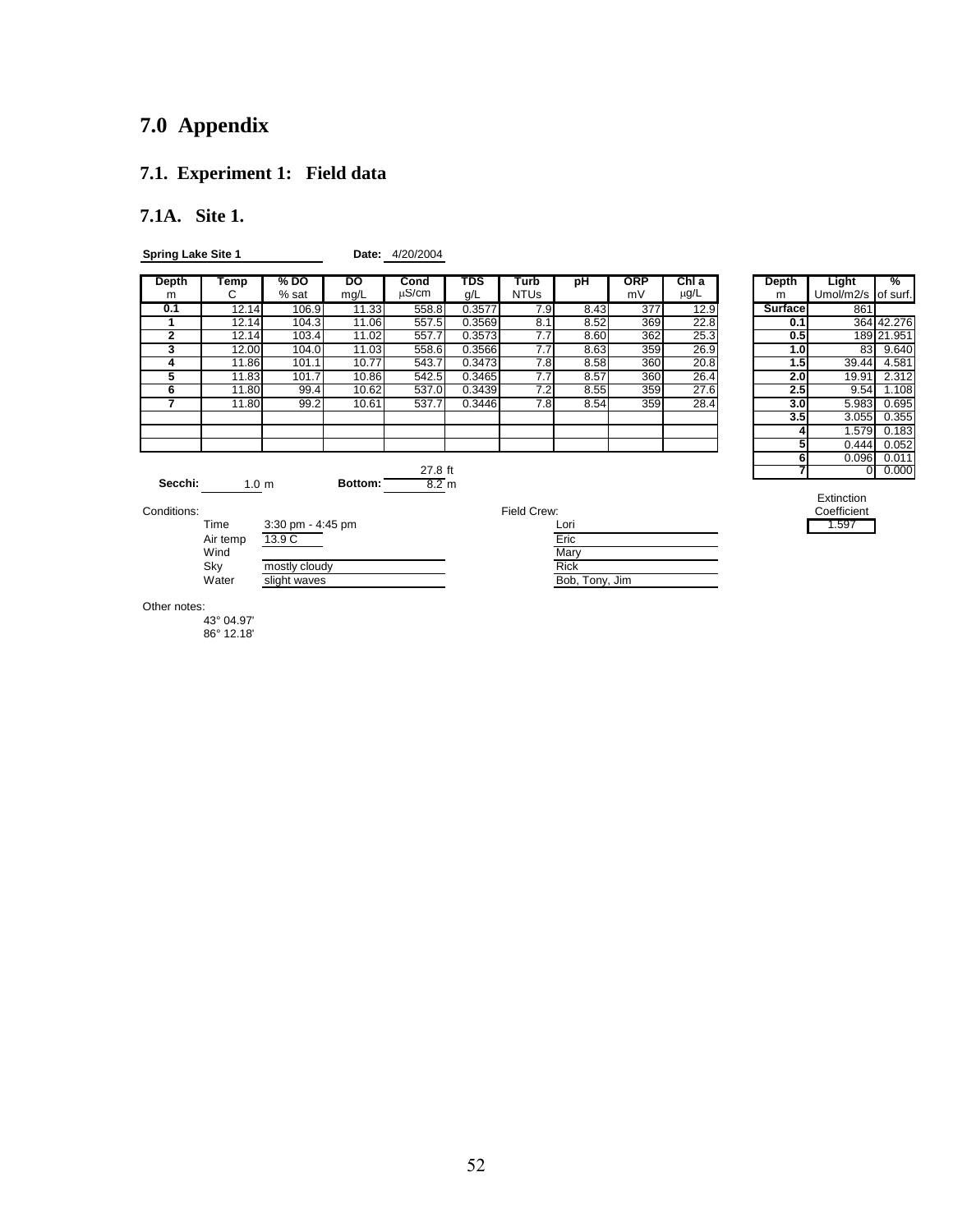### **7.1B. Site 2.**

| Depth | Temp  | % DO               | DO    | Cond  | TDS    | Turb        | рH   | <b>ORP</b> | ChIa      | Depth            | Light     | %           |
|-------|-------|--------------------|-------|-------|--------|-------------|------|------------|-----------|------------------|-----------|-------------|
| m     | U     | % sat              | mg/L  | սՏ/cm | g/L    | <b>NTUs</b> |      | mV         | $\mu$ g/L | m                | Umol/m2/s | of surf.    |
| 0.1   | 12.00 | 110.9              | 11.80 | 498.9 | 0.3191 | 8.0         | 8.50 | 379        | 11.5      | <b>Surface</b>   | 2717      |             |
|       | 12.01 | $105.\overline{4}$ | 11.24 | 496.6 | 0.3180 | 7.9         | 8.59 | 370        | 21.3      | 0.11             |           | 1589 58.484 |
|       | 12.00 | 104.0              | 11.04 | 495.8 | 0.3175 | 7.9         | 8.64 | 364        | 22.3      | 0.5              |           | 839 30.880  |
|       | 12.01 | 102.4              | 10.89 | 496.6 | 0.3179 | 7.3         | 8.66 | 361        | 26.9      | 1.0              |           | 365 13.434  |
|       | 12.00 | 102.7              | 10.95 | 496.7 | 0.3184 | 7.8         | 8.64 | 360        | 28.0      | 1.5              | 198       | 7.287       |
|       | 11.98 | 101.9              | 10.86 | 499.9 | 0.3196 | 7.6         | 8.62 | 360        | 28.3      | 2.0 <sub>l</sub> | 106       | 3.901       |
| n     | 11.92 | 100.1              | 10.67 | 499.7 | 0.3195 | 7.8         | 8.59 | 359        | 30.6      | 2.5              | 55        | 2.024       |
|       | 11.91 | 101.3              | 10.84 | 501.9 | 0.3216 | 7.7         | 8.58 | 359        | 28.5      | 3.0              | 31.25     | 1.150       |
| 8     | 11.89 | 98.7               | 10.52 | 500.4 | 0.3205 | 7.6         | 8.56 | 360        | 28.8      | 3.5              | 15.47     | 0.569       |
| 9     | 11.80 | 97.7               | 10.45 | 499.0 | 0.3191 | 8.3         | 8.53 | 360        | 27.4      | 4                | 8.146     | 0.300       |
|       |       |                    |       |       |        |             |      |            |           | 5                | 2.103     | 0.077       |

| )epth        | Temp             | % DO  | DO      | Cond       | TDS    | Turb        | рH   | <b>ORP</b> | Chl a     | Depth            | Light        | %            |
|--------------|------------------|-------|---------|------------|--------|-------------|------|------------|-----------|------------------|--------------|--------------|
| m            | С                | % sat | mg/L    | $\mu$ S/cm | q/L    | <b>NTUs</b> |      | mV         | $\mu$ g/L | m                | Umol/m $2/s$ | lof surf.    |
| 0.1          | 12.00            | 110.9 | 11.80   | 498.9      | 0.3191 | 8.0         | 8.50 | 379        | 11.5      | <b>Surface</b>   | 2717         |              |
|              | 12.01            | 105.4 | 11.24   | 496.6      | 0.3180 | 7.9         | 8.59 | 370        | 21.3      | 0.1              |              | 1589 58.484  |
| $\mathbf{2}$ | 12.00            | 104.0 | 11.04   | 495.8      | 0.3175 | 7.9         | 8.64 | 364        | 22.3      | 0.5              |              | 839 30.880   |
|              | 12.01            | 102.4 | 10.89   | 496.6      | 0.3179 | 7.3         | 8.66 | 361        | 26.9      | 1.0 <sub>l</sub> |              | 365 13.434   |
| 4            | 12.00            | 102.7 | 10.95   | 496.7      | 0.3184 | 7.8         | 8.64 | 360        | 28.0      | 1.5              | 198          | 7.287        |
| 5            | 11.98            | 101.9 | 10.86   | 499.9      | 0.3196 | 7.6         | 8.62 | 360        | 28.3      | 2.0              | 106          | 3.901        |
| 6            | 11.92            | 100.1 | 10.67   | 499.7      | 0.3195 | 7.8         | 8.59 | 359        | 30.6      | 2.5              | 55           | 2.024        |
|              | 11.91            | 101.3 | 10.84   | 501.9      | 0.3216 | 7.7         | 8.58 | 359        | 28.5      | 3.0 <sub>1</sub> | 31.25        | 1.150        |
| 8            | 11.89            | 98.7  | 10.52   | 500.4      | 0.3205 | 7.6         | 8.56 | 360        | 28.8      | 3.5              | 15.47        | 0.569        |
| 9            | 11.80            | 97.7  | 10.45   | 499.0      | 0.3191 | 8.3         | 8.53 | 360        | 27.4      |                  | 8.146        | 0.300        |
|              |                  |       |         |            |        |             |      |            |           |                  | 2.103        | 0.077        |
|              |                  |       |         |            |        |             |      |            |           |                  | 0.618        | 0.023        |
|              |                  |       |         | 35.6 ft    |        |             |      |            |           |                  | 0.111        | 0.004        |
| Secchi:      | 1.0 <sub>m</sub> |       | Bottom: | $10.67$ m  |        |             |      |            |           |                  |              | $0.01$ 4E-04 |

| Conditions: |          |                    | Field Crew:    | Extinction  |
|-------------|----------|--------------------|----------------|-------------|
|             | Time     | 1:30 pm $-3:00$ pm | Lori           | Coefficient |
|             | Air temp | 12.6 C             | Eric           | .487        |
|             | Wind     |                    | Mary           |             |
|             | Sky      | mostly cloudy      | Rick           |             |
|             | Water    | choppy             | Bob, Tony, Jim |             |
|             |          |                    |                |             |

| Eric           |
|----------------|
| Mary           |
| <b>Rick</b>    |
| Bob, Tony, Jim |

Other Notes:

43° 05.28' 86° 11.13'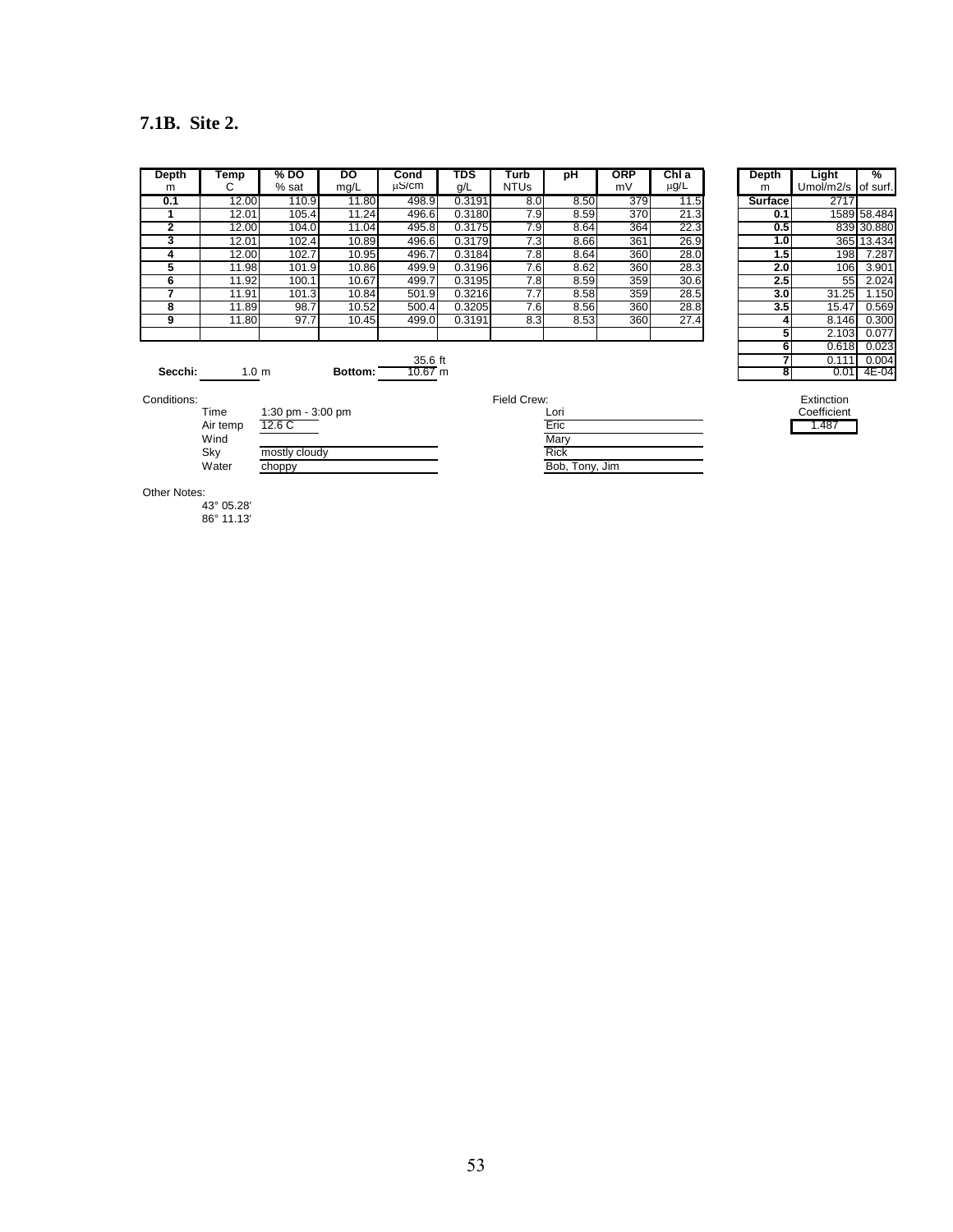# **7.1C. Site 3.**

| <b>Spring Lake Site 3</b> |                          |                             |                             | Date: 4/20/2004     |            |                     |                      |                  |                    |                   |                                    |            |
|---------------------------|--------------------------|-----------------------------|-----------------------------|---------------------|------------|---------------------|----------------------|------------------|--------------------|-------------------|------------------------------------|------------|
| <b>Depth</b><br>m         | Temp<br>С                | % DO<br>% sat               | DO<br>mg/L                  | Cond<br>uS/cm       | TDS<br>g/L | Turb<br><b>NTUs</b> | pH                   | <b>ORP</b><br>mV | ChI a<br>$\mu$ g/L | <b>Depth</b><br>m | Light<br>Umol/m2/s of surf.        | %          |
| 0.1                       | 12.25                    | 105.2                       | 11.14                       | 473.0               | 0.3028     | 7.3                 | 8.42                 | 380              | 7.6                | Surface           | 1771                               |            |
| 1                         | 12.24                    | 104.3                       | 11.05                       | 471.7               | 0.3023     | 7.7                 | 8.52                 | 370              | 14.6               | 0.1               |                                    | 822 46.414 |
| $\overline{2}$            | 12.17                    | 102.3                       | 10.82                       | 472.2               | 0.3022     | 7.4                 | 8.58                 | 365              | 16.1               | 0.5               |                                    | 348 19.650 |
| 3                         | 12.17                    | 103.4                       | 10.94                       | 471.2               | 0.3018     | 6.8                 | 8.59                 | 362              | 20.7               | 1.0               |                                    | 181 10.220 |
| 4                         | 12.15                    | 104.4                       | 11.07                       | 470.9               | 0.3021     | 6.9                 | 8.57                 | 360              | 21.9               | 1.5               | 116                                | 6.550      |
| 5                         | 12.13                    | 103.0                       | 10.92                       | 470.9               | 0.3013     | 7.4                 | 8.57                 | 359              | 22.0               | 2.0               | 60.2                               | 3.399      |
|                           |                          |                             |                             |                     |            |                     |                      |                  |                    | 2.5               | 29.6                               | 1.671      |
|                           |                          |                             |                             |                     |            |                     |                      |                  |                    | 3.0               | 18.44                              | 1.041      |
|                           |                          |                             |                             |                     |            |                     |                      |                  |                    | 3.5               | 10.26                              | 0.579      |
|                           |                          |                             |                             |                     |            |                     |                      |                  |                    |                   | 5.24                               | 0.296      |
|                           |                          |                             |                             |                     |            |                     |                      |                  |                    | 5                 | 1.46                               | 0.082      |
| Secchi:                   | 1.25 m                   |                             | Bottom:                     | 22.4 ft<br>$6.71$ m |            |                     |                      |                  |                    |                   | Extinction<br>Coefficient<br>1.510 |            |
| Conditions:               |                          |                             |                             |                     |            | Field Crew:         |                      |                  |                    |                   |                                    |            |
|                           | Time<br>Air temp<br>Wind | 11:15 am - 1:00 pm<br>12.0C |                             |                     |            |                     | Lori<br>Eric<br>Mary |                  |                    |                   |                                    |            |
|                           | Sky                      |                             | mostly clear, slightly hazy |                     |            |                     | <b>Rick</b>          |                  |                    |                   |                                    |            |
|                           | Water                    | slightly choppy             |                             |                     |            |                     | Bob, Tony, Jim       |                  |                    |                   |                                    |            |
| Other Notes:              | 43° 06.23'               |                             |                             |                     |            |                     |                      |                  |                    |                   |                                    |            |

86° 11.12'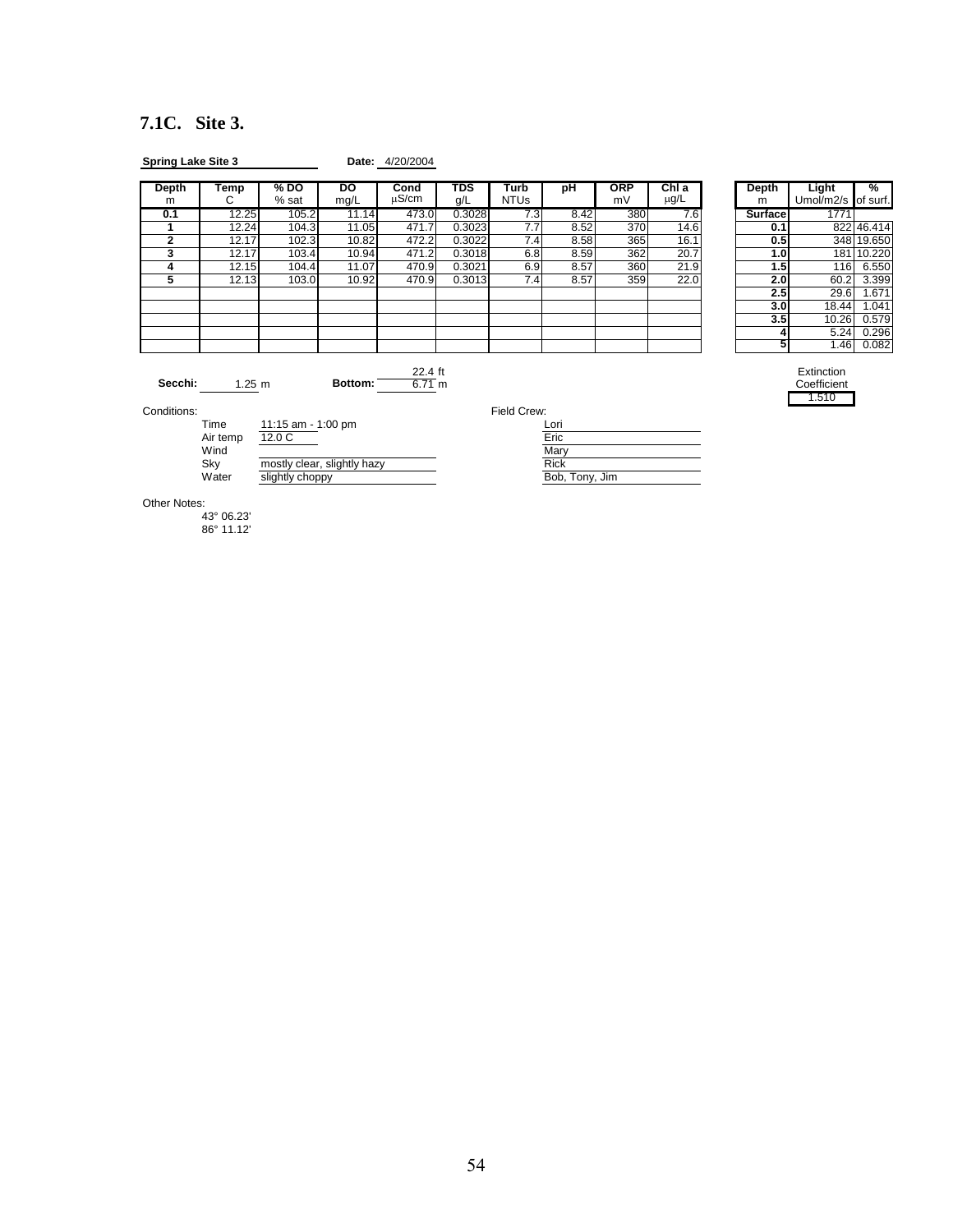# **7.1D. Site 4.**

| <b>Spring Lake Site 4</b> |                                  |                                                  |            | Date: 4/20/2004            |                   |                            |                                               |                  |               |                   |                                    |             |
|---------------------------|----------------------------------|--------------------------------------------------|------------|----------------------------|-------------------|----------------------------|-----------------------------------------------|------------------|---------------|-------------------|------------------------------------|-------------|
| <b>Depth</b><br>m         | Temp<br>С                        | $%$ DO<br>% sat                                  | po<br>mg/L | Cond<br>$\mu$ S/cm         | <b>TDS</b><br>g/L | <b>Turb</b><br><b>NTUs</b> | pH                                            | <b>ORP</b><br>mV | ChI a<br>μg/L | <b>Depth</b><br>m | Light<br>Umol/m2/s of surf.        | %           |
| 0.1                       | 12.92                            | 100.6                                            | 10.49      | 447.8                      | 0.2867            | 9.9                        | 8.30                                          | 386              | 8.2           | <b>Surface</b>    | 2154                               |             |
| 1                         | 12.94                            | 97.4                                             | 10.15      | 446.6                      | 0.2855            | 9.3                        | 8.36                                          | 378              | 17.6          | 0.1               |                                    | 1006 46.704 |
| $\overline{2}$            | 12.95                            | 94.8                                             | 9.87       | 445.5                      | 0.2850            | 9.0                        | 8.40                                          | 374              | 16.6          | 0.5               |                                    | 425 19.731  |
| $\overline{\mathbf{3}}$   | 12.69                            | 96.5                                             | 10.08      | 456.1                      | 0.2935            | 9.1                        | 8.41                                          | 370              | 24.8          | 1.0               | 115                                | 5.339       |
| 4                         | 12.02                            | 93.0                                             | 9.83       | 475.2                      | 0.3037            | 10.2                       | 8.42                                          | 368              | 25.5          | 1.5               | 63                                 | 2.925       |
|                           |                                  |                                                  |            |                            |                   |                            |                                               |                  |               | 2.0               | 27                                 | 1.253       |
|                           |                                  |                                                  |            |                            |                   |                            |                                               |                  |               | 2.5               | 14.5                               | 0.673       |
|                           |                                  |                                                  |            |                            |                   |                            |                                               |                  |               | 3.0               | 6.69                               | 0.311       |
|                           |                                  |                                                  |            |                            |                   |                            |                                               |                  |               | 3.5               | 2.28                               | 0.106       |
|                           |                                  |                                                  |            |                            |                   |                            |                                               |                  |               | 4                 | 1.63                               | 0.076       |
| Secchi:<br>Conditions:    | 1.0 <sub>m</sub><br>Time         | 9:00 am - 11:00 am                               | Bottom:    | 17 <sub>ft</sub><br>5.18 m |                   | Field Crew:                | Lori                                          |                  |               |                   | Extinction<br>Coefficient<br>1.969 |             |
|                           | Air temp<br>Wind<br>Sky<br>Water | 4.4 C<br>mostly clear & sunny<br>slightly choppy |            |                            |                   |                            | Eric<br>Mary<br><b>Rick</b><br>Bob, Tony, Jim |                  |               |                   |                                    |             |
| Other Notes:              | 43° 07.05'<br>86° 10.02'         |                                                  |            |                            |                   |                            |                                               |                  |               |                   |                                    |             |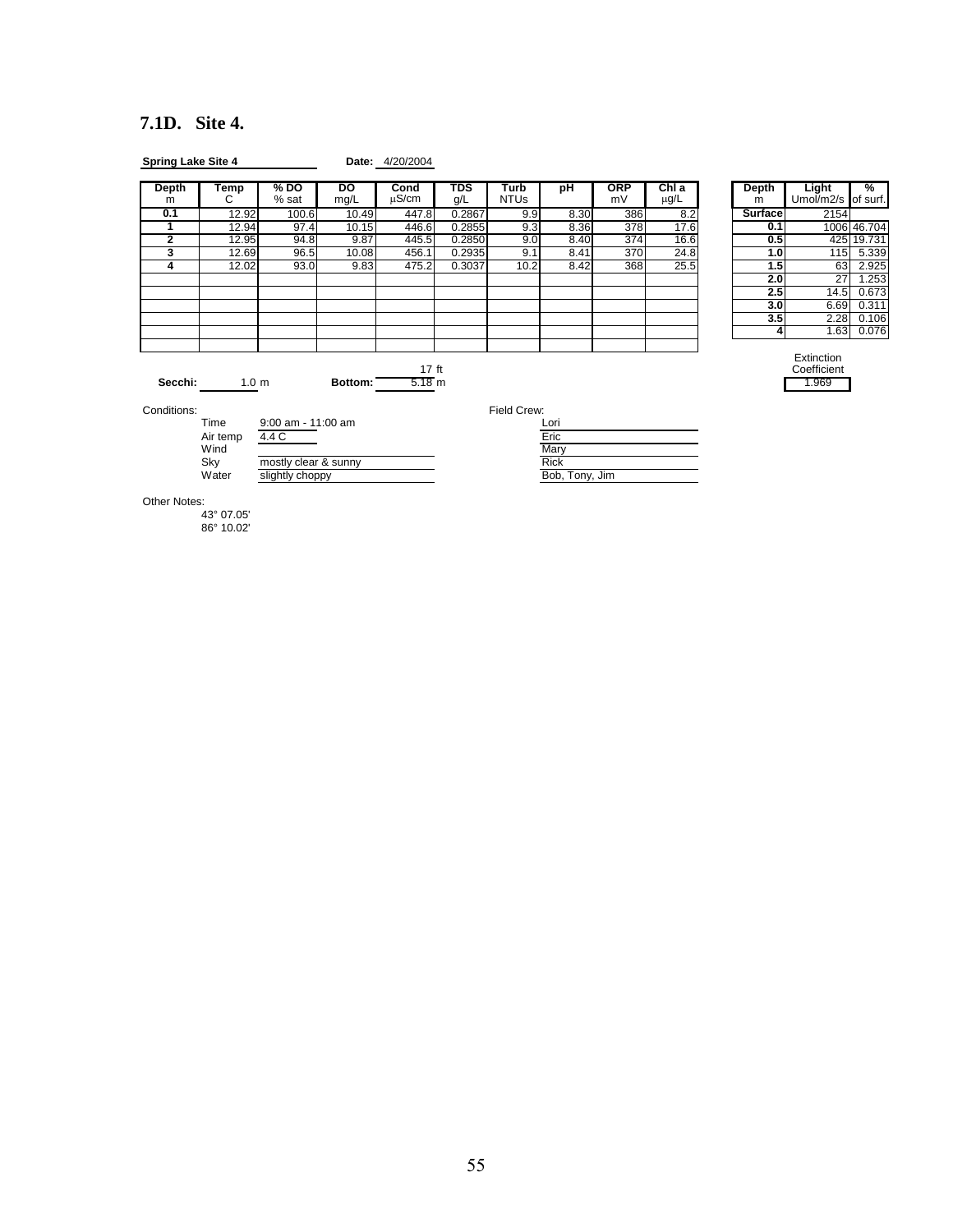# **7.2. Experiment 1: Laboratory data**

# **Total Phosphorus:**

|      |       |       |       |          |       | TP-P     |       |       |       |           |       |
|------|-------|-------|-------|----------|-------|----------|-------|-------|-------|-----------|-------|
| Site |       |       |       |          |       | mg/L     |       |       |       |           |       |
|      | $T=0$ | F=H2  | T=H8  | $T = D1$ | T=D2  | $T = D4$ | T=D8  | T=D12 | T=D16 | $T = D20$ | T=D24 |
| 1A   | 0.086 | 0.084 | 0.068 | 0.040    | 0.040 | 0.034    | 0.036 | 0.080 | 0.194 | 0.186     | 0.124 |
| 1B   | 0.058 | 0.052 | 0.034 | 0.032    | 0.034 | 0.010    | 0.010 | 0.010 | 0.020 | 0.022     | 0.026 |
| 1C   | 0.110 | 0.046 | 0.024 | 0.024    | 0.030 | 0.010    | 0.010 | 0.010 | 0.010 | 0.022     | 0.022 |
| 1D   | 0.126 | 0.026 | 0.010 | 0.010    | 0.020 | 0.010    | 0.010 | 0.010 | 0.010 | 0.020     | 0.010 |
| 1E   | 0.114 | 0.028 | 0.010 | 0.010    | 0.020 | 0.010    | 0.010 | 0.010 | 0.010 | 0.010     | 0.010 |
| 1F   | 0.130 | 0.026 | 0.010 | 0.010    | 0.010 | 0.010    | 0.010 | 0.010 | 0.010 | 0.010     | 0.010 |
| 2A   | 0.072 | 0.060 | 0.048 | 0.040    | 0.044 | 0.058    | 0.118 | 0.272 | 0.374 | 0.348     | 0.298 |
| 2B   | 0.080 | 0.050 | 0.010 | 0.010    | 0.020 | 0.010    | 0.020 | 0.026 | 0.034 | 0.030     | 0.036 |
| 2C   | 0.092 | 0.026 | 0.010 | 0.010    | 0.010 | 0.010    | 0.010 | 0.022 | 0.010 | 0.020     | 0.010 |
| 2D   | 0.068 | 0.020 | 0.010 | 0.010    | 0.010 | 0.010    | 0.010 | 0.010 | 0.010 | 0.010     | 0.010 |
| 2E   | 0.090 | 0.020 | 0.010 | 0.010    | 0.010 | 0.010    | 0.010 | 0.010 | 0.010 | 0.010     | 0.010 |
| 2F   | 0.080 | 0.010 | 0.010 | 0.010    | 0.010 | 0.010    | 0.010 | 0.010 | 0.010 | 0.024     | 0.010 |
| ЗĀ   | 0.050 | 0.040 | 0.030 | 0.024    | 0.024 | 0.020    | 0.020 | 0.034 | 0.054 | 0.066     | 0.066 |
| 3B   | 0.086 | 0.046 | 0.028 | 0.010    | 0.010 | 0.010    | 0.010 | 0.020 | 0.038 | 0.040     | 0.030 |
| ЗC   | 0.054 | 0.030 | 0.010 | 0.010    | 0.010 | 0.010    | 0.010 | 0.010 | 0.010 | 0.010     | 0.010 |
| 3D   | 0.046 | 0.026 | 0.010 | 0.022    | 0.010 | 0.010    | 0.010 | 0.010 | 0.010 | 0.010     | 0.010 |
| 3E   | 0.040 | 0.028 | 0.010 | 0.010    | 0.010 | 0.010    | 0.010 | 0.022 | 0.024 | 0.010     | 0.010 |
| 3F   | 0.060 | 0.026 | 0.010 | 0.010    | 0.010 | 0.010    | 0.010 | 0.010 | 0.010 | 0.010     | 0.010 |
| 4A   | 0.048 | 0.036 | 0.030 | 0.022    | 0.026 | 0.010    | 0.026 | 0.036 | 0.042 | 0.048     | 0.040 |
| 4B   | 0.046 | 0.048 | 0.020 | 0.010    | 0.010 | 0.010    | 0.010 | 0.010 | 0.010 | 0.010     | 0.020 |
| 4C   | 0.056 | 0.060 | 0.020 | 0.010    | 0.010 | 0.010    | 0.010 | 0.010 | 0.010 | 0.010     | 0.010 |
| 4D   | 0.036 | 0.010 | 0.020 | 0.010    | 0.010 | 0.010    | 0.010 | 0.010 | 0.010 | 0.010     | 0.010 |
| 4E   | 0.046 | 0.010 | 0.026 | 0.010    | 0.010 | 0.010    | 0.010 | 0.010 | 0.010 | 0.010     | 0.010 |
| 4F   | 0.038 | 0.038 | 0.028 | 0.010    | 0.010 | 0.010    | 0.010 | 0.010 | 0.010 | 0.010     | 0.010 |

# **Total Soluble Phosphorus:**

|      |                       |        |        |          |        | TSP-P    |          |           |           |           |           |
|------|-----------------------|--------|--------|----------|--------|----------|----------|-----------|-----------|-----------|-----------|
| Site |                       |        |        |          |        | mg/L     |          |           |           |           |           |
|      | $\overline{\Gamma=0}$ | $T=H2$ | $T=H8$ | $T = D1$ | $T=D2$ | $T = D4$ | $F = D8$ | $E = D12$ | $T = D16$ | $F = D20$ | $T = D24$ |
| 1A   | 0.010                 | 0.020  | 0.010  | 0.010    | 0.010  | 0.010    | 0.010    | 0.042     | 0.058     | 0.064     | 0.056     |
| 1B   | 0.010                 | 0.010  | 0.010  | 0.010    | 0.036  | 0.010    | 0.010    | 0.010     | 0.010     | 0.020     | 0.010     |
| 1C   | 0.010                 | 0.010  | 0.010  | 0.010    | 0.010  | 0.010    | 0.010    | 0.010     | 0.010     | 0.010     | 0.010     |
| 1D   | 0.010                 | 0.010  | 0.010  | 0.010    | 0.010  | 0.010    | 0.010    | 0.010     | 0.010     | 0.010     | 0.010     |
| 1E   | 0.010                 | 0.010  | 0.010  | 0.010    | 0.010  | 0.010    | 0.010    | 0.010     | 0.010     | 0.010     | 0.010     |
| 1F   | 0.010                 | 0.010  | 0.010  | 0.010    | 0.010  | 0.010    | 0.010    | 0.010     | 0.010     | 0.010     | 0.010     |
| 2A   | 0.010                 | 0.010  | 0.010  | 0.032    | 0.026  | 0.048    | 0.060    | 0.134     | 0.136     | 0.172     | 0.216     |
| 2B   | 0.010                 | 0.010  | 0.010  | 0.010    | 0.010  | 0.010    | 0.010    | 0.010     | 0.010     | 0.020     | 0.026     |
| SC   | 0.010                 | 0.010  | 0.010  | 0.010    | 0.010  | 0.010    | 0.010    | 0.010     | 0.010     | 0.010     | 0.010     |
| 2D   | 0.010                 | 0.010  | 0.010  | 0.010    | 0.010  | 0.010    | 0.010    | 0.020     | 0.010     | 0.010     | 0.010     |
| 2E   | 0.010                 | 0.010  | 0.010  | 0.010    | 0.010  | 0.010    | 0.010    | 0.010     | 0.010     | 0.010     | 0.010     |
| 2F   | 0.010                 | 0.010  | 0.010  | 0.010    | 0.010  | 0.010    | 0.010    | 0.010     | 0.010     | 0.010     | 0.010     |
| 3A   | 0.010                 | 0.010  | 0.010  | 0.010    | 0.010  | 0.010    | 0.010    | 0.010     | 0.022     | 0.058     | 0.072     |
| 3B   | 0.010                 | 0.010  | 0.010  | 0.010    | 0.010  | 0.010    | 0.010    | 0.010     | 0.022     | 0.030     | 0.010     |
| 3C   | 0.010                 | 0.010  | 0.010  | 0.010    | 0.010  | 0.010    | 0.010    | 0.010     | 0.010     | 0.010     | 0.010     |
| 3D   | 0.010                 | 0.010  | 0.010  | 0.010    | 0.010  | 0.010    | 0.010    | 0.010     | 0.010     | 0.010     | 0.010     |
| 3E   | 0.010                 | 0.010  | 0.010  | 0.010    | 0.010  | 0.010    | 0.010    | 0.010     | 0.010     | 0.010     | 0.010     |
| 3F   | 0.010                 | 0.010  | 0.010  | 0.010    | 0.010  | 0.010    | 0.010    | 0.010     | 0.010     | 0.010     | 0.010     |
| 4A   | 0.010                 | 0.010  | 0.010  | 0.010    | 0.010  | 0.010    | 0.010    | 0.022     | 0.010     | 0.032     | 0.032     |
| 4B   | 0.010                 | 0.010  | 0.010  | 0.010    | 0.010  | 0.010    | 0.010    | 0.010     | 0.010     | 0.010     | 0.010     |
| 4C   | 0.010                 | 0.010  | 0.010  | 0.010    | 0.010  | 0.010    | 0.010    | 0.010     | 0.010     | 0.010     | 0.010     |
| 4D   | 0.010                 | 0.010  | 0.010  | 0.010    | 0.010  | 0.010    | 0.010    | 0.010     | 0.010     | 0.010     | 0.010     |
| 4E   | 0.010                 | 0.010  | 0.010  | 0.010    | 0.010  | 0.010    | 0.010    | 0.010     | 0.010     | 0.010     | 0.020     |
| 4F   | 0.024                 | 0.010  | 0.010  | 0.010    | 0.010  | 0.010    | 0.010    | 0.010     | 0.010     | 0.010     | 0.010     |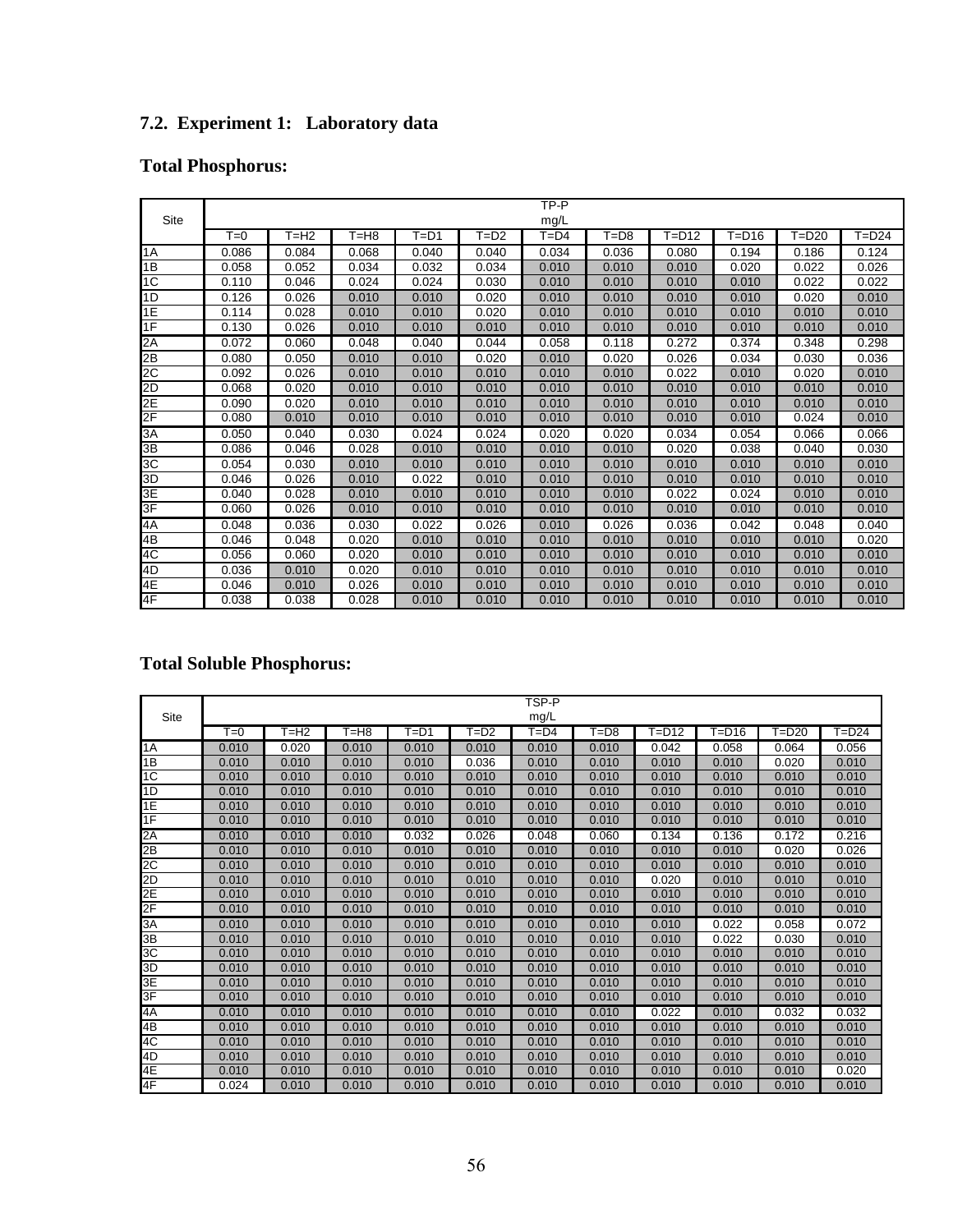# **7.3. Experiment 2.**

# **Total Phosphorus:**

|                 | TP-P      |       |           |       |  |  |  |  |  |  |  |
|-----------------|-----------|-------|-----------|-------|--|--|--|--|--|--|--|
| Site            |           |       | mg/L      |       |  |  |  |  |  |  |  |
|                 | T=0 (D24) | T=H12 | $T = H24$ | T=H48 |  |  |  |  |  |  |  |
| 1A              | 0.124     | 0.126 | 0.172     | 0.190 |  |  |  |  |  |  |  |
| $\overline{1B}$ | 0.026     | 0.050 | 0.158     | 0.082 |  |  |  |  |  |  |  |
| 1C              | 0.022     | 0.212 | 0.362     | 0.258 |  |  |  |  |  |  |  |
| 1 <sub>D</sub>  | 0.010     | 0.096 | 0.258     | 0.328 |  |  |  |  |  |  |  |
| 1E              | 0.010     | 0.474 | 0.750     | 0.890 |  |  |  |  |  |  |  |
| 1F              | 0.010     | 0.052 | 0.034     | 0.088 |  |  |  |  |  |  |  |
| $2\overline{A}$ | 0.298     | 0.358 | 0.514     | 0.526 |  |  |  |  |  |  |  |
| 2B              | 0.036     | 0.158 | 0.206     | 0.340 |  |  |  |  |  |  |  |
| $2\overline{C}$ | 0.010     | 0.126 | 0.088     | 0.228 |  |  |  |  |  |  |  |
| 2D              | 0.010     | 0.588 | 0.854     | 0.922 |  |  |  |  |  |  |  |
| 2E              | 0.010     | 0.064 | 0.518     | 0.940 |  |  |  |  |  |  |  |
| 2F              | 0.010     | 0.400 | 0.550     | 0.964 |  |  |  |  |  |  |  |
| $\overline{3A}$ | 0.066     | 0.144 | 0.232     | 0.256 |  |  |  |  |  |  |  |
| 3B              | 0.030     | 0.070 | 0.068     | 0.088 |  |  |  |  |  |  |  |
| $3\overline{C}$ | 0.010     | 0.162 | 0.170     | 0.120 |  |  |  |  |  |  |  |
| 3D              | 0.010     | 0.064 | 0.120     | 0.150 |  |  |  |  |  |  |  |
| 13Ē             | 0.010     | 0.186 | 0.124     | 0.106 |  |  |  |  |  |  |  |
| 3F              | 0.010     | 0.286 | 0.272     | 0.236 |  |  |  |  |  |  |  |
| 4A              | 0.040     | 0.056 | 0.062     | 0.070 |  |  |  |  |  |  |  |
| 4B              | 0.020     | 0.032 | 0.030     | 0.034 |  |  |  |  |  |  |  |
| 4C              | 0.010     | 0.040 | 0.040     | 0.036 |  |  |  |  |  |  |  |
| 4D              | 0.010     | 0.064 | 0.028     | 0.054 |  |  |  |  |  |  |  |
| 4E              | 0.010     | 0.054 | 0.054     | 0.052 |  |  |  |  |  |  |  |
| 4F              | 0.010     | 0.028 | 0.044     | 0.052 |  |  |  |  |  |  |  |

# **Total Soluble Phosphorus:**

|                          | TSP-P     |       |       |           |  |  |  |  |  |  |  |
|--------------------------|-----------|-------|-------|-----------|--|--|--|--|--|--|--|
| Site                     |           |       | mg/L  |           |  |  |  |  |  |  |  |
|                          | T=0 (D24) | T=H12 | T=H24 | $T = H48$ |  |  |  |  |  |  |  |
| 1A                       | 0.056     | 0.066 | 0.050 | 0.036     |  |  |  |  |  |  |  |
| 1B                       | 0.010     | 0.024 | 0.010 | 0.010     |  |  |  |  |  |  |  |
| 1C                       | 0.010     | 0.028 | 0.024 | 0.020     |  |  |  |  |  |  |  |
| 1D                       | 0.010     | 0.010 | 0.010 | 0.010     |  |  |  |  |  |  |  |
| $\overline{1E}$          | 0.010     | 0.024 | 0.010 | 0.010     |  |  |  |  |  |  |  |
| 1F                       | 0.010     | 0.010 | 0.010 | 0.010     |  |  |  |  |  |  |  |
| 2A                       | 0.216     | 0.282 | 0.288 | 0.270     |  |  |  |  |  |  |  |
| $\overline{\mathsf{2B}}$ | 0.026     | 0.082 | 0.080 | 0.096     |  |  |  |  |  |  |  |
| 2C                       | 0.010     | 0.032 | 0.028 | 0.026     |  |  |  |  |  |  |  |
| 2D                       | 0.010     | 0.032 | 0.032 | 0.030     |  |  |  |  |  |  |  |
| 2E                       | 0.010     | 0.010 | 0.010 | 0.010     |  |  |  |  |  |  |  |
| $2\overline{F}$          | 0.010     | 0.010 | 0.010 | 0.010     |  |  |  |  |  |  |  |
| 3A                       | 0.072     | 0.190 | 0.150 | 0.184     |  |  |  |  |  |  |  |
| 3B                       | 0.010     | 0.024 | 0.020 | < 0.02    |  |  |  |  |  |  |  |
| $3\overline{C}$          | 0.010     | 0.024 | 0.024 | 0.020     |  |  |  |  |  |  |  |
| 3D                       | 0.010     | 0.010 | 0.010 | 0.010     |  |  |  |  |  |  |  |
| 3Ē                       | 0.010     | 0.010 | 0.010 | 0.010     |  |  |  |  |  |  |  |
| 3F                       | 0.010     | 0.010 | 0.010 | 0.010     |  |  |  |  |  |  |  |
| 4A                       | 0.032     | 0.026 | 0.022 | 0.022     |  |  |  |  |  |  |  |
| 4B                       | 0.010     | 0.010 | 0.010 | 0.010     |  |  |  |  |  |  |  |
| 4C                       | 0.010     | 0.010 | 0.010 | 0.010     |  |  |  |  |  |  |  |
| 4D                       | 0.010     | 0.010 | 0.010 | 0.010     |  |  |  |  |  |  |  |
| 4E                       | 0.020     | 0.010 | 0.010 | 0.010     |  |  |  |  |  |  |  |
| 4F                       | 0.010     | 0.010 | 0.010 | 0.010     |  |  |  |  |  |  |  |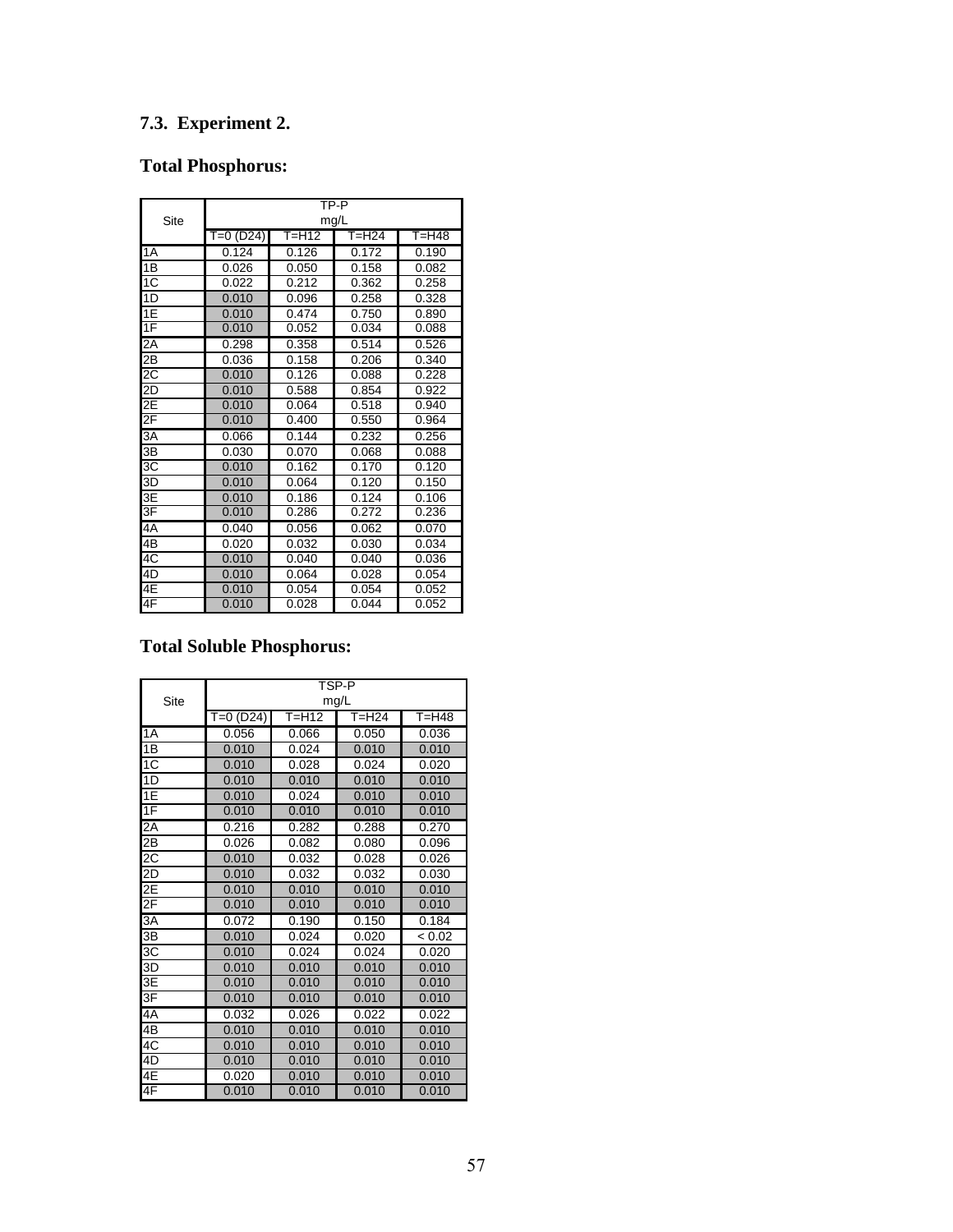# **7.4. Experiment 1: Field data**

### **7.4A. Site 1.**

| <b>Spring Lake Site 1</b>                                                                                     |                |               |            | Date: 5/22/2004    |            |                                     |                                    |                                                    |                    |                |                             |           |
|---------------------------------------------------------------------------------------------------------------|----------------|---------------|------------|--------------------|------------|-------------------------------------|------------------------------------|----------------------------------------------------|--------------------|----------------|-----------------------------|-----------|
| <b>Depth</b><br>m                                                                                             | Temp<br>С      | % DO<br>% sat | DO<br>mg/L | Cond<br>$\mu$ S/cm | TDS<br>q/L | Turb<br><b>NTUs</b>                 | pH                                 | <b>ORP</b><br>mV                                   | Chl a<br>$\mu$ g/L | Depth<br>m     | Light<br>Umol/m2/s of surf. | %         |
| 0.1                                                                                                           | 18.12          | 78.7          | 7.28       | 489.7              | 0.3134     | 6.2                                 | 8.34                               | 356                                                | 3.2                | <b>Surface</b> | 186                         |           |
| 1                                                                                                             | 18.13          | 76.0          | 7.07       | 490.3              | 0.3138     | 6.1                                 | 8.56                               | 340                                                | 3.7                | 0.1            |                             | 98 52.688 |
| $\overline{2}$                                                                                                | 18.13          | 76.3          | 7.09       | 490.3              | 0.3137     | 5.7                                 | 8.60                               | 336                                                | 3.9                | 0.5            |                             | 53 28.495 |
| 3                                                                                                             | 18.13          | 75.5          | 7.02       | 490.4              | 0.3139     | 5.7                                 | 8.58                               | 335                                                | 3.9                | 1.0            |                             | 32 17.204 |
| 4                                                                                                             | 18.13          | 74.4          | 6.92       | 490.4              | 0.3139     | 5.5                                 | 8.55                               | 336                                                | 3.9                |                | 1.5<br>18.5                 | 9.946     |
| 5                                                                                                             | 18.13          | 73.8          | 6.87       | 490.3              | 0.3138     | 5.6                                 | 8.50                               | 336                                                | 3.8                |                | 2.0<br>$\overline{11.4}$    | 6.129     |
| 6                                                                                                             | 18.11          | 73.5          | 6.84       | 491.6              | 0.3150     | 5.5                                 | 8.46                               | 339                                                | 3.2                |                | 2.5<br>6.11                 | 3.285     |
| 7                                                                                                             | 16.58          | 48.1          | 4.56       | 512.2              | 0.3278     | 7.2                                 | 8.04                               | 352                                                | 2.6                |                | 3.0<br>3.01                 | 1.618     |
| 7.8                                                                                                           | 14.95          | 21.8          | 2.17       | 524.9              | 0.3356     | 10.6                                | 7.84                               | 359                                                | 2.7                |                | 3.5<br>1.663                | 0.894     |
|                                                                                                               |                |               |            |                    |            |                                     |                                    |                                                    |                    |                | 1.039<br>4                  | 0.559     |
|                                                                                                               |                |               |            |                    |            |                                     |                                    |                                                    |                    |                | 5<br>0.378                  | 0.203     |
|                                                                                                               |                |               |            |                    |            |                                     |                                    |                                                    |                    |                | 6<br>0.1406                 | 0.076     |
|                                                                                                               |                |               |            |                    |            |                                     |                                    |                                                    |                    |                | 0.063                       | 0.034     |
|                                                                                                               |                |               |            | 29 ft              |            |                                     |                                    |                                                    |                    |                |                             |           |
|                                                                                                               | Secchi: 1.75 m |               | Bottom:    | $8.80$ m           |            |                                     |                                    |                                                    |                    |                | Extinction<br>Coefficient   |           |
| Conditions:                                                                                                   |                |               |            |                    |            | Field Crew:                         |                                    |                                                    |                    |                | 1.240                       |           |
| Time<br>8:30 am - 10:00 am<br>15.4C<br>Air temp<br>Wind<br>calm<br>Sky<br>100% cloudy, foggy<br>calm<br>Water |                |               |            |                    |            |                                     | <b>Rick</b><br>Jim Winks - captain | Lori, Eric, Mary, Jeremy<br>Bob Pennell - deckhand |                    |                |                             |           |
| Other Notes:                                                                                                  | 43° 04.96'     |               |            |                    |            | <b>Blood Midges:</b><br>$Rep A - 4$ |                                    |                                                    |                    |                |                             |           |

 $86^\circ$  12.18'

 $Rep B - 0$ <br>Rep  $C - 1$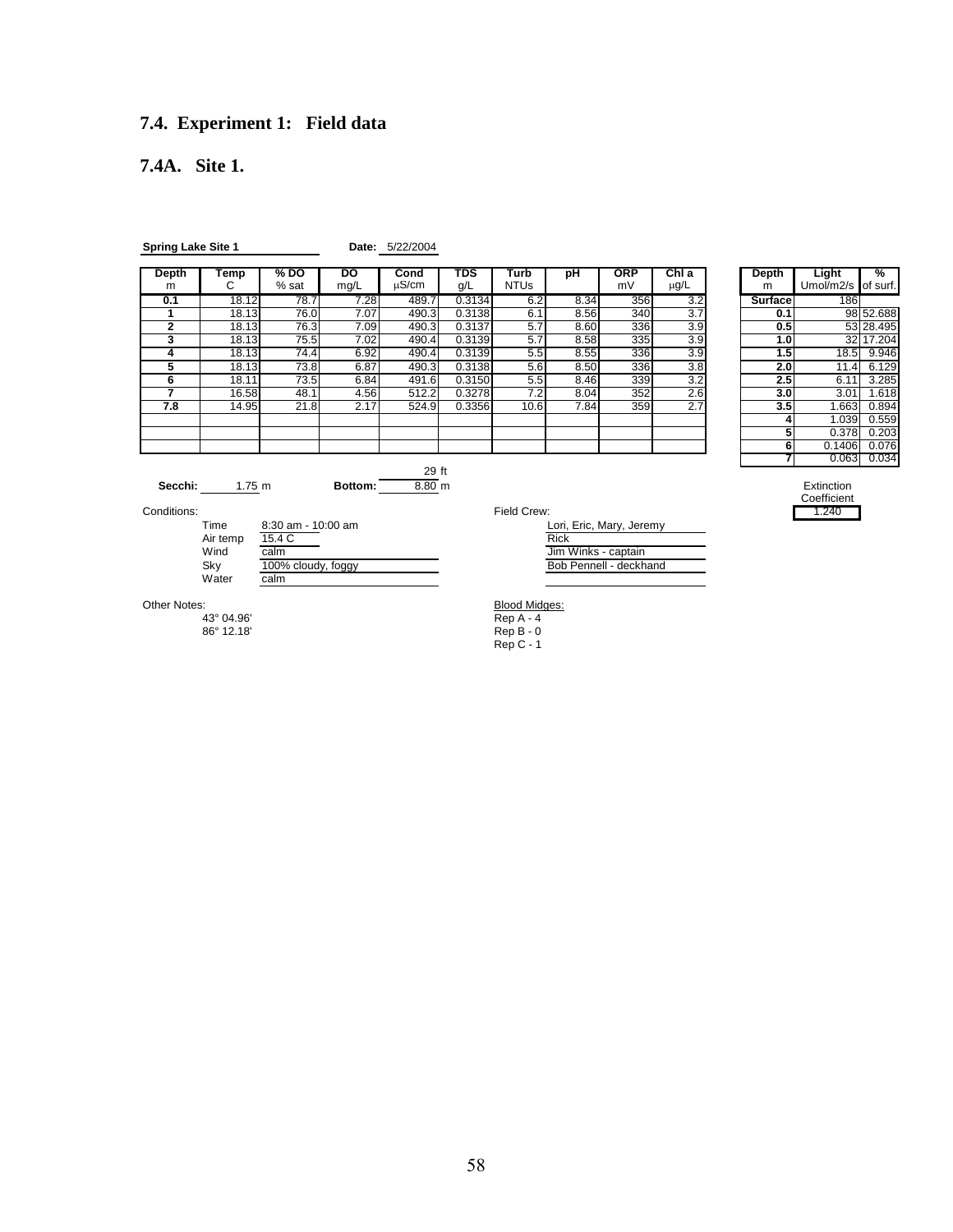### **7.4B. Site 2.**

| <b>Spring Lake Site 2</b> |       |                 | Date: 5/22/2004 |               |            |                     |      |                  |               |  |            |                    |                           |
|---------------------------|-------|-----------------|-----------------|---------------|------------|---------------------|------|------------------|---------------|--|------------|--------------------|---------------------------|
| Depth<br>m                | Temp  | % DO<br>$%$ sat | DO<br>mg/L      | Cond<br>นS/cm | TDS<br>g/L | Turb<br><b>NTUs</b> | рH   | <b>ORP</b><br>mV | ChI a<br>μg/L |  | Depth<br>m | Light<br>Umol/m2/s | $\frac{1}{2}$<br>of surf. |
| 0.1                       | 18.33 | 79.3            | 7.35            | 455.6         | 0.2914     | 5.1                 | 8.34 | 350              | 3.3           |  | Surfacel   | 1890               |                           |
|                           | 18.32 | 77.3            | 7.17            | 459.5         | 0.2938     | 5.0                 | 8.45 | 342              | 3.6           |  | 0.1        |                    | 798 42.222                |
|                           | 18.28 | 76.5            | 7.07            | 459.9         | 0.2938     | 5.1                 | 8.51 | 338              | 3.6           |  | 0.51       |                    | 458 24.233                |
|                           | 18.29 | 75.9            | 7.01            | 459.1         | 0.2932     | 5.1                 | 8.53 | 336              | 3.9           |  | 1.01       | 257                | 13.598                    |
|                           | 18.19 | 71.5            | 6.67            | 468.1         | 0.3003     | 4.8                 | 8.52 | 336              | 2.9           |  | 1.51       | 162                | 8.571                     |
|                           | 17.95 | 73.3            | 6.82            | 484.7         | 0.3106     | 5.5                 | 8.48 | 337              | 3.2           |  | 2.01       | 96I                | 5.079                     |
| 6                         | 17.79 | 68.8            | 6.44            | 493.0         | 0.3153     | 5.5                 | 8.41 | 338              | 2.6           |  | 2.5        | 53.7               | 2.841                     |
|                           | 16.60 | 50.2            | 4.81            | 508.5         | 0.3255     | 6.0                 | 8.16 | 346              | 2.4           |  | 3.0        | 29.9               | .582                      |
| 8                         | 15.39 | 31.6            | 3.11            | 516.1         | 0.3300     | 6.6                 | 7.93 | 354              | 2.8           |  | 3.5        | 18.37              | 0.972                     |
| 9                         | 14.87 | 15.0            | 1.55            | 517.7         | 0.3310     | 8.8                 | 7.76 | 360              | 3.5           |  |            | 11.33              | 0.599                     |
|                           |       |                 |                 |               |            |                     |      |                  |               |  |            | 4.135              | 0.219                     |

| Jeptn<br>m     | ı emp<br>С       | % DO<br>% sat | טט<br>mg/L | cona<br>uS/cm | ט ו<br>g/L | i urb<br><b>NTUs</b> | pн   | UKP<br>mV | Cni a<br>$\mu$ g/L | Depth<br>m     | Light<br>Umol/m2/s of surf. | %               |
|----------------|------------------|---------------|------------|---------------|------------|----------------------|------|-----------|--------------------|----------------|-----------------------------|-----------------|
|                |                  |               |            |               |            |                      |      |           |                    |                |                             |                 |
| 0.1            | 18.33            | 79.3          | 7.35       | 455.6         | 0.2914     | 5.1                  | 8.34 | 350       | 3.3                | <b>Surface</b> | 1890                        |                 |
|                | 18.32            | 77.3          | 7.17       | 459.5         | 0.2938     | 5.0                  | 8.45 | 342       | 3.6                | 0.1            |                             | 798 42.222      |
| $\overline{2}$ | 18.28            | 76.5          | 7.07       | 459.9         | 0.2938     | 5.1                  | 8.51 | 338       | 3.6                | 0.5            |                             | 458 24.233      |
| 3              | 18.29            | 75.9          | 7.01       | 459.1         | 0.2932     | 5.1                  | 8.53 | 336       | 3.9                | 1.0            |                             | 257 13.598      |
|                | 18.19            | 71.5          | 6.67       | 468.1         | 0.3003     | 4.8                  | 8.52 | 336       | 2.9                | 1.5            | 162I                        | 8.571           |
| 5              | 17.95            | 73.3          | 6.82       | 484.7         | 0.3106     | 5.5                  | 8.48 | 337       | 3.2                | 2.0            | 96                          | 5.079           |
|                | 17.79            | 68.8          | 6.44       | 493.0         | 0.3153     | 5.5                  | 8.41 | 338       | 2.6                | 2.5            | 53.7                        | 2.841           |
|                | 16.60            | 50.2          | 4.81       | 508.5         | 0.3255     | 6.0                  | 8.16 | 346       | 2.4                | 3.0            | 29.9                        | 1.582           |
| 8              | 15.39            | 31.6          | 3.11       | 516.1         | 0.3300     | 6.6                  | 7.93 | 354       | 2.8                | 3.5            | 18.37                       | 0.972           |
| 9              | 14.87            | 15.0          | 1.55       | 517.7         | 0.3310     | 8.8                  | 7.76 | 360       | 3.5                |                | 11.33                       | 0.599           |
|                |                  |               |            |               |            |                      |      |           |                    |                | 4.135                       | 0.219           |
|                |                  |               |            |               |            |                      |      |           |                    |                | 1.56                        | 0.083           |
|                |                  |               |            | 34.5 ft       |            |                      |      |           |                    |                | 0.588                       | 0.031           |
| Secchi:        | 1.5 <sub>m</sub> |               | Bottom:    | 10.30 m       |            |                      |      |           |                    | 8              | 0.209                       | 0.011           |
|                |                  |               |            |               |            |                      |      |           |                    |                |                             | $0.053$ $0.003$ |

Conditions: Field Crew:

| Time     | 10:15 am/3:15pm              |
|----------|------------------------------|
| Air temp | 16.5C                        |
| Wind     | SW at 10 mph                 |
| Sky      | 100% clouds, some rain & sun |
| Water    | calm                         |
|          |                              |

| Time<br>Air temp | 10:15 am/3:15pm<br>16.5 C    | Lori, Eric, Mary, Jeremy<br>Rick | Extinction<br>Coefficient |
|------------------|------------------------------|----------------------------------|---------------------------|
| Wind             | SW at 10 mph                 | Jim Winks - captain              | .201                      |
| Skv<br>.         | 100% clouds, some rain & sun | Bob Pennell - deckhand           |                           |

43° 05.32' Rep A - 2

86° 11.16' Rep B - 0

Other Notes:<br>
43° 05.32′<br>
86° 11.16′<br>
86° 11.16′<br>
86° 11.16′<br>
86° 11.16′<br>
96° 11.16′<br>
96° 11.16′ \* water quality done in am, back in pm to collect cores Rep C - 0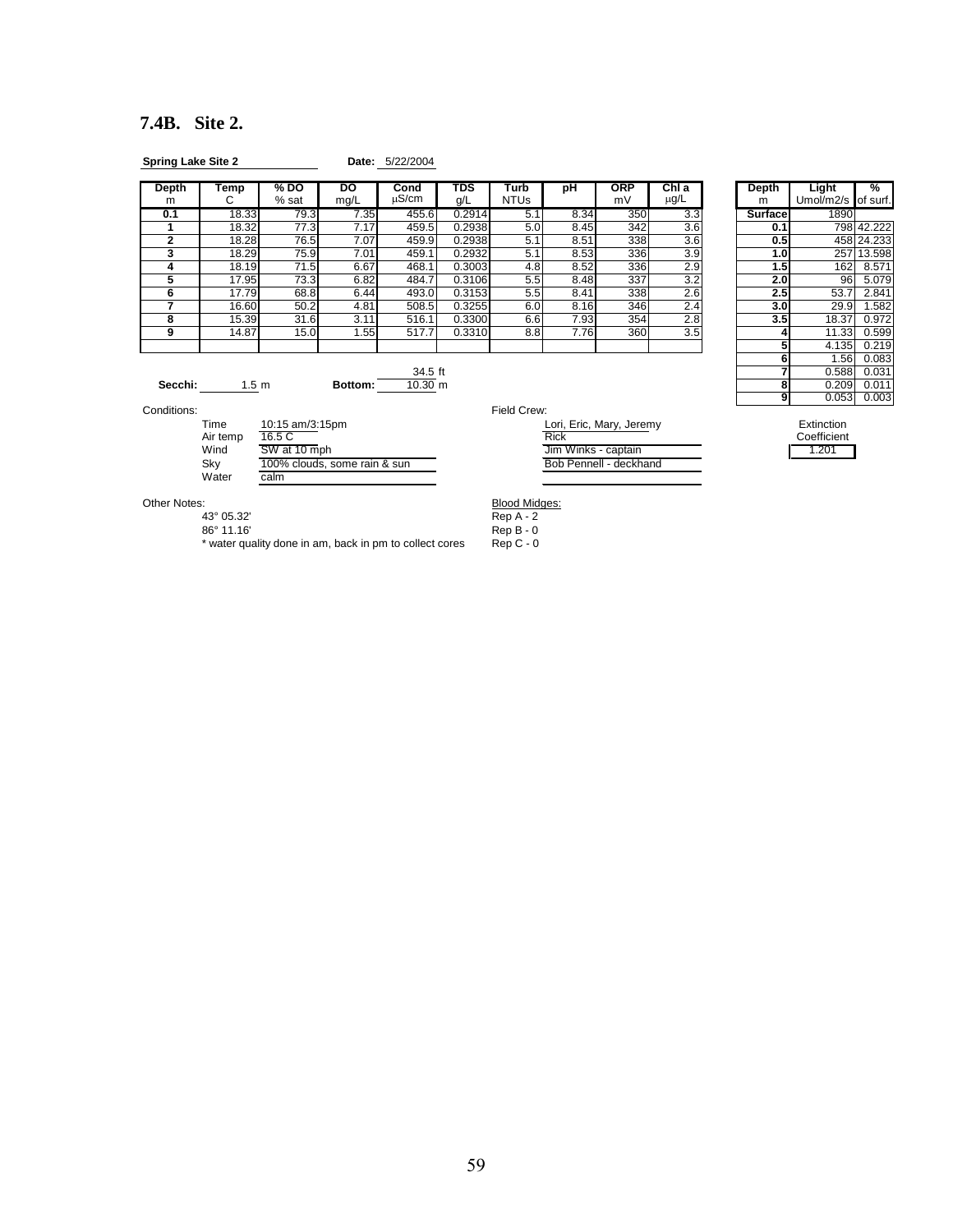### **7.4C. Site 3.**

| <b>Spring Lake Site 3</b> |           |                 |                   | Date: 5/22/2004 |            |                     |      |                  |              |            |                  |                             |                      |
|---------------------------|-----------|-----------------|-------------------|-----------------|------------|---------------------|------|------------------|--------------|------------|------------------|-----------------------------|----------------------|
| Depth<br>m                | Temp<br>G | % DO<br>$%$ sat | <b>DO</b><br>mq/L | Cond<br>นS/cm   | TDS<br>g/L | Turb<br><b>NTUs</b> | рH   | <b>ORP</b><br>mV | ChIa<br>μg/L | Depth<br>m |                  | Light<br>Umol/m2/s of surf. | $\sqrt{\frac{6}{5}}$ |
| 0.1                       | 19.04     | 81.8            | 7.47              | 433.1           | 0.2775     | 6.1                 | 8.27 | 344              | 4.8          | Surface    |                  | 1327                        |                      |
|                           | 18.58     | 76.1            | 7.01              | 440.0           | 0.2816     | 6.1                 | 8.33 | 338              | 4.3          |            | 0.1              |                             | 539 40.618           |
|                           | 18.44     | 73.8            | 6.82              | 445.4           | 0.2855     | 6.1                 | 8.41 | 333              | 4.1          |            | 0.5 <sub>1</sub> |                             | 239 18.011           |
|                           | 18.37     | 72.8            | 6.74              | 452.7           | 0.2891     | 5.6                 | 8.45 | 330              | 3.8          |            | 1.0 <sub>l</sub> | 127                         | 9.570                |
|                           | 18.06     | 68.6            | 6.37              | 454.1           | 0.2902     | 6.0                 | 8.41 | 330              | 3.5          |            | 1.5              | 66.1                        | 4.981                |
| ь                         | 17.91     | 65.2            | 6.10              | 439.2           | 0.2819     | 7.3                 | 8.32 | 333              | 3.2          |            | 2.0 <sub>l</sub> | 32.2                        | 2.427                |
| ь                         | 17.65     | 61.5            | 5.78              | 448.1           | 0.2895     | 7.3                 | 8.27 | 334              | 3.4          |            | 2.5              | 14.6                        | 1.100                |
|                           |           |                 |                   |                 |            |                     |      |                  |              |            | 3.OI             | 8.55                        | 0.644                |
|                           |           |                 |                   |                 |            |                     |      |                  |              |            | 3.5 <sub>1</sub> | 4.59                        | 0.346                |
|                           |           |                 |                   |                 |            |                     |      |                  |              |            |                  | 2.546                       | 0.192                |
|                           |           |                 |                   |                 |            |                     |      |                  |              |            |                  | 0.72                        | 0.054                |

| Depth          | Light              | %      |
|----------------|--------------------|--------|
| m              | Umol/m2/s of surf. |        |
| <b>Surface</b> | 1327               |        |
| 0.1            | 539                | 40.618 |
| 0.5            | 239                | 18.011 |
| 1.0            | 127                | 9.570  |
| 1.5            | 66.1               | 4.981  |
| 2.0            | 32.2               | 2.427  |
| 2.5            | 14.6               | 1.100  |
| 3.0            | 8.55               | 0.644  |
| 3.5            | 4.59               | 0.346  |
| 4              | 2.546              | 0.192  |
| 5              | 0.72               | 0.054  |
| 6              | 0.192              | 0.014  |

Extinction<br>Coefficient<br>1.581

 $\frac{25}{7.60}$  ft **Secchi:** 1.4 m **Bottom:** 7.60 m **Bottom:** 7.60 m **Bottom: Extinction** 

Conditions: Field Crew: 1.581

| Time     | $2:00 \text{ pm} - 3:00 \text{ pm}$ | Lori, Eric, Mary, Jeremy |
|----------|-------------------------------------|--------------------------|
| Air temp | 18.5 C                              | Rick                     |
| Wind     | calm                                | Jim Winks - captain      |
| Skv      | 100% clouds/some sun later          | Bob Pennell - deckhand   |
| Water    | calm                                |                          |
|          |                                     |                          |

86° 11.09′ Rep B - 1

\*site moved away from shore slightly method on Rep C - 2 \*cores/ponars done first

| Lori, Eric, Mary, Jeremy |
|--------------------------|
| Rick                     |
| Jim Winks - captain      |
| Bob Pennell - deckhand   |

Other Notes: **Blood Midges: Blood Midges: Blood Midges:** 

43° 06.22' Rep A - 4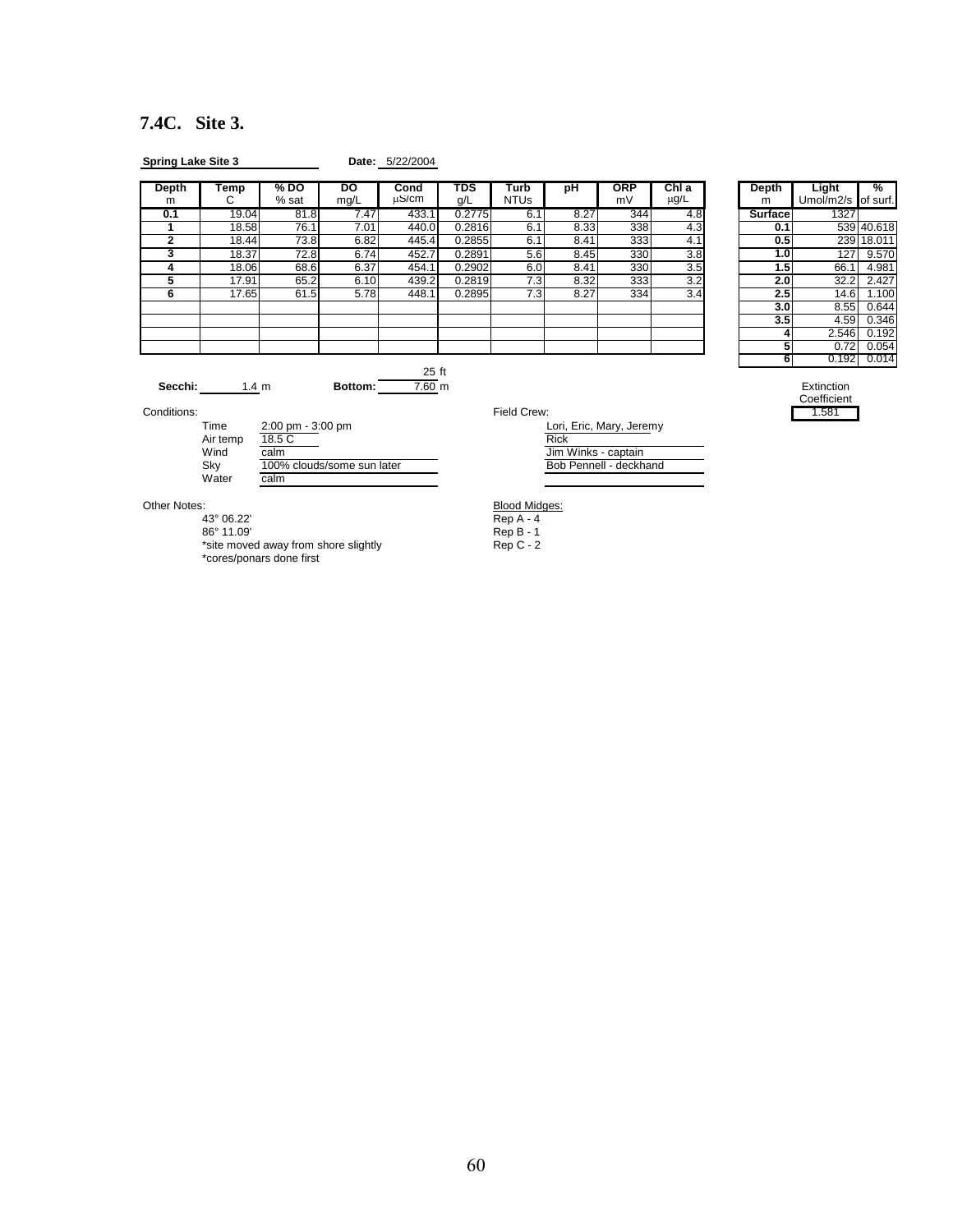### **7.4D. Site 4.**

| Depth<br>m   | Temp<br>C                | $%$ DO<br>$%$ sat           | DO<br>mg/L | Cond<br>µS/cm                | TDS<br>g/L | <b>Turb</b><br><b>NTUs</b> | pH                                 | <b>ORP</b><br>mV         | Chl a<br>$\mu$ g/L | Depth<br>m | Light<br>Umol/m2/s of surf.        | %          |
|--------------|--------------------------|-----------------------------|------------|------------------------------|------------|----------------------------|------------------------------------|--------------------------|--------------------|------------|------------------------------------|------------|
| 0.1          | 18.22                    | 73.7                        | 6.84       | 399.6                        | 0.2558     | 10.4                       | 7.96                               | 359                      | 4.6                | Surface    | 1172                               |            |
| 1            | 18.19                    | 69.4                        | 6.45       | 400.6                        | 0.2560     | 10.2                       | 8.03                               | 353                      | 5.1                | 0.1        |                                    | 530 45.222 |
| $\mathbf{2}$ | 18.11                    | 67.0                        | 6.24       | 397.1                        | 0.2537     | 10.3                       | 8.07                               | 347                      | 5.1                | 0.5        |                                    | 215 18.345 |
| 3            | 17.02                    | 60.3                        | 5.73       | 325.7                        | 0.2006     | 19.5                       | 7.82                               | 351                      | 5.3                | 1.0        | 91                                 | 7.765      |
| 4            | 16.70                    | 56.5                        | 5.43       | 289.4                        | 0.1817     | 30.0                       | 7.70                               | 354                      | 5.4                | 1.5        | 38.5                               | 3.285      |
|              |                          |                             |            |                              |            |                            |                                    |                          |                    | 2.0        | 15.7                               | 1.340      |
|              |                          |                             |            |                              |            |                            |                                    |                          |                    | 2.5        | 5.54                               | 0.473      |
|              |                          |                             |            |                              |            |                            |                                    |                          |                    | 3.0        | 1.697                              | 0.145      |
|              |                          |                             |            |                              |            |                            |                                    |                          |                    | 3.5        | 0.332                              | 0.028      |
|              |                          |                             |            |                              |            |                            |                                    |                          |                    | 4          | 0.053                              | 0.005      |
| Secchi:      | 1.0 <sub>m</sub>         |                             | Bottom:    | 18.4 ft<br>5.50 <sub>m</sub> |            |                            |                                    |                          |                    |            | Extinction<br>Coefficient<br>2.330 |            |
| Conditions:  |                          |                             |            |                              |            | Field Crew:                |                                    |                          |                    |            |                                    |            |
|              | Time<br>Air temp<br>Wind | 12:15 PM<br>24.5 C          |            |                              |            |                            | <b>Rick</b><br>Jim Winks - captain | Lori, Eric, Mary, Jeremy |                    |            |                                    |            |
|              | Sky<br>Water             | partly sunny<br>small waves |            |                              |            |                            |                                    | Bob Pennell - deckhand   |                    |            |                                    |            |
| Other Notes: |                          |                             |            |                              |            | <b>Blood Midges:</b>       |                                    |                          |                    |            |                                    |            |
|              | 43° 07.04'               |                             |            |                              |            | $Rep A - 1$                |                                    |                          |                    |            |                                    |            |
|              | 86° 10.02'               |                             |            |                              |            | $Rep B - 3$                |                                    |                          |                    |            |                                    |            |

\*cores/ponars collected first **Rep C** - 1